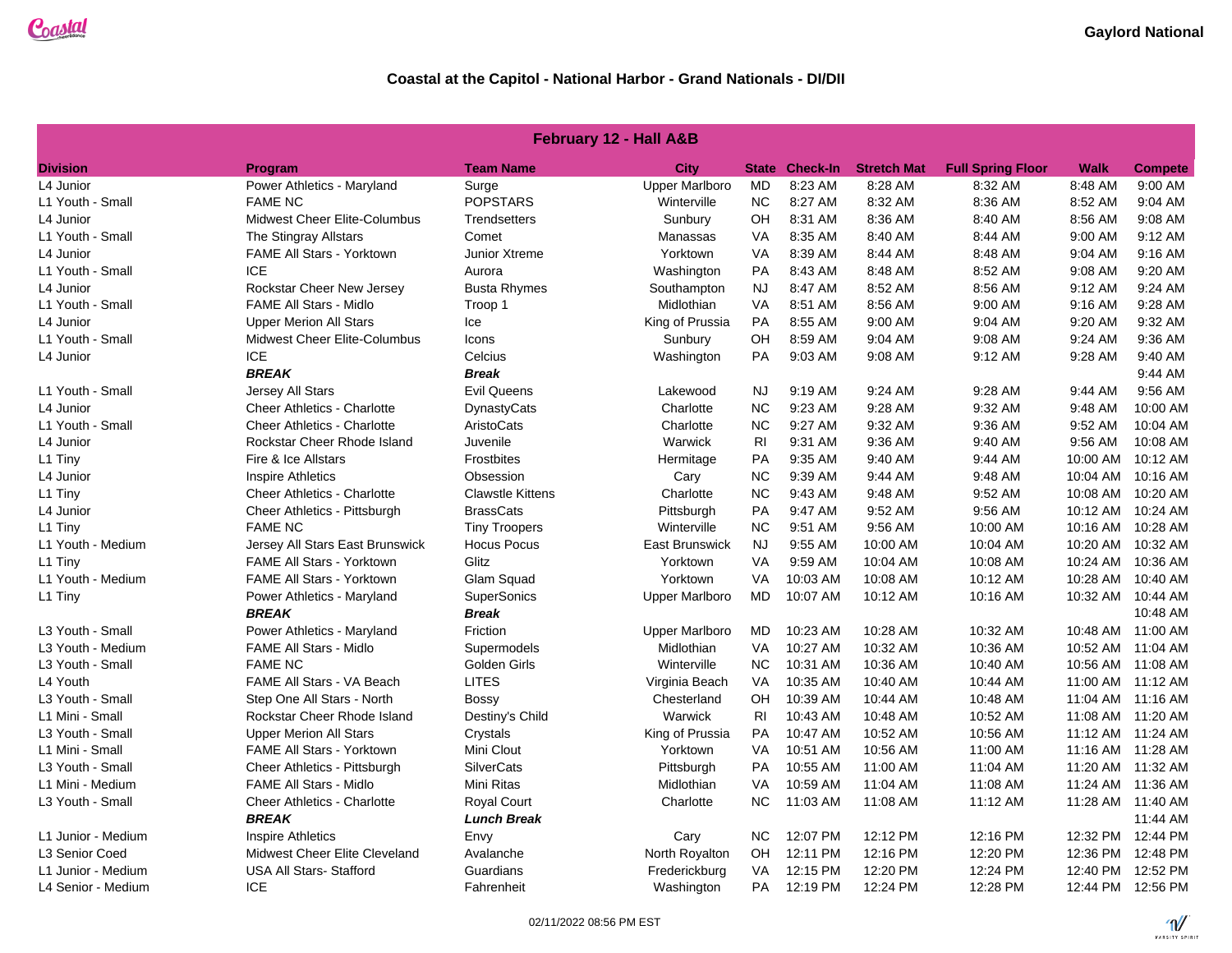| <b>February 12 - Hall A&amp;B</b> |                                  |                         |                       |                |                       |                    |                          |          |                |  |
|-----------------------------------|----------------------------------|-------------------------|-----------------------|----------------|-----------------------|--------------------|--------------------------|----------|----------------|--|
| <b>Division</b>                   | Program                          | <b>Team Name</b>        | City                  |                | <b>State Check-In</b> | <b>Stretch Mat</b> | <b>Full Spring Floor</b> | Walk     | <b>Compete</b> |  |
| L1 Junior - Medium                | Rockstar Cheer Rhode Island      | Sublime                 | Warwick               | R <sub>l</sub> | 12:23 PM              | 12:28 PM           | 12:32 PM                 | 12:48 PM | 1:00 PM        |  |
| L4 Senior - Medium                | <b>FAME All Stars - Midlo</b>    | Lady Crush              | Midlothian            | VA             | 12:27 PM              | 12:32 PM           | 12:36 PM                 | 12:52 PM | 1:04 PM        |  |
| L1 Junior - Medium                | Jersey All Stars East Brunswick  | Vicious                 | East Brunswick        | <b>NJ</b>      | 12:31 PM              | 12:36 PM           | 12:40 PM                 | 12:56 PM | 1:08 PM        |  |
| L4 Senior - Medium                | Savannah Sharks                  | <b>Tiger Sharks</b>     | Savannah              | <b>GA</b>      | 12:35 PM              | 12:40 PM           | 12:44 PM                 | 1:00 PM  | 1:12 PM        |  |
| L1 Junior - Medium                | <b>FAME All Stars - Midlo</b>    | Wildcards               | Midlothian            | VA             | 12:39 PM              | 12:44 PM           | 12:48 PM                 | 1:04 PM  | 1:16 PM        |  |
| L4 Senior - Medium                | <b>USA Wildcats</b>              | M4                      | Waterbury             | <b>CT</b>      | 12:43 PM              | 12:48 PM           | 12:52 PM                 | 1:08 PM  | 1:20 PM        |  |
| L1 Junior - Medium                | FAME All Stars - Yorktown        | Showtime                | Yorktown              | VA             | 12:47 PM              | 12:52 PM           | 12:56 PM                 | 1:12 PM  | 1:24 PM        |  |
| L4 Senior - Medium                | <b>Inspire Athletics</b>         | <b>Pink Ladies</b>      | Cary                  | <b>NC</b>      | 12:51 PM              | 12:56 PM           | 1:00 PM                  | 1:16 PM  | 1:28 PM        |  |
| L1 Junior - Medium                | Cheer Athletics - Pittsburgh     | GoldCats                | Pittsburgh            | <b>PA</b>      | 12:55 PM              | 1:00 PM            | 1:04 PM                  | 1:20 PM  | 1:32 PM        |  |
|                                   | <b>BREAK</b>                     | <b>Break</b>            |                       |                |                       |                    |                          |          | 1:36 PM        |  |
| ∟3 Senior - Small                 | The Stingray Allstars            | Twilight                | Ashburn               | VA             | 1:11 PM               | 1:16 PM            | 1:20 PM                  | 1:36 PM  | 1:48 PM        |  |
| L1 Junior - Small                 | Power Athletics - Maryland       | <b>Static</b>           | <b>Upper Marlboro</b> | MD             | 1:15 PM               | 1:20 PM            | 1:24 PM                  | 1:40 PM  | 1:52 PM        |  |
| L3 Senior - Small                 | <b>CNY Storm All Stars</b>       | Rain                    | Syracuse              | <b>NY</b>      | 1:19 PM               | 1:24 PM            | 1:28 PM                  | 1:44 PM  | 1:56 PM        |  |
| L1 Junior - Small                 | Jersey All Stars                 | Sea Witches             | Lakewood              | <b>NJ</b>      | 1:23 PM               | 1:28 PM            | 1:32 PM                  | 1:48 PM  | 2:00 PM        |  |
| L3 Senior - Small                 | Savannah Sharks                  | Leopard Sharks          | Savannah              | GA             | 1:27 PM               | 1:32 PM            | 1:36 PM                  | 1:52 PM  | 2:04 PM        |  |
| L1 Junior - Small                 | Cheer Extreme - Maryland         | <b>City Girls</b>       | Waldorf               | <b>MD</b>      | 1:31 PM               | 1:36 PM            | 1:40 PM                  | 1:56 PM  | 2:08 PM        |  |
| L3 Senior - Small                 | Jersey All Stars East Brunswick  | <b>Scream Queens</b>    | <b>East Brunswick</b> | <b>NJ</b>      | 1:35 PM               | 1:40 PM            | 1:44 PM                  | 2:00 PM  | 2:12 PM        |  |
| L1 Junior - Small                 | Rockstar Cheer New Jersey        | Mint Condition          | Southampton           | <b>NJ</b>      | 1:39 PM               | 1:44 PM            | 1:48 PM                  | 2:04 PM  | 2:16 PM        |  |
| L3 Senior - Small                 | FAME All Stars - Midlo           | Code Red                | Midlothian            | VA             | 1:43 PM               | 1:48 PM            | 1:52 PM                  | 2:08 PM  | 2:20 PM        |  |
|                                   | <b>BREAK</b>                     | <b>Break</b>            |                       |                |                       |                    |                          |          | 2:24 PM        |  |
| L1 Senior                         | Midwest Cheer Elite Cleveland    | Hail                    | North Royalton        | OH             | 1:55 PM               | 2:00 PM            | 2:04 PM                  | 2:20 PM  | 2:32 PM        |  |
| L3 Senior - Small                 | <b>Extreme Force All Stars</b>   | Phoenix - Catching Fire | Mahopac               | NY             | 1:59 PM               | 2:04 PM            | 2:08 PM                  | 2:24 PM  | 2:36 PM        |  |
| L1 Senior                         | The Stingray Allstars            | Halo                    | Manassas              | VA             | 2:03 PM               | 2:08 PM            | 2:12 PM                  | 2:28 PM  | 2:40 PM        |  |
| L3 Senior - Medium                | <b>Inspire Athletics</b>         | Revolution              | Cary                  | <b>NC</b>      | 2:07 PM               | 2:12 PM            | 2:16 PM                  | 2:32 PM  | 2:44 PM        |  |
| L1 Senior                         | FAME All Stars - VA Beach        | <b>IDOLS</b>            | Virginia Beach        | VA             | 2:11 PM               | 2:16 PM            | 2:20 PM                  | 2:36 PM  | 2:48 PM        |  |
| L3 Senior - Medium                | <b>FAME All Stars - Midlo</b>    | Divas                   | Midlothian            | VA             | 2:15 PM               | 2:20 PM            | 2:24 PM                  | 2:40 PM  | 2:52 PM        |  |
|                                   | <b>BREAK</b>                     | <b>Event Break</b>      |                       |                |                       |                    |                          |          | 2:56 PM        |  |
| L3.2 Senior - PREP                | <b>FAME All Stars - Midlo</b>    | Hollywood               | Midlothian            | <b>VA</b>      | 2:29 PM               | 2:34 PM            | 2:38 PM                  | 2:54 PM  | 3:06 PM        |  |
| L1.1 Junior - PREP                | Fire & Ice Allstars              | Code Blue               | Pittsburgh            | <b>PA</b>      | 2:33 PM               | 2:38 PM            | 2:42 PM                  | 2:58 PM  | 3:10 PM        |  |
| L1.1 Mini - PREP                  | Jersey All Stars                 | <b>Little Monsters</b>  | Lakewood              | <b>NJ</b>      | 2:37 PM               | 2:42 PM            | 2:46 PM                  | 3:02 PM  | 3:14 PM        |  |
| L1.1 Tiny - PREP                  | <b>Cheer Dynamics All Stars</b>  | Sparkle                 | Hoboken               | <b>NJ</b>      | 2:41 PM               | 2:46 PM            | 2:50 PM                  | 3:06 PM  | 3:18 PM        |  |
| L1.1 Mini - PREP                  | Jersey All Stars East Brunswick  | Nightmare               | East Brunswick        | <b>NJ</b>      | 2:45 PM               | 2:50 PM            | 2:54 PM                  | 3:10 PM  | 3:22 PM        |  |
|                                   | <b>BREAK</b>                     | <b>Break</b>            |                       |                |                       |                    |                          |          | 3:26 PM        |  |
| L1.1 Tiny - PREP                  | <b>FAME All Stars - Midlo</b>    | Wondergirls             | Midlothian            | VA             | 2:57 PM               | 3:02 PM            | 3:06 PM                  | 3:22 PM  | 3:34 PM        |  |
| L2.1 Junior - PREP                | <b>FAME All Stars - Midlo</b>    | Goddess                 | Midlothian            | VA             | 3:01 PM               | 3:06 PM            | 3:10 PM                  | 3:26 PM  | 3:38 PM        |  |
| L1.1 Tiny - PREP                  | Power Athletics - Maryland       | <b>Little Bolts</b>     | <b>Upper Marlboro</b> | MD             | 3:05 PM               | 3:10 PM            | 3:14 PM                  | 3:30 PM  | 3:42 PM        |  |
| L1 Tiny - Novice - Restrictions   | Power Athletics - Maryland       | <b>Short Circuit</b>    | <b>Upper Marlboro</b> | <b>MD</b>      | 3:09 PM               | 3:14 PM            | 3:18 PM                  | 3:34 PM  | 3:46 PM        |  |
|                                   | <b>BREAK</b>                     | <b>Break</b>            |                       |                |                       |                    |                          |          | 3:50 PM        |  |
| L1.1 Youth - PREP                 | <b>FAME All Stars - Midlo</b>    | Youth Blaque            | Midlothian            | VA             | 3:21 PM               | 3:26 PM            | 3:30 PM                  | 3:46 PM  | 3:58 PM        |  |
| L2.2 Youth - PREP                 | FAME All Stars - VA Beach        | <b>FANCY</b>            | Virginia Beach        | VA             | 3:25 PM               | 3:30 PM            | 3:34 PM                  | 3:50 PM  | 4:02 PM        |  |
| L1.1 Youth - PREP                 | <b>FAME All Stars - VA Beach</b> | <b>BARBIES</b>          | Virginia Beach        | VA             | 3:29 PM               | 3:34 PM            | 3:38 PM                  | 3:54 PM  | 4:06 PM        |  |
| L2.1 Youth - PREP                 | <b>Cheer Dynamics All Stars</b>  | <b>Black Diamond</b>    | Hoboken               | <b>NJ</b>      | 3:33 PM               | 3:38 PM            | 3:42 PM                  | 3:58 PM  | 4:10 PM        |  |
|                                   |                                  |                         |                       |                |                       |                    |                          |          |                |  |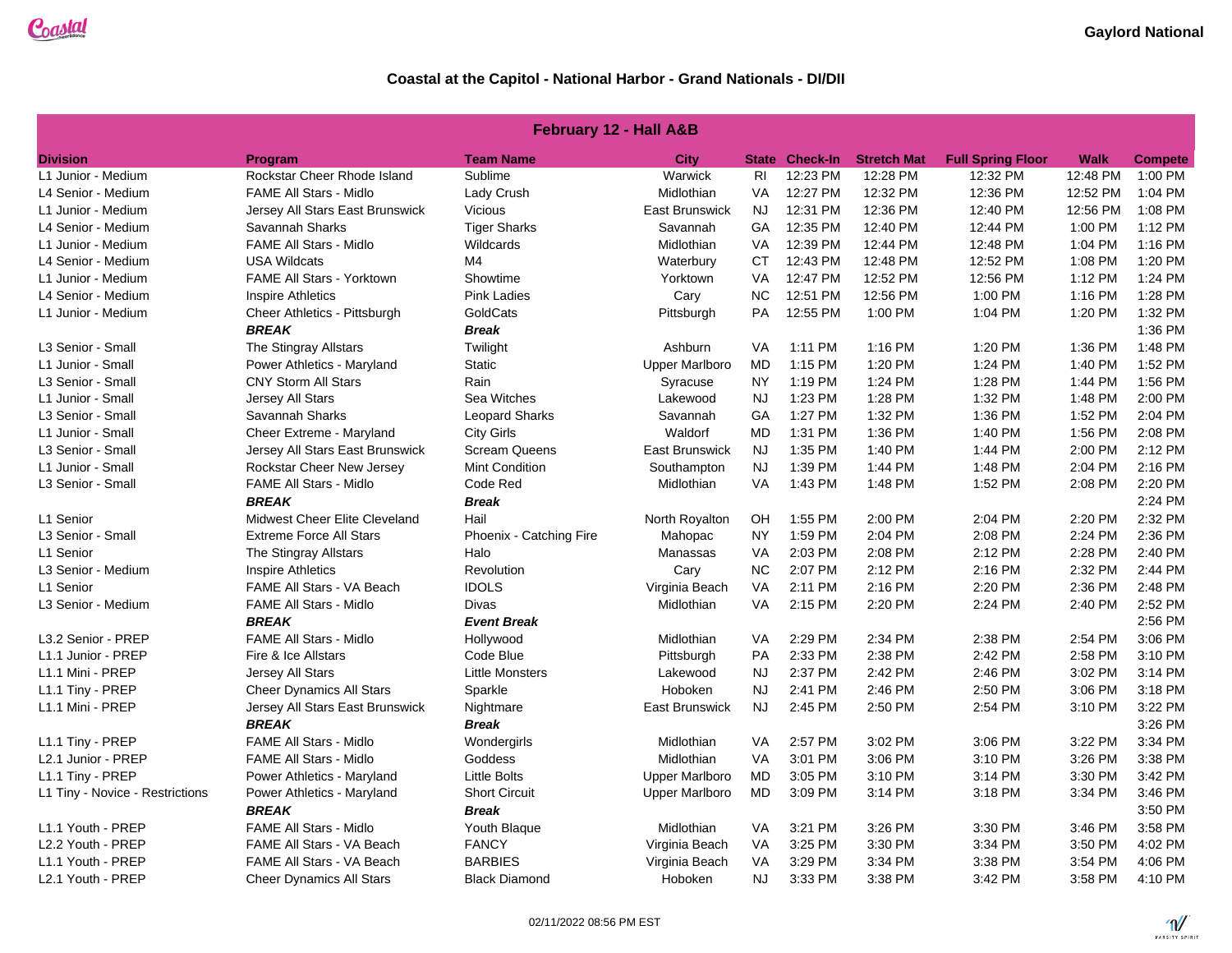| <b>February 12 - Hall A&amp;B</b> |                                    |                         |                       |                |                       |                    |                          |             |                |  |  |
|-----------------------------------|------------------------------------|-------------------------|-----------------------|----------------|-----------------------|--------------------|--------------------------|-------------|----------------|--|--|
| <b>Division</b>                   | Program                            | <b>Team Name</b>        | City                  |                | <b>State Check-In</b> | <b>Stretch Mat</b> | <b>Full Spring Floor</b> | <b>Walk</b> | <b>Compete</b> |  |  |
| L1.1 Youth - PREP                 | <b>Cheer Athletics - Charlotte</b> | PremierCats             | Charlotte             | <b>NC</b>      | 3:37 PM               | 3:42 PM            | 3:46 PM                  | 4:02 PM     | 4:14 PM        |  |  |
| L2.2 Senior - PREP                | <b>FAME All Stars - Midlo</b>      | Queens                  | Midlothian            | VA             | 3:41 PM               | 3:46 PM            | 3:50 PM                  | 4:06 PM     | 4:18 PM        |  |  |
| L1.1 Youth - PREP                 | <b>FAME All Stars - Midlo</b>      | It-Girls                | Midlothian            | VA             | 3:45 PM               | 3:50 PM            | 3:54 PM                  | 4:10 PM     | 4:22 PM        |  |  |
| CheerABILITIES - Exhibition       | <b>Hanover Elite</b>               | Crush                   | Hanover               | PA             | 3:49 PM               | 3:54 PM            | 3:58 PM                  | 4:14 PM     | 4:26 PM        |  |  |
| L1 Exhibition (Cheer)             | <b>Cheer Athletics - Charlotte</b> | <b>Kitty Claws</b>      | Charlotte             | <b>NC</b>      | 3:53 PM               | 3:58 PM            | 4:02 PM                  | 4:18 PM     | 4:30 PM        |  |  |
|                                   | <b>BREAK</b>                       | <b>Break</b>            |                       |                |                       |                    |                          |             | 4:34 PM        |  |  |
|                                   | <b>BREAK</b>                       | <b>Awards</b>           |                       |                |                       |                    |                          |             | 5:04 PM        |  |  |
| L4 Senior - Small                 | Step One All Stars - North         | Fantastic               | Chesterland           | <b>OH</b>      | 4:52 PM               | 4:57 PM            | 5:01 PM                  | 5:17 PM     | 5:29 PM        |  |  |
| L3 Junior - Medium                | Rockstar Cheer Rhode Island        | The Sugarhill Gang      | Warwick               | R <sub>l</sub> | 4:56 PM               | 5:01 PM            | 5:05 PM                  | 5:21 PM     | 5:33 PM        |  |  |
| L4 Senior - Small                 | The Stingray Allstars              | Venus                   | Manassas              | VA             | 5:00 PM               | 5:05 PM            | 5:09 PM                  | 5:25 PM     | 5:37 PM        |  |  |
| L3 Junior - Medium                | Fire & Ice Allstars                | <b>Blaze</b>            | Hermitage             | <b>PA</b>      | 5:04 PM               | 5:09 PM            | 5:13 PM                  | 5:29 PM     | 5:41 PM        |  |  |
| L4 Senior - Small                 | <b>Extreme Force All Stars</b>     | Reign - Evil Queens     | Mahopac               | <b>NY</b>      | 5:08 PM               | 5:13 PM            | 5:17 PM                  | 5:33 PM     | 5:45 PM        |  |  |
| L3 Junior - Medium                | <b>FAME All Stars - Midlo</b>      | <b>Rockstars</b>        | Midlothian            | VA             | 5:12 PM               | 5:17 PM            | 5:21 PM                  | 5:37 PM     | 5:49 PM        |  |  |
| L4 Senior - Small                 | <b>Upper Merion All Stars</b>      | Rain                    | King of Prussia       | PA             | 5:16 PM               | 5:21 PM            | 5:25 PM                  | 5:41 PM     | 5:53 PM        |  |  |
| L3 Junior - Medium                | Jersey All Stars                   | <b>Sinners</b>          | Lakewood              | <b>NJ</b>      | 5:20 PM               | 5:25 PM            | 5:29 PM                  | 5:45 PM     | 5:57 PM        |  |  |
|                                   | <b>BREAK</b>                       | <b>Break</b>            |                       |                |                       |                    |                          |             | 6:01 PM        |  |  |
| L3 Junior - Medium                | Cheer Extreme - Maryland           | Glamour Queens & King   | Waldorf               | MD             | 5:36 PM               | 5:41 PM            | 5:45 PM                  | 6:01 PM     | 6:13 PM        |  |  |
| L4 Senior - Small                 | FAME All Stars - Yorktown          | Sheroes                 | Yorktown              | VA             | 5:40 PM               | 5:45 PM            | 5:49 PM                  | 6:05 PM     | 6:17 PM        |  |  |
| L3 Junior - Medium                | <b>Cheer Athletics - Charlotte</b> | PrincessCats            | Charlotte             | <b>NC</b>      | 5:44 PM               | 5:49 PM            | 5:53 PM                  | 6:09 PM     | 6:21 PM        |  |  |
| L4 Senior - Small                 | Midwest Cheer Elite-Columbus       | Chic                    | Sunbury               | OH             | 5:48 PM               | 5:53 PM            | 5:57 PM                  | 6:13 PM     | 6:25 PM        |  |  |
| L3 Junior - Small - A             | Power Athletics - Maryland         | Synergy                 | <b>Upper Marlboro</b> | <b>MD</b>      | 5:52 PM               | 5:57 PM            | 6:01 PM                  | 6:17 PM     | 6:29 PM        |  |  |
|                                   | <b>BREAK</b>                       | <b>Break</b>            |                       |                |                       |                    |                          |             | 6:33 PM        |  |  |
| L3 Junior - Small - A             | <b>FAME MD</b>                     | Cloud 9                 | Severn                | MD             | 6:00 PM               | 6:05 PM            | 6:09 PM                  | 6:25 PM     | 6:37 PM        |  |  |
| L3 Junior - Small - B             | The Stingray Allstars              | Orion                   | Ashburn               | VA             | 6:04 PM               | 6:09 PM            | 6:13 PM                  | 6:29 PM     | 6:41 PM        |  |  |
| L3 Junior - Small - A             | <b>FAME NC</b>                     | Icons                   | Winterville           | <b>NC</b>      | 6:08 PM               | 6:13 PM            | 6:17 PM                  | 6:33 PM     | 6:45 PM        |  |  |
| L3 Junior - Small - B             | <b>Upper Merion All Stars</b>      | Frost                   | King of Prussia       | PA             | 6:12 PM               | 6:17 PM            | 6:21 PM                  | 6:37 PM     | 6:49 PM        |  |  |
| L3 Junior - Small - A             | Premier Athletics - Michigan       | Voodoo                  | Plymouth              | MI             | 6:16 PM               | 6:21 PM            | 6:25 PM                  | 6:41 PM     | 6:53 PM        |  |  |
| L3 Junior - Small - B             | <b>USA All Stars- Stafford</b>     | Allegiant               | Frederickburg         | VA             | 6:20 PM               | 6:25 PM            | 6:29 PM                  | 6:45 PM     | 6:57 PM        |  |  |
| L3 Junior - Small - A             | <b>Inspire Athletics</b>           | Gossip                  | Cary                  | <b>NC</b>      | 6:24 PM               | 6:29 PM            | 6:33 PM                  | 6:49 PM     | 7:01 PM        |  |  |
|                                   | <b>BREAK</b>                       | <b>Break</b>            |                       |                |                       |                    |                          |             | 7:05 PM        |  |  |
| L3 Junior - Small - A             | <b>ICE</b>                         | R3trograde              | Washington            | PA             | 6:40 PM               | 6:45 PM            | 6:49 PM                  | 7:05 PM     | 7:17 PM        |  |  |
| L3 Junior - Small - B             | <b>FAME All Stars - Valley</b>     | Lady Renaissance        | Staunton              | VA             | 6:44 PM               | 6:49 PM            | 6:53 PM                  | 7:09 PM     | 7:21 PM        |  |  |
| L3 Junior - Small - A             | FAME All Stars - Yorktown          | Inspire                 | Yorktown              | VA             | 6:48 PM               | 6:53 PM            | 6:57 PM                  | 7:13 PM     | 7:25 PM        |  |  |
| L3 Junior - Small - B             | Midwest Cheer Elite-Columbus       | Vogue                   | Sunbury               | OH             | 6:52 PM               | 6:57 PM            | 7:01 PM                  | 7:17 PM     | 7:29 PM        |  |  |
| L3 Junior - Small - A             | Step One All Stars - North         | Magnificent             | Chesterland           | OН             | 6:56 PM               | 7:01 PM            | 7:05 PM                  | 7:21 PM     | 7:33 PM        |  |  |
| L3 Junior - Small - B             | Rockstar Cheer New Jersey          | Salt-N-Pepa             | Southampton           | <b>NJ</b>      | 7:00 PM               | 7:05 PM            | 7:09 PM                  | 7:25 PM     | 7:37 PM        |  |  |
| L4 Senior Coed                    | Rockstar Cheer New Jersey          | The Four Seasons        | Southampton           | <b>NJ</b>      | 7:04 PM               | 7:09 PM            | 7:13 PM                  | 7:29 PM     | 7:41 PM        |  |  |
| L3 Junior - Small - B             | <b>Extreme Force All Stars</b>     | Agents - Charlie Angels | Mahopac               | <b>NY</b>      | 7:08 PM               | 7:13 PM            | 7:17 PM                  | 7:33 PM     | 7:45 PM        |  |  |
| L4 Senior Coed                    | Cheer Extreme - Maryland           | Halo                    | Waldorf               | MD             | 7:12 PM               | 7:17 PM            | 7:21 PM                  | 7:37 PM     | 7:49 PM        |  |  |
| L3 Junior - Small - B             | Jersey All Stars East Brunswick    | <b>Ruthless</b>         | <b>East Brunswick</b> | <b>NJ</b>      | 7:16 PM               | 7:21 PM            | 7:25 PM                  | 7:41 PM     | 7:53 PM        |  |  |
| L4 Senior Coed                    | <b>USA All Stars- Stafford</b>     | Immortals               | Frederickburg         | <b>VA</b>      | 7:20 PM               | 7:25 PM            | 7:29 PM                  | 7:45 PM     | 7:57 PM        |  |  |
|                                   | <b>BREAK</b>                       | <b>Break</b>            |                       |                |                       |                    |                          |             | 8:01 PM        |  |  |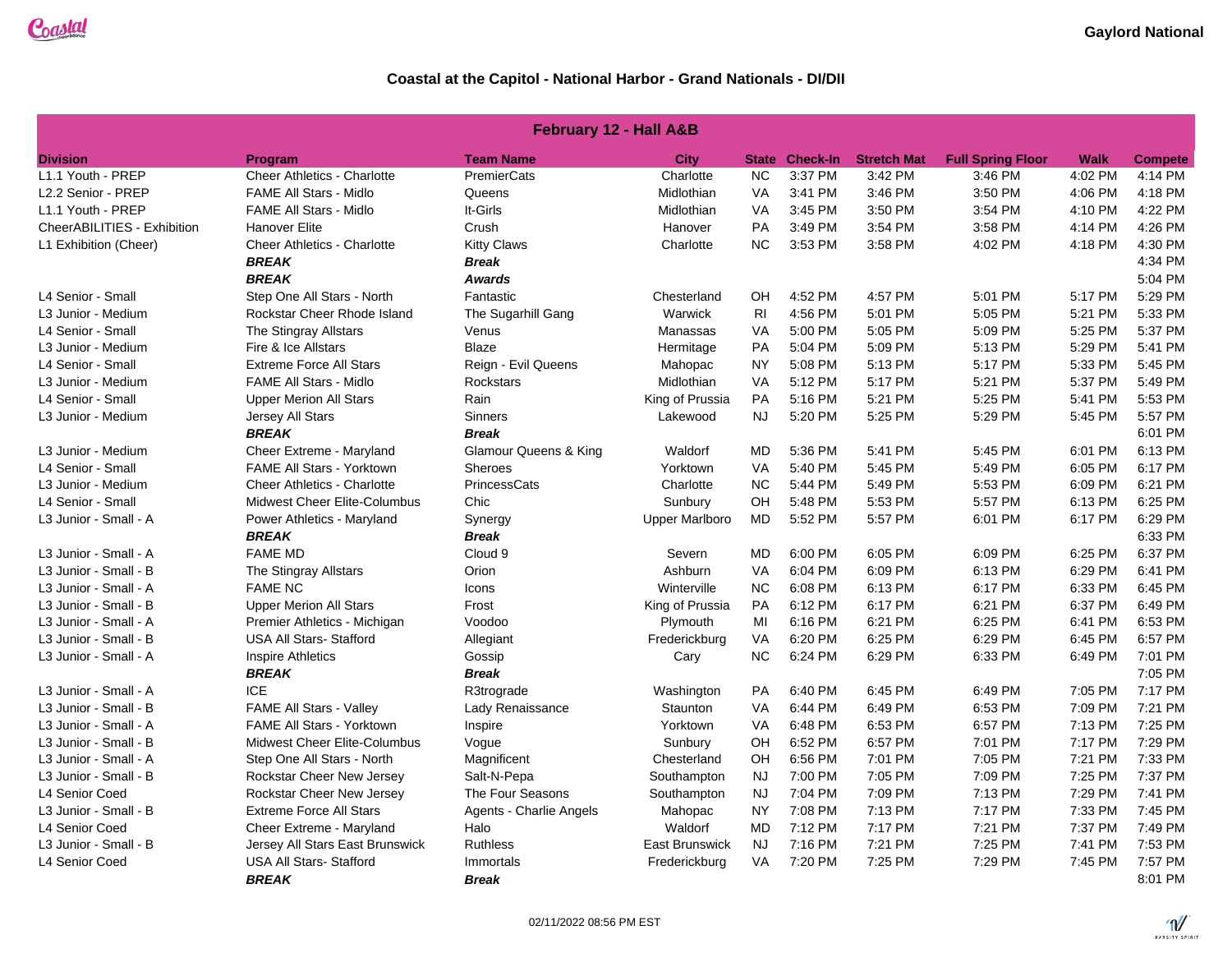| <b>February 12 - Hall A&amp;B</b>                                                                                        |                                    |                     |                       |              |                 |                    |                          |         |                |  |
|--------------------------------------------------------------------------------------------------------------------------|------------------------------------|---------------------|-----------------------|--------------|-----------------|--------------------|--------------------------|---------|----------------|--|
| <b>Division</b>                                                                                                          | Program                            | <b>Team Name</b>    | <b>City</b>           | <b>State</b> | <b>Check-In</b> | <b>Stretch Mat</b> | <b>Full Spring Floor</b> | Walk    | <b>Compete</b> |  |
| L5 Senior Open Coed                                                                                                      | <b>Cheer Athletics - Charlotte</b> | ReignCats           | Charlotte             | NC.          | 7:36 PM         | 7:41 PM            | 7:45 PM                  | 8:01 PM | 8:13 PM        |  |
| L5 Junior                                                                                                                | <b>FAME All Stars - Midlo</b>      | J-Fly               | Midlothian            | <b>VA</b>    | 7:40 PM         | 7:45 PM            | 7:49 PM                  | 8:05 PM | 8:17 PM        |  |
|                                                                                                                          | <b>BREAK</b>                       | <b>Open</b>         |                       |              |                 |                    |                          |         | 8:21 PM        |  |
| L5 Senior Coed                                                                                                           | <b>Inspire Athletics</b>           | Passion             | Cary                  | <b>NC</b>    | 7:48 PM         | 7:53 PM            | 7:57 PM                  | 8:13 PM | 8:25 PM        |  |
| L5 Junior                                                                                                                | <b>Cheer Athletics - Charlotte</b> | <b>SuperiorCats</b> | Charlotte             | NC.          | 7:52 PM         | 7:57 PM            | 8:01 PM                  | 8:17 PM | 8:29 PM        |  |
| L5 Senior Coed                                                                                                           | The Stingray Allstars              | Eclipse             | Ashburn               | VA           | 7:56 PM         | 8:01 PM            | 8:05 PM                  | 8:21 PM | 8:33 PM        |  |
| L5 Junior                                                                                                                | Fire & Ice Allstars                | Yetis               | Hermitage             | <b>PA</b>    | 8:00 PM         | 8:05 PM            | 8:09 PM                  | 8:25 PM | 8:37 PM        |  |
| L5 Senior Coed                                                                                                           | Cheer Extreme - Maryland           | Mafia               | Waldorf               | MD           | 8:04 PM         | 8:09 PM            | 8:13 PM                  | 8:29 PM | 8:41 PM        |  |
| L5 Junior                                                                                                                | Power Athletics - Maryland         | Intensi-5           | <b>Upper Marlboro</b> | MD.          | 8:08 PM         | 8:13 PM            | 8:17 PM                  | 8:33 PM | 8:45 PM        |  |
| L5 Senior Open Coed                                                                                                      | The Stingray Allstars              | X-Rays              | Manassas              | <b>VA</b>    | 8:12 PM         | 8:17 PM            | 8:21 PM                  | 8:37 PM | 8:49 PM        |  |
| L5 Junior                                                                                                                | Rockstar Cheer New Jersey          | City Girls          | Southampton           | <b>NJ</b>    | 8:16 PM         | 8:21 PM            | 8:25 PM                  | 8:41 PM | 8:53 PM        |  |
| L5 Senior Open Coed                                                                                                      | <b>ICE</b>                         | Lunar Elite         | Washington            | <b>PA</b>    | 8:20 PM         | 8:25 PM            | 8:29 PM                  | 8:45 PM | 8:57 PM        |  |
|                                                                                                                          | <b>BREAK</b>                       | <b>Break</b>        |                       |              |                 |                    |                          |         | 9:01 PM        |  |
| FAME All Stars - VA Beach<br><b>CULTURE</b><br>L5 Senior<br>Virginia Beach<br><b>VA</b><br>8:28 PM<br>8:33 PM<br>8:37 PM |                                    |                     |                       |              |                 |                    |                          |         | 9:05 PM        |  |

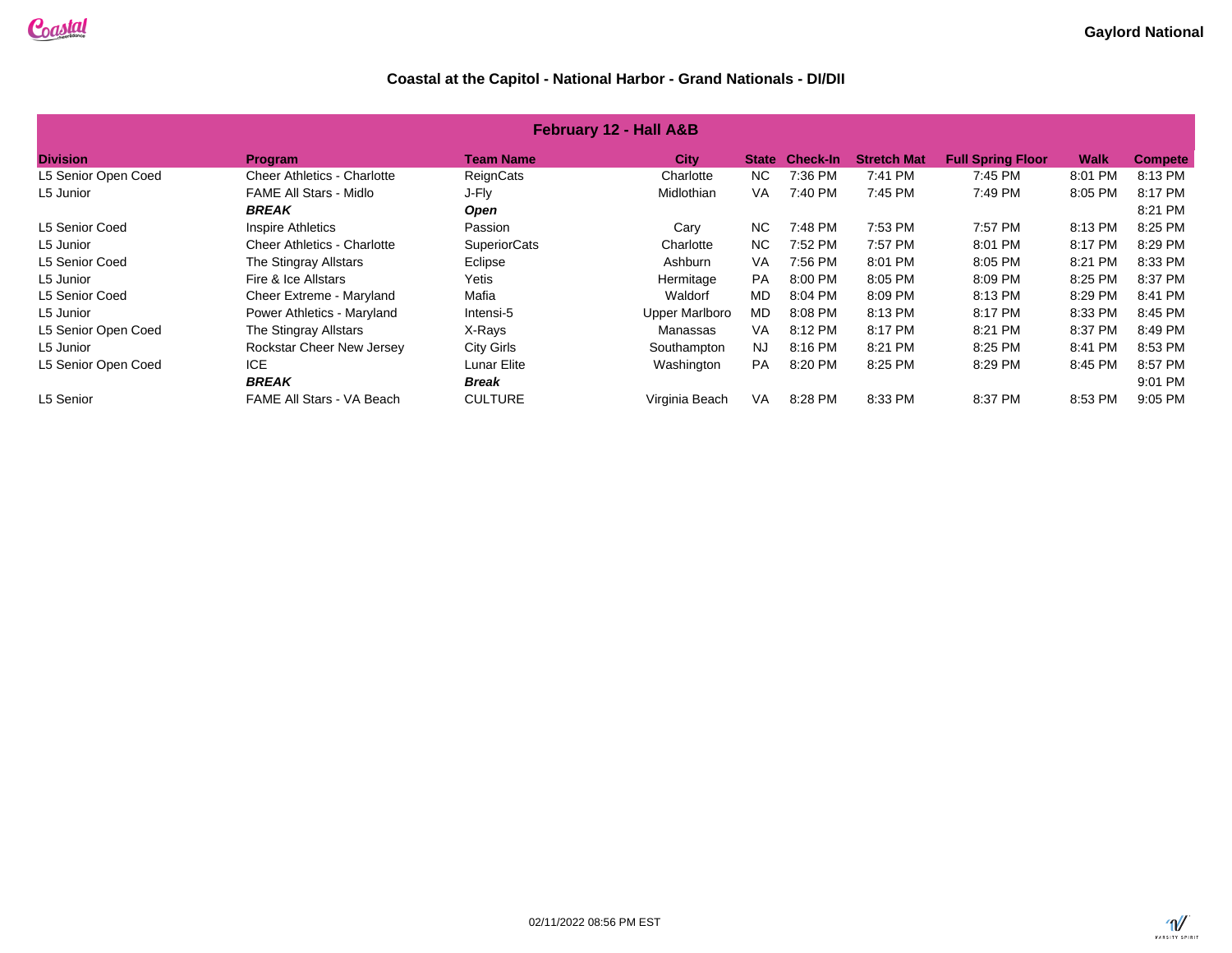| February 12 - Hall C&D          |                                    |                      |                       |                |                       |                    |                          |                   |                   |  |  |
|---------------------------------|------------------------------------|----------------------|-----------------------|----------------|-----------------------|--------------------|--------------------------|-------------------|-------------------|--|--|
| <b>Division</b>                 | <b>Program</b>                     | <b>Team Name</b>     | City                  |                | <b>State Check-In</b> | <b>Stretch Mat</b> | <b>Full Spring Floor</b> | Walk              | <b>Compete</b>    |  |  |
| L4.2 Senior Coed                | Rockstar Cheer New Jersey          | Migos                | Southampton           | <b>NJ</b>      | 8:23 AM               | 8:28 AM            | 8:32 AM                  | 8:48 AM           | 9:00 AM           |  |  |
| L2 Youth - Small                | Jersey All Stars                   | Dark Divas           | Lakewood              | <b>NJ</b>      | 8:27 AM               | 8:32 AM            | 8:36 AM                  | 8:52 AM           | 9:04 AM           |  |  |
| L1 - U17                        | The Stingray Allstars              | <b>GAMMA</b>         | Ashburn               | <b>VA</b>      | 8:31 AM               | 8:36 AM            | 8:40 AM                  | 8:56 AM           | 9:08 AM           |  |  |
| L2 Youth - Small                | <b>Cheer Athletics - Charlotte</b> | EnchantedCats        | Charlotte             | <b>NC</b>      | 8:35 AM               | 8:40 AM            | 8:44 AM                  | 9:00 AM           | 9:12 AM           |  |  |
| L1 - U17                        | Step One All Stars - North         | Wicked               | Chesterland           | OH             | 8:39 AM               | 8:44 AM            | 8:48 AM                  | 9:04 AM           | 9:16 AM           |  |  |
| L2 Youth - Small                | <b>Upper Merion All Stars</b>      | Turquoise            | King of Prussia       | PA             | 8:43 AM               | 8:48 AM            | 8:52 AM                  | 9:08 AM           | 9:20 AM           |  |  |
| L1 - U17                        | PA Royal Elite All Stars           | <b>Royal Queens</b>  | Hulmeville            | PA             | 8:47 AM               | 8:52 AM            | 8:56 AM                  | 9:12 AM           | 9:24 AM           |  |  |
| L2 Youth - Small                | Power Athletics - Maryland         | Velocity             | <b>Upper Marlboro</b> | MD             | 8:51 AM               | 8:56 AM            | 9:00 AM                  | 9:16 AM           | 9:28 AM           |  |  |
| L1 - U17                        | <b>Cheer Athletics - Charlotte</b> | <b>NobleCats</b>     | Charlotte             | <b>NC</b>      | 8:55 AM               | 9:00 AM            | 9:04 AM                  | 9:20 AM           | 9:32 AM           |  |  |
| L2 Youth - Small                | <b>FAME MD</b>                     | <b>Hot Shots</b>     | Severn                | MD             | 8:59 AM               | 9:04 AM            | 9:08 AM                  | 9:24 AM           | 9:36 AM           |  |  |
| L4 - U19                        | <b>Cheer Athletics - Charlotte</b> | Lady Prodigy         | Charlotte             | <b>NC</b>      | 9:03 AM               | 9:08 AM            | 9:12 AM                  | 9:28 AM           | 9:40 AM           |  |  |
| L2 Youth - Small                | The Stingray Allstars              | <b>PANDORA</b>       | Ashburn               | <b>VA</b>      | 9:07 AM               | 9:12 AM            | 9:16 AM                  | 9:32 AM           | $9:44$ AM         |  |  |
| L2 Mini                         | Fire & Ice Allstars                | Baby Ice             | Hermitage             | <b>PA</b>      | 9:11 AM               | 9:16 AM            | 9:20 AM                  | 9:36 AM           | 9:48 AM           |  |  |
|                                 | <b>BREAK</b>                       | <b>Break</b>         |                       |                |                       |                    |                          |                   | 9:52 AM           |  |  |
| L2 Mini                         | Power Athletics - Maryland         | Mini Bombshells      | <b>Upper Marlboro</b> | <b>MD</b>      | 9:27 AM               | 9:32 AM            | 9:36 AM                  | 9:52 AM           | 10:04 AM          |  |  |
|                                 | <b>BREAK</b>                       | <b>Break</b>         |                       |                |                       |                    |                          |                   | 10:08 AM          |  |  |
| L2 Mini                         | <b>ICE</b>                         | Mini Moons           | Washington            | PA             | 9:35 AM               | 9:40 AM            | 9:44 AM                  | 10:00 AM          | 10:12 AM          |  |  |
| L4.2 Senior                     | Jersey All Stars                   | Decepticons          | Lakewood              | <b>NJ</b>      | 9:39 AM               | 9:44 AM            | 9:48 AM                  | 10:04 AM          | 10:16 AM          |  |  |
| L2 Youth - Medium               | <b>FAME All Stars - Midlo</b>      | <b>Spice Girls</b>   | Midlothian            | VA             | 9:43 AM               | 9:48 AM            | 9:52 AM                  |                   | 10:08 AM 10:20 AM |  |  |
| L4.2 Senior                     | FAME All Stars - VA Beach          | <b>ROYALS</b>        | Virginia Beach        | VA             | 9:47 AM               | 9:52 AM            | 9:56 AM                  | 10:12 AM          | 10:24 AM          |  |  |
| L2 Youth - Medium               | Fire & Ice Allstars                | Ignite               | Hermitage             | PA             | 9:51 AM               | 9:56 AM            | 10:00 AM                 | 10:16 AM          | 10:28 AM          |  |  |
| L4.2 Senior                     | <b>Cheer Athletics - Charlotte</b> | CrownCats            | Charlotte             | <b>NC</b>      | 9:55 AM               | 10:00 AM           | 10:04 AM                 | 10:20 AM          | 10:32 AM          |  |  |
| L2 Youth - Medium               | <b>FAME All Stars - VA Beach</b>   | <b>PRODIGY</b>       | Virginia Beach        | VA             | 9:59 AM               | 10:04 AM           | 10:08 AM                 | 10:24 AM          | 10:36 AM          |  |  |
| L4.2 Senior                     | Rockstar Cheer Rhode Island        | The Temptations      | Warwick               | R <sub>l</sub> | 10:03 AM              | 10:08 AM           | 10:12 AM                 | 10:28 AM          | 10:40 AM          |  |  |
|                                 | <b>BREAK</b>                       | <b>Lunch Break</b>   |                       |                |                       |                    |                          |                   | 10:44 AM          |  |  |
| L2 Junior - Small - A           | <b>Inspire Athletics</b>           | Ms. Everything       | Cary                  | <b>NC</b>      | 10:52 AM              | 10:57 AM           | 11:01 AM                 |                   | 11:17 AM 11:29 AM |  |  |
| L6 International Open - NT      | <b>Tristate Athletics</b>          | Illusion             | New Castle            | DE             | 10:56 AM              | 11:01 AM           | 11:05 AM                 |                   | 11:21 AM 11:33 AM |  |  |
| L2 Junior - Small - A           | Midwest Cheer Elite Cleveland      | Ice Royalty          | North Royalton        | OН             | 11:00 AM              | 11:05 AM           | 11:09 AM                 | 11:25 AM 11:37 AM |                   |  |  |
| L6 International Open - NT      | <b>ICE</b>                         | Tempest              | Washington            | PA             | 11:04 AM              | 11:09 AM           | 11:13 AM                 |                   | 11:29 AM 11:41 AM |  |  |
| L2 Junior - Small - A           | Midwest Cheer Elite-Columbus       | Limelight            | Sunbury               | OH             | 11:08 AM              | 11:13 AM           | 11:17 AM                 | 11:33 AM 11:45 AM |                   |  |  |
| L6 International Open - NT      | Premier Athletics - Michigan       | Showtime             | Plymouth              | MI             | 11:12 AM              | 11:17 AM           | 11:21 AM                 |                   | 11:37 AM 11:49 AM |  |  |
| L2 Junior - Small - A           | Rockstar Cheer Rhode Island        | Kid Rock             | Warwick               | <b>RI</b>      | 11:16 AM              | 11:21 AM           | 11:25 AM                 |                   | 11:41 AM 11:53 AM |  |  |
| L6 International Open - NT      | <b>FAME All Stars - Midlo</b>      | <b>TNT</b>           | Midlothian            | VA             | 11:20 AM              | 11:25 AM           | 11:29 AM                 | 11:45 AM          | 11:57 AM          |  |  |
| L2 Junior - Small - A           | <b>CNY Storm All Stars</b>         | Tornados             | Syracuse              | <b>NY</b>      | 11:24 AM              | 11:29 AM           | 11:33 AM                 |                   | 11:49 AM 12:01 PM |  |  |
|                                 | <b>BREAK</b>                       | <b>Break</b>         |                       |                |                       |                    |                          |                   | 12:05 PM          |  |  |
| L6 International Open - NT      | Jersey All Stars                   | <b>Twilight Zone</b> | Lakewood              | NJ             | 11:40 AM              | 11:45 AM           | 11:49 AM                 |                   | 12:05 PM 12:17 PM |  |  |
| L2 Junior - Small - A           | <b>FAME NC</b>                     | Prodigy              | Winterville           | <b>NC</b>      | 11:44 AM              | 11:49 AM           | 11:53 AM                 |                   | 12:09 PM 12:21 PM |  |  |
| L6 International Open - NT      | Cheer Extreme - Maryland           | Gossip Girls         | Waldorf               | MD             | 11:48 AM              | 11:53 AM           | 11:57 AM                 |                   | 12:13 PM 12:25 PM |  |  |
| L2 Junior - Small - A           | Dynasty Spirit Elite All Star      | <b>Red Flames</b>    | Philadelphia          | <b>PA</b>      | 11:52 AM              | 11:57 AM           | 12:01 PM                 |                   | 12:17 PM 12:29 PM |  |  |
| L6 International Open - NT      | <b>Cheer Athletics - Charlotte</b> | QueenCats            | Charlotte             | <b>NC</b>      | 11:56 AM              | 12:01 PM           | 12:05 PM                 |                   | 12:21 PM 12:33 PM |  |  |
| L2 Junior - Small - A           | Cheer Athletics - Pittsburgh       | TitaniumCats         | Pittsburgh            | PA             | 12:00 PM              | 12:05 PM           | 12:09 PM                 |                   | 12:25 PM 12:37 PM |  |  |
| L6 International Open Coed - NT | Cheer Extreme DMV                  | <b>TNT</b>           | Rockville             | MD             | 12:04 PM              | 12:09 PM           | 12:13 PM                 |                   | 12:29 PM 12:41 PM |  |  |

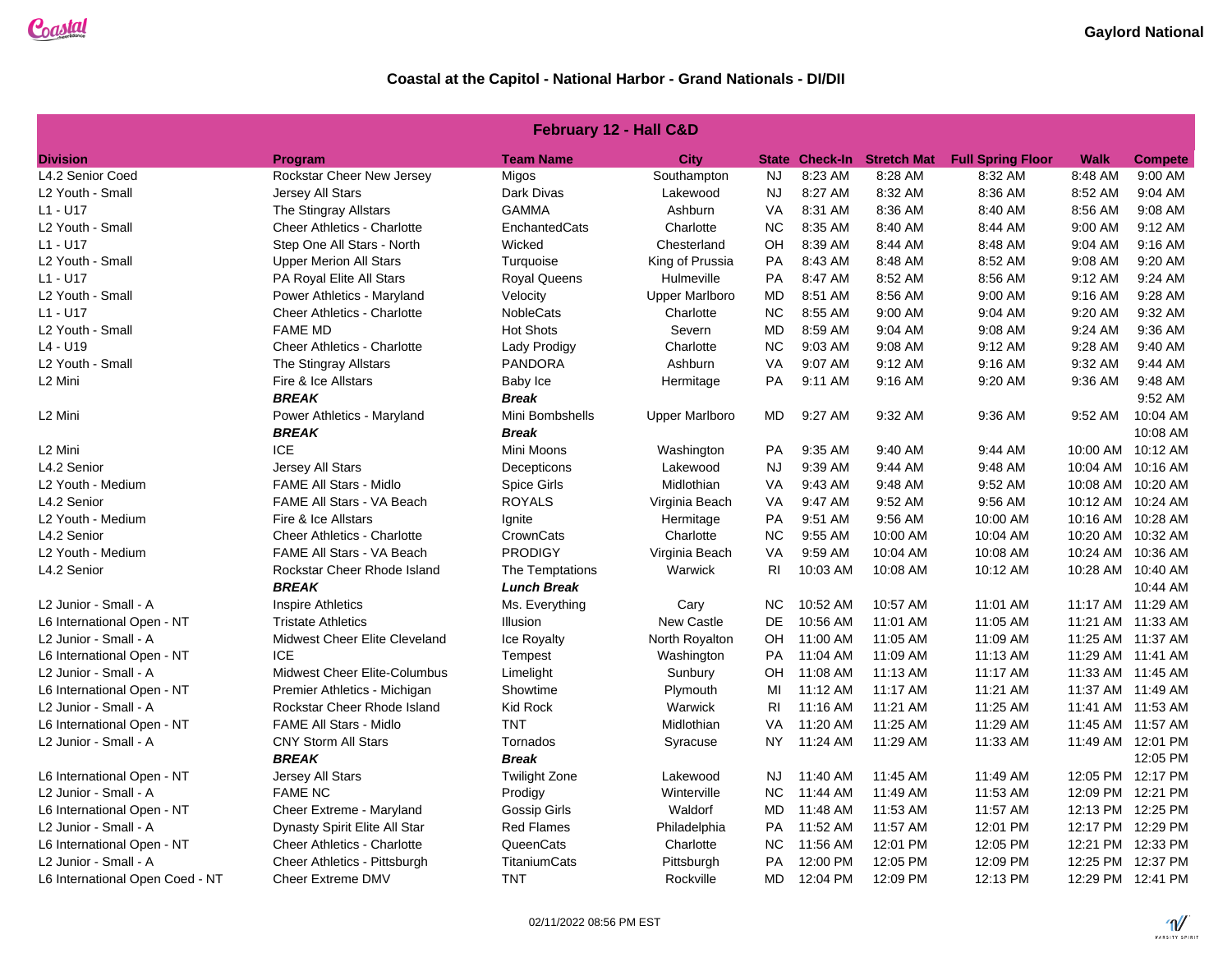| <b>February 12 - Hall C&amp;D</b>                                             |                                      |                      |                       |                |          |                            |                          |             |                   |  |  |
|-------------------------------------------------------------------------------|--------------------------------------|----------------------|-----------------------|----------------|----------|----------------------------|--------------------------|-------------|-------------------|--|--|
| <b>Division</b>                                                               | Program                              | <b>Team Name</b>     | City                  |                |          | State Check-In Stretch Mat | <b>Full Spring Floor</b> | <b>Walk</b> | <b>Compete</b>    |  |  |
| L2 Junior - Small - B                                                         | <b>Jersey All Stars</b>              | <b>White Walkers</b> | Lakewood              | <b>NJ</b>      | 12:08 PM | 12:13 PM                   | 12:17 PM                 | 12:33 PM    | 12:45 PM          |  |  |
| L6 International Open Coed - NT                                               | The California All Stars - Camarillo | <b>TNT</b>           | Camarillo             | CA             | 12:12 PM | 12:17 PM                   | 12:21 PM                 |             | 12:37 PM 12:49 PM |  |  |
|                                                                               | <b>BREAK</b>                         | <b>Break</b>         |                       |                |          |                            |                          |             | 12:53 PM          |  |  |
| L2 Junior - Small - B                                                         | <b>Cheer Extreme DMV</b>             | Legends              | Rockville             | MD             | 12:28 PM | 12:33 PM                   | 12:37 PM                 | 12:53 PM    | 1:05 PM           |  |  |
| L6 International Open Coed - NT                                               | Dynasty Spirit Elite All Star        | <b>RED ROYALS</b>    | Philadelphia          | <b>PA</b>      | 12:32 PM | 12:37 PM                   | 12:41 PM                 | 12:57 PM    | 1:09 PM           |  |  |
| L2 Junior - Small - B                                                         | <b>Upper Merion All Stars</b>        | Electric             | King of Prussia       | <b>PA</b>      | 12:36 PM | 12:41 PM                   | 12:45 PM                 | 1:01 PM     | 1:13 PM           |  |  |
| L6 International Open Coed - NT                                               | <b>New World Athletics</b>           | Solar <sub>6</sub>   | <b>Windsor Locks</b>  | СT             | 12:40 PM | 12:45 PM                   | 12:49 PM                 | 1:05 PM     | 1:17 PM           |  |  |
| L2 Junior - Small - B                                                         | Premier Athletics - Michigan         | Wicked               | Plymouth              | MI             | 12:44 PM | 12:49 PM                   | 12:53 PM                 | 1:09 PM     | 1:21 PM           |  |  |
| L6 International Open Coed - NT                                               | <b>Phoenix Elite</b>                 | Resurrection         | Chantilly             | VA             | 12:48 PM | 12:53 PM                   | 12:57 PM                 | 1:13 PM     | 1:25 PM           |  |  |
| L2 Junior - Small - B                                                         | Savannah Sharks                      | <b>Blacktips</b>     | Savannah              | GA             | 12:52 PM | 12:57 PM                   | 1:01 PM                  | 1:17 PM     | 1:29 PM           |  |  |
| L6 International Open Coed - NT                                               | The Stingray Allstars                | Atlas                | Manassas              | VA             | 12:56 PM | 1:01 PM                    | 1:05 PM                  | 1:21 PM     | 1:33 PM           |  |  |
| L2 Junior - Small - B<br><b>Rockstar Cheer New Jersey</b><br>The Weeknd       |                                      | Southampton          | <b>NJ</b>             | 1:00 PM        | 1:05 PM  | 1:09 PM                    | 1:25 PM                  | 1:37 PM     |                   |  |  |
|                                                                               | <b>BREAK</b>                         | <b>Break</b>         |                       |                |          |                            |                          |             | 1:41 PM           |  |  |
| L6 International Open Coed - NT                                               | <b>Dynamic Elite Athletics</b>       | Legacy               | Rochester             | <b>NY</b>      | 1:16 PM  | 1:21 PM                    | 1:25 PM                  | 1:41 PM     | 1:53 PM           |  |  |
| L2 Junior - Small - B                                                         | FAME All Stars - VA Beach            | <b>FLAWLESS</b>      | Virginia Beach        | VA             | 1:20 PM  | 1:25 PM                    | 1:29 PM                  | 1:45 PM     | 1:57 PM           |  |  |
| L6 International Open Coed - NT<br><b>SWAT</b><br><b>East Celebrity Elite</b> |                                      | Tewksbury            | MA                    | 1:24 PM        | 1:29 PM  | 1:33 PM                    | 1:49 PM                  | 2:01 PM     |                   |  |  |
| L2 Junior - Medium                                                            | <b>FAME All Stars - Midlo</b>        | Fashionistas         | Midlothian            | VA             | 1:28 PM  | 1:33 PM                    | 1:37 PM                  | 1:53 PM     | 2:05 PM           |  |  |
| L6 International Open Coed - NT                                               | Rockstar Cheer New Jersey            | Jagged Edge          | Southampton           | <b>NJ</b>      | 1:32 PM  | 1:37 PM                    | 1:41 PM                  | 1:57 PM     | 2:09 PM           |  |  |
|                                                                               | <b>BREAK</b>                         | <b>Event Break</b>   |                       |                |          |                            |                          |             | 2:13 PM           |  |  |
| L6 Senior - XSmall                                                            | Power Athletics - Maryland           | <b>BLACKOUT</b>      | <b>Upper Marlboro</b> | MD             | 1:46 PM  | 1:51 PM                    | 1:55 PM                  | 2:11 PM     | 2:23 PM           |  |  |
| $L3 - U17$                                                                    | <b>USA Wildcats</b>                  | JuCo                 | Waterbury             | <b>CT</b>      | 1:50 PM  | 1:55 PM                    | 1:59 PM                  | 2:15 PM     | 2:27 PM           |  |  |
| L6 Senior - XSmall                                                            | Rockstar Cheer Rhode Island          | <b>Bad Company</b>   | Warwick               | R <sub>1</sub> | 1:54 PM  | 1:59 PM                    | 2:03 PM                  | 2:19 PM     | 2:31 PM           |  |  |
| $L3 - U17$                                                                    | <b>Cheer Athletics - Charlotte</b>   | DivinityCats         | Charlotte             | <b>NC</b>      | 1:58 PM  | 2:03 PM                    | 2:07 PM                  | 2:23 PM     | 2:35 PM           |  |  |
| L6 Senior - XSmall                                                            | Airborne Elite All Stars             | Miss 6               | Warminster            | <b>PA</b>      | 2:02 PM  | 2:07 PM                    | 2:11 PM                  | 2:27 PM     | 2:39 PM           |  |  |
| $L3 - U17$                                                                    | FAME All Stars - VA Beach            | <b>REIGN</b>         | Virginia Beach        | VA             | 2:06 PM  | 2:11 PM                    | 2:15 PM                  | 2:31 PM     | 2:43 PM           |  |  |
| L6 Senior - XSmall                                                            | Cheer Extreme DMV                    | Illusion             | Rockville             | MD             | 2:10 PM  | 2:15 PM                    | 2:19 PM                  | 2:35 PM     | 2:47 PM           |  |  |
| $L3 - U17$                                                                    | <b>Cheer Extreme Fairfax</b>         | TRIPL3 T3AL          | Fairfax               | VA             | 2:14 PM  | 2:19 PM                    | 2:23 PM                  | 2:39 PM     | 2:51 PM           |  |  |
| L6 Senior - XSmall                                                            | Pennsylvania Elite Cheerleading      | Guardians            | Mifflinburg           | <b>PA</b>      | 2:18 PM  | 2:23 PM                    | 2:27 PM                  | 2:43 PM     | 2:55 PM           |  |  |
| $L3 - U17$                                                                    | The Stingray Allstars                | Titan                | Manassas              | VA             | 2:22 PM  | 2:27 PM                    | 2:31 PM                  | 2:47 PM     | 2:59 PM           |  |  |
| L6 Senior - XSmall                                                            | <b>Upper Merion All Stars</b>        | Midnight             | King of Prussia       | <b>PA</b>      | 2:26 PM  | 2:31 PM                    | 2:35 PM                  | 2:51 PM     | 3:03 PM           |  |  |
| $L3 - U17$                                                                    | <b>PA Starz</b>                      | Smoke                | Chambersburg          | PA             | 2:30 PM  | 2:35 PM                    | 2:39 PM                  | 2:55 PM     | 3:07 PM           |  |  |
| L6 Senior - XSmall                                                            | Jersey All Stars                     | <b>Villains</b>      | Lakewood              | <b>NJ</b>      | 2:34 PM  | 2:39 PM                    | 2:43 PM                  | 2:59 PM     | 3:11 PM           |  |  |
|                                                                               | <b>BREAK</b>                         | <b>Break</b>         |                       |                |          |                            |                          |             | 3:15 PM           |  |  |
| L6 Senior - XSmall                                                            | <b>Encore Elite Wildcatz</b>         | Lady Leopards        | <b>West Chester</b>   | PA             | 2:50 PM  | 2:55 PM                    | 2:59 PM                  | 3:15 PM     | 3:27 PM           |  |  |
| $L3 - U17$                                                                    | Rockstar Cheer - Cleveland           | Yes                  | Solon                 | OН             | 2:54 PM  | 2:59 PM                    | 3:03 PM                  | 3:19 PM     | 3:31 PM           |  |  |
| L6 Senior - XSmall                                                            | <b>Flipping Out Tumbling</b>         | Double or Nothing    | Mechanicsburg         | <b>PA</b>      | 2:58 PM  | 3:03 PM                    | 3:07 PM                  | 3:23 PM     | 3:35 PM           |  |  |
| $L3 - U17$                                                                    | Cheer Athletics - Pittsburgh         | VibraniumCats        | Pittsburgh            | <b>PA</b>      | 3:02 PM  | 3:07 PM                    | 3:11 PM                  | 3:27 PM     | 3:39 PM           |  |  |
| L6 Senior Coed - XSmall                                                       | <b>MCC Allstars</b>                  | Rage                 | <b>Upper Marlboro</b> | MD             | 3:06 PM  | 3:11 PM                    | 3:15 PM                  | 3:31 PM     | 3:43 PM           |  |  |
| $L3 - U19$                                                                    | <b>Cheer Extreme Fairfax</b>         | X <sub>3</sub>       | Fairfax               | VA             | 3:10 PM  | 3:15 PM                    | 3:19 PM                  | 3:35 PM     | 3:47 PM           |  |  |
| L6 Senior Coed - XSmall                                                       | <b>Triple Threat Athletics</b>       | <b>BANSHEE</b>       | Albany                | <b>NY</b>      | 3:14 PM  | 3:19 PM                    | 3:23 PM                  | 3:39 PM     | 3:51 PM           |  |  |
| $L2 - U17$                                                                    | <b>Wild All Stars</b>                | Queen Cats           | <b>Orchard Park</b>   | <b>NY</b>      | 3:18 PM  | 3:23 PM                    | 3:27 PM                  | 3:43 PM     | 3:55 PM           |  |  |
| L6 Senior Coed - XSmall                                                       | <b>Maryland Twisters</b>             | Reign                | Hanover               | <b>MD</b>      | 3:22 PM  | 3:27 PM                    | 3:31 PM                  | 3:47 PM     | 3:59 PM           |  |  |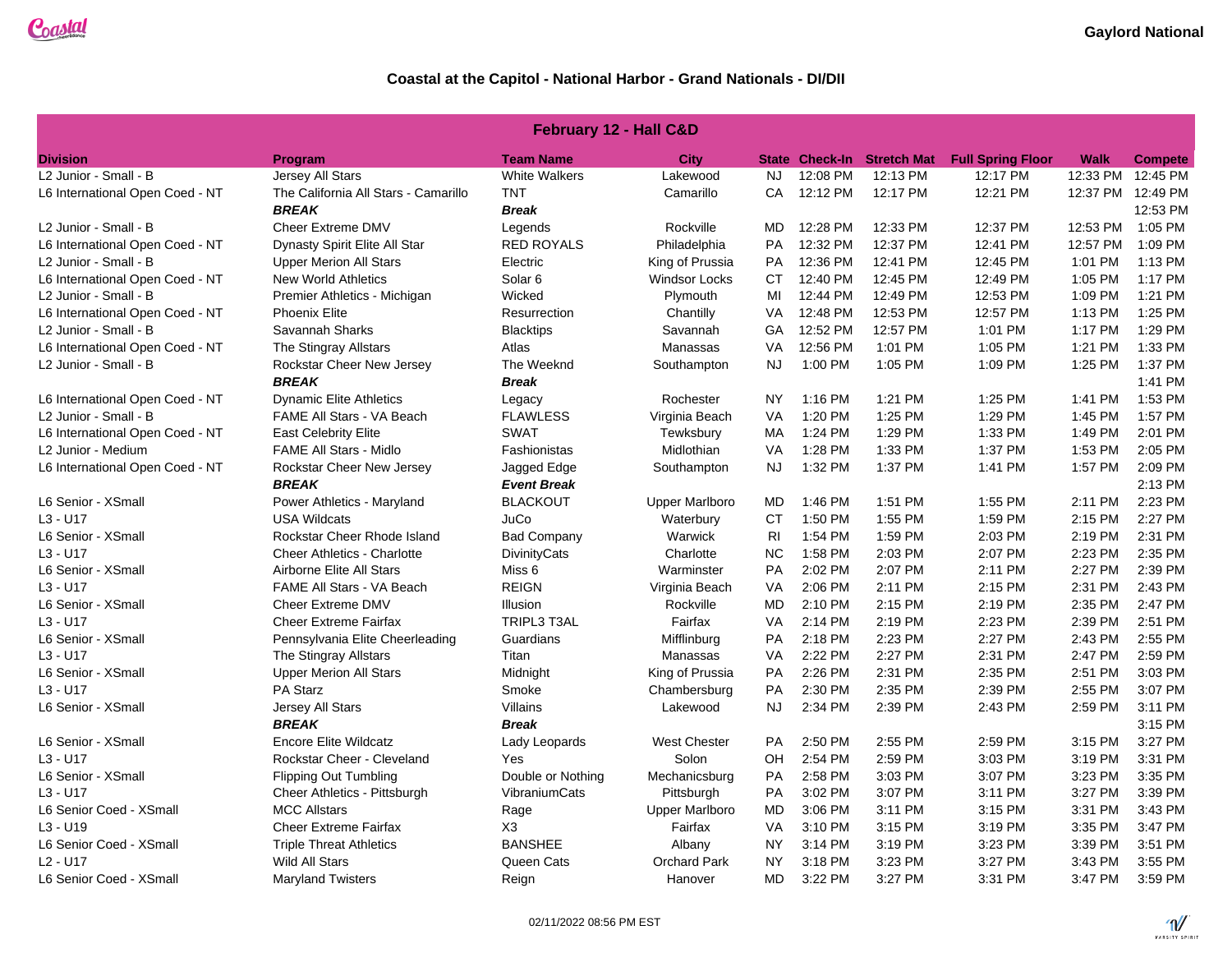| <b>February 12 - Hall C&amp;D</b> |                                    |                     |                       |           |                |                    |                          |             |                |  |  |
|-----------------------------------|------------------------------------|---------------------|-----------------------|-----------|----------------|--------------------|--------------------------|-------------|----------------|--|--|
| <b>Division</b>                   | <b>Program</b>                     | <b>Team Name</b>    | City                  |           | State Check-In | <b>Stretch Mat</b> | <b>Full Spring Floor</b> | <b>Walk</b> | <b>Compete</b> |  |  |
| L <sub>2</sub> - U <sub>17</sub>  | Step One All Stars - North         | Spicy               | Chesterland           | OH        | 3:26 PM        | 3:31 PM            | 3:35 PM                  | 3:51 PM     | 4:03 PM        |  |  |
|                                   | <b>BREAK</b>                       | <b>Break</b>        |                       |           |                |                    |                          |             | 4:07 PM        |  |  |
| L6 Senior Coed - XSmall           | World Cup                          | <b>Blackout</b>     | Olyphant              | PA        | 3:42 PM        | 3:47 PM            | 3:51 PM                  | 4:07 PM     | 4:19 PM        |  |  |
| L2 - U17                          | The Stingray Allstars              | Nova                | Manassas              | <b>VA</b> | 3:46 PM        | 3:51 PM            | 3:55 PM                  | 4:11 PM     | 4:23 PM        |  |  |
| L6 Senior Coed - XSmall           | Step One All Stars - North         | Phenomenal          | Chesterland           | OН        | 3:50 PM        | 3:55 PM            | 3:59 PM                  | 4:15 PM     | 4:27 PM        |  |  |
| L2 - U17                          | The Stingray Allstars              | Gemini              | Ashburn               | VA        | 3:54 PM        | 3:59 PM            | 4:03 PM                  | 4:19 PM     | 4:31 PM        |  |  |
| L6 Senior Coed - XSmall           | <b>Upper Merion All Stars</b>      | Royals              | King of Prussia       | PA        | 3:58 PM        | 4:03 PM            | 4:07 PM                  | 4:23 PM     | 4:35 PM        |  |  |
| L <sub>2</sub> - U <sub>17</sub>  | <b>USA Wildcats</b>                | Lady Liberty        | Waterbury             | <b>CT</b> | 4:02 PM        | 4:07 PM            | 4:11 PM                  | 4:27 PM     | 4:39 PM        |  |  |
| L6 Senior Coed - XSmall           | <b>CNY Storm All Stars</b>         | Warning             | Syracuse              | <b>NY</b> | 4:06 PM        | 4:11 PM            | 4:15 PM                  | 4:31 PM     | 4:43 PM        |  |  |
| L2 - U17                          | Cheer Extreme - Maryland           | Slay                | Waldorf               | MD        | 4:10 PM        | 4:15 PM            | 4:19 PM                  | 4:35 PM     | 4:47 PM        |  |  |
| L6 Senior - Small                 | FAME All Stars - VA Beach          | <b>ENVY</b>         | Virginia Beach        | VA        | 4:14 PM        | 4:19 PM            | 4:23 PM                  | 4:39 PM     | 4:51 PM        |  |  |
| L2 - U17                          | Power Athletics - Maryland         | Turbo               | <b>Upper Marlboro</b> | MD        | 4:18 PM        | 4:23 PM            | 4:27 PM                  | 4:43 PM     | 4:55 PM        |  |  |
| L6 Senior - Small                 | Savannah Sharks                    | <b>Relentless</b>   | Savannah              | GA        | 4:22 PM        | 4:27 PM            | 4:31 PM                  | 4:47 PM     | 4:59 PM        |  |  |
|                                   | <b>BREAK</b>                       | <b>Break</b>        |                       |           |                |                    |                          |             | 5:03 PM        |  |  |
| L <sub>2</sub> - U <sub>17</sub>  | Rockstar Cheer - Cleveland         | <b>INXS</b>         | Solon                 | OH        | 4:38 PM        | 4:43 PM            | 4:47 PM                  | 5:03 PM     | 5:15 PM        |  |  |
| L6 Senior Coed - Small            | The Stingray Allstars              | Star                | Ashburn               | <b>VA</b> | 4:42 PM        | 4:47 PM            | 4:51 PM                  | 5:07 PM     | 5:19 PM        |  |  |
| L2 - U17                          | Jersey All Stars East Brunswick    | Vamp Squad          | <b>East Brunswick</b> | <b>NJ</b> | 4:46 PM        | 4:51 PM            | 4:55 PM                  | 5:11 PM     | 5:23 PM        |  |  |
| L6 Senior Coed - Small            | Cheer Extreme - Maryland           | Shade               | Waldorf               | MD        | 4:50 PM        | 4:55 PM            | 4:59 PM                  | 5:15 PM     | 5:27 PM        |  |  |
| L2 - U17                          | <b>Cheer Athletics - Charlotte</b> | EmbassyCats         | Charlotte             | <b>NC</b> | 4:54 PM        | 4:59 PM            | 5:03 PM                  | 5:19 PM     | 5:31 PM        |  |  |
|                                   | <b>BREAK</b>                       | <b>Break</b>        |                       |           |                |                    |                          |             | 5:35 PM        |  |  |
| L2 Senior - Medium                | FAME All Stars - Yorktown          | Frenzy              | Yorktown              | <b>VA</b> | 5:10 PM        | 5:15 PM            | 5:19 PM                  | 5:35 PM     | 5:47 PM        |  |  |
| L2 Senior - Small                 | <b>FAME MD</b>                     | Smoke               | Severn                | <b>MD</b> | 5:14 PM        | 5:19 PM            | 5:23 PM                  | 5:39 PM     | 5:51 PM        |  |  |
| L2 Senior - Medium                | <b>Inspire Athletics</b>           | Crush               | Cary                  | <b>NC</b> | 5:18 PM        | 5:23 PM            | 5:27 PM                  | 5:43 PM     | 5:55 PM        |  |  |
| L2 Senior - Small                 | Rockstar Cheer Rhode Island        | <b>Big Tymers</b>   | Warwick               | <b>RI</b> | 5:22 PM        | 5:27 PM            | 5:31 PM                  | 5:47 PM     | 5:59 PM        |  |  |
| L2 Senior - Medium                | FAME All Stars - VA Beach          | <b>SIRENS</b>       | Virginia Beach        | <b>VA</b> | 5:26 PM        | 5:31 PM            | 5:35 PM                  | 5:51 PM     | 6:03 PM        |  |  |
|                                   | <b>BREAK</b>                       | Open                |                       |           |                |                    |                          |             | 6:07 PM        |  |  |
| L2 Senior - Medium                | <b>USA All Stars- Stafford</b>     | Wicked              | Frederickburg         | <b>VA</b> | 5:34 PM        | 5:39 PM            | 5:43 PM                  | 5:59 PM     | 6:11 PM        |  |  |
|                                   | <b>BREAK</b>                       | Open                |                       |           |                |                    |                          |             | 6:15 PM        |  |  |
| L2 - U19                          | <b>Cheer Athletics - Charlotte</b> | KnightCats          | Charlotte             | <b>NC</b> | 5:42 PM        | 5:47 PM            | 5:51 PM                  | 6:07 PM     | 6:19 PM        |  |  |
|                                   | <b>BREAK</b>                       | <b>Dinner Break</b> |                       |           |                |                    |                          |             | 6:23 PM        |  |  |
| L6 Senior Coed Open - Small       | Premier Athletics - Michigan       | Legacy              | Plymouth              | MI        | 6:16 PM        | 6:21 PM            | 6:25 PM                  | 6:41 PM     | 6:53 PM        |  |  |
|                                   | <b>BREAK</b>                       | Open                |                       |           |                |                    |                          |             | 6:57 PM        |  |  |
| L6 Senior Coed Open - Small       | <b>Inspire Athletics</b>           | Icons               | Cary                  | <b>NC</b> | 6:24 PM        | 6:29 PM            | 6:33 PM                  | 6:49 PM     | 7:01 PM        |  |  |
|                                   | <b>BREAK</b>                       | Open                |                       |           |                |                    |                          |             | 7:05 PM        |  |  |
| L6 Senior Coed Open - Small       | <b>Rockstar Cheer New Jersey</b>   | Naughty by Nature   | Southampton           | <b>NJ</b> | 6:32 PM        | 6:37 PM            | 6:41 PM                  | 6:57 PM     | 7:09 PM        |  |  |
| L4 - U17                          | <b>Cheer Extreme Fairfax</b>       | X-Machine           | Fairfax               | <b>VA</b> | 6:36 PM        | 6:41 PM            | 6:45 PM                  | 7:01 PM     | 7:13 PM        |  |  |
| L6 Senior Coed Open - Small       | <b>Cheer Craze All Stars</b>       | <b>PIRATES</b>      | Asheboro              | <b>NC</b> | 6:40 PM        | 6:45 PM            | 6:49 PM                  | 7:05 PM     | 7:17 PM        |  |  |
| L4 - U17                          | <b>FAME All Stars - Midlo</b>      | Covergirls          | Midlothian            | VA        | 6:44 PM        | 6:49 PM            | 6:53 PM                  | 7:09 PM     | 7:21 PM        |  |  |
| L6 Senior Coed Open - Small       | <b>USA All Stars- Stafford</b>     | <b>TITANS</b>       | Frederickburg         | <b>VA</b> | 6:48 PM        | 6:53 PM            | 6:57 PM                  | 7:13 PM     | 7:25 PM        |  |  |
|                                   | <b>BREAK</b>                       | <b>Break</b>        |                       |           |                |                    |                          |             | 7:29 PM        |  |  |
| L6 Senior Coed Open - Small       | Lunar Viper Allstars               | Eclipse             | Joppa                 | <b>MD</b> | 7:00 PM        | 7:05 PM            | 7:09 PM                  | 7:25 PM     | 7:37 PM        |  |  |
| L4 - U17                          | Jersey All Stars                   | <b>Sirens</b>       | Lakewood              | <b>NJ</b> | 7:04 PM        | 7:09 PM            | 7:13 PM                  | 7:29 PM     | 7:41 PM        |  |  |

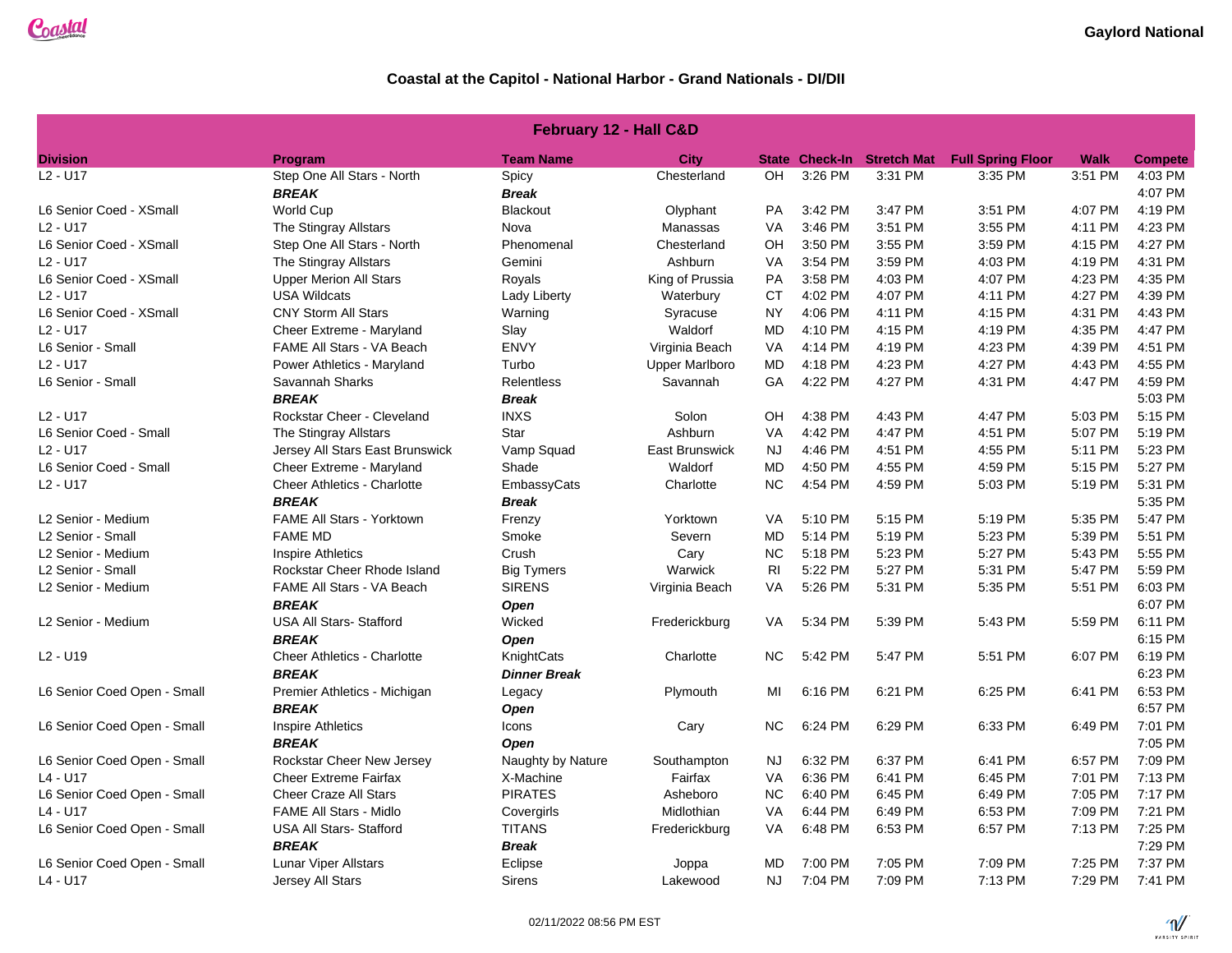| <b>February 12 - Hall C&amp;D</b>  |                                       |                      |                       |                |                       |                    |                          |             |                |  |
|------------------------------------|---------------------------------------|----------------------|-----------------------|----------------|-----------------------|--------------------|--------------------------|-------------|----------------|--|
| <b>Division</b>                    | Program                               | <b>Team Name</b>     | <b>City</b>           |                | <b>State Check-In</b> | <b>Stretch Mat</b> | <b>Full Spring Floor</b> | <b>Walk</b> | <b>Compete</b> |  |
| L6 Senior Coed Open - Small        | Cheer Intensity                       | <b>Great Whites</b>  | Albany                | <b>NY</b>      | 7:08 PM               | 7:13 PM            | 7:17 PM                  | 7:33 PM     | 7:45 PM        |  |
|                                    | <b>BREAK</b>                          | Open                 |                       |                |                       |                    |                          |             | 7:49 PM        |  |
| L6 Senior Coed Open - Small        | <b>Upper Merion All Stars</b>         | Crush                | King of Prussia       | <b>PA</b>      | 7:16 PM               | 7:21 PM            | 7:25 PM                  | 7:41 PM     | 7:53 PM        |  |
| $L4 - U17$                         | Power Athletics - Maryland            | Lady Electra         | <b>Upper Marlboro</b> | <b>MD</b>      | 7:20 PM               | 7:25 PM            | 7:29 PM                  | 7:45 PM     | 7:57 PM        |  |
| L6 Senior Coed Open - Small        | <b>USA Wildcats</b>                   | Senior Elite         | Waterbury             | <b>CT</b>      | 7:24 PM               | 7:29 PM            | 7:33 PM                  | 7:49 PM     | 8:01 PM        |  |
| $L4 - U17$                         | <b>Cheer Athletics - Charlotte</b>    | Junior Prodigy       | Charlotte             | <b>NC</b>      | 7:28 PM               | 7:33 PM            | 7:37 PM                  | 7:53 PM     | 8:05 PM        |  |
| L6 Senior Coed Open - Small        | <b>Hanover Elite</b>                  | Flex                 | Hanover               | PA             | 7:32 PM               | 7:37 PM            | 7:41 PM                  | 7:57 PM     | 8:09 PM        |  |
|                                    | <b>BREAK</b>                          | <b>Break</b>         |                       |                |                       |                    |                          |             | 8:13 PM        |  |
| L6 Senior Coed Open - Small        | <b>Reign Athletics</b>                | Royalty              | Moorestown            | <b>NJ</b>      | 7:44 PM               | 7:49 PM            | 7:53 PM                  | 8:09 PM     | 8:21 PM        |  |
| $L4 - U17$                         | The Stingray Allstars                 | <b>SOLAR</b>         | Ashburn               | VA             | 7:48 PM               | 7:53 PM            | 7:57 PM                  | 8:13 PM     | 8:25 PM        |  |
| L6 Senior Coed Open - Small        | <b>Charlotte Allstar Cheerleading</b> | Teal                 | Matthews/Charlotte    | <b>NC</b>      | 7:52 PM               | 7:57 PM            | 8:01 PM                  | 8:17 PM     | 8:29 PM        |  |
| $L4 - U17$                         | FAME All Stars - VA Beach             | <b>GLAM</b>          | Virginia Beach        | VA             | 7:56 PM               | 8:01 PM            | 8:05 PM                  | 8:21 PM     | 8:33 PM        |  |
| <b>BREAK</b><br><b>Break</b>       |                                       |                      |                       |                |                       |                    |                          | 8:37 PM     |                |  |
| L6 International Open              | <b>FAME All Stars - Midlo</b>         | <b>Super Seniors</b> | Midlothian            | VA             | 8:12 PM               | 8:17 PM            | 8:21 PM                  | 8:37 PM     | 8:49 PM        |  |
| L6 Junior                          | Rockstar Cheer Rhode Island           | Lady Gaga            | Warwick               | R <sub>l</sub> | 8:16 PM               | 8:21 PM            | 8:25 PM                  | 8:41 PM     | 8:53 PM        |  |
| L6 International Open              | <b>Cheer Athletics - Charlotte</b>    | Lady Legacy          | Charlotte             | <b>NC</b>      | 8:20 PM               | 8:25 PM            | 8:29 PM                  | 8:45 PM     | 8:57 PM        |  |
| L6 Junior                          | <b>Upper Merion All Stars</b>         | Citrus               | King of Prussia       | PA             | 8:24 PM               | 8:29 PM            | 8:33 PM                  | 8:49 PM     | 9:01 PM        |  |
| L6 International Open Coed - Large | <b>Cheer Athletics - Charlotte</b>    | <b>RoyalCats</b>     | Charlotte             | <b>NC</b>      | 8:28 PM               | 8:33 PM            | 8:37 PM                  | 8:53 PM     | 9:05 PM        |  |
|                                    | <b>BREAK</b>                          | <b>Break</b>         |                       |                |                       |                    |                          |             | 9:09 PM        |  |
| L6 International Open Coed - Large | <b>Cheer Extreme Fairfax</b>          | Bionic-X             | Fairfax               | VA             | 8:40 PM               | 8:45 PM            | 8:49 PM                  | 9:05 PM     | 9:17 PM        |  |
| L4 - U17 Coed                      | <b>FAME All Stars - Valley</b>        | <b>Drama Queens</b>  | Staunton              | VA             | 8:44 PM               | 8:49 PM            | 8:53 PM                  | 9:09 PM     | 9:21 PM        |  |
| L6 International Open Coed - Large | <b>FAME All Stars - Midlo</b>         | Vengeance            | Midlothian            | VA             | 8:48 PM               | 8:53 PM            | 8:57 PM                  | 9:13 PM     | 9:25 PM        |  |
| L4 - U17 Coed                      | <b>Victory Vipers</b>                 | Toxic                | Doylestown            | PA             | 8:52 PM               | 8:57 PM            | 9:01 PM                  | 9:17 PM     | 9:29 PM        |  |
| L6 International Open Coed - Small | Cheer Extreme DMV                     | Open Elite           | Rockville             | MD             | 8:56 PM               | 9:01 PM            | 9:05 PM                  | 9:21 PM     | 9:33 PM        |  |
| L4 International Open Coed         | Rockstar Cheer - Cleveland            | Notorious            | Solon                 | OH             | 9:00 PM               | 9:05 PM            | 9:09 PM                  | 9:25 PM     | 9:37 PM        |  |
| L6 International Open Coed - Small | FAME All Stars - Yorktown             | Finale               | Yorktown              | VA             | 9:04 PM               | 9:09 PM            | 9:13 PM                  | 9:29 PM     | 9:41 PM        |  |
|                                    | <b>BREAK</b>                          | Open                 |                       |                |                       |                    |                          |             | 9:45 PM        |  |
| L7 International Open Coed - Large | Cheer Extreme DMV                     | Savage 7             | Rockville             | MD             | 9:12 PM               | 9:17 PM            | 9:21 PM                  | 9:37 PM     | 9:49 PM        |  |
|                                    | <b>BREAK</b>                          | <b>Break</b>         |                       |                |                       |                    |                          |             | 9:53 PM        |  |
| L6 Senior Open                     | Fire & Ice Allstars                   | Lady Ice             | Hermitage             | PA             | 9:24 PM               | 9:29 PM            | 9:33 PM                  | 9:49 PM     | 10:01 PM       |  |
|                                    | <b>BREAK</b>                          | <b>Open</b>          |                       |                |                       |                    |                          |             | 10:05 PM       |  |
| L7 International Open              | Cheer Extreme DMV                     | Super 7              | Rockville             | MD             | 9:32 PM               | 9:37 PM            | 9:41 PM                  | 9:57 PM     | 10:09 PM       |  |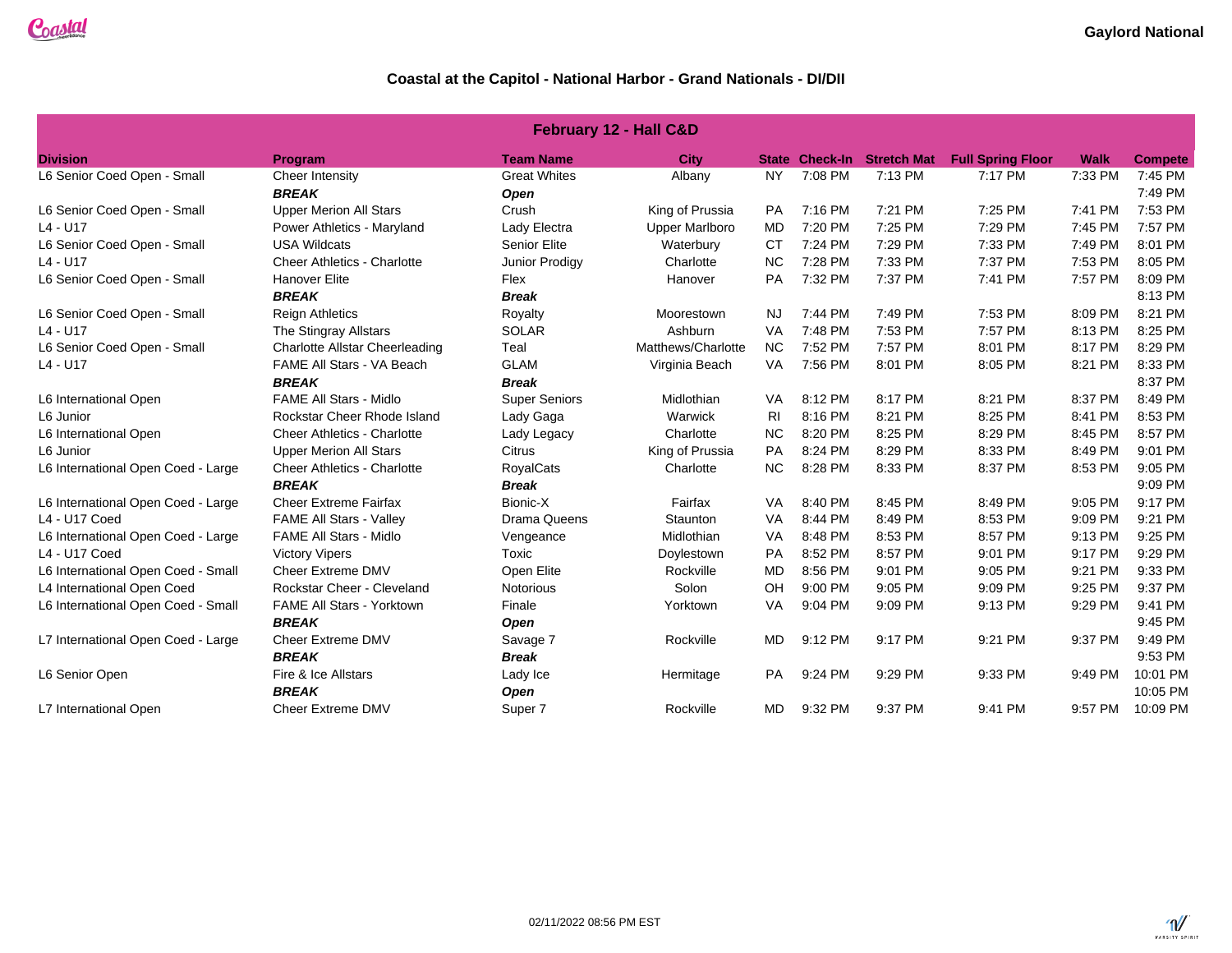### **February 12 - Maryland Ballroom**

| <b>Division</b>               | <b>Program</b>             | <b>Team Name</b>      | City                   | <b>State</b> | <b>Check-In</b> | <b>Stretch Mat</b> | <b>Full Dance Floor</b> | <b>Walk</b> | <b>Compete</b>    |
|-------------------------------|----------------------------|-----------------------|------------------------|--------------|-----------------|--------------------|-------------------------|-------------|-------------------|
| Senior - Variety              | <b>JUMP Dance Studio</b>   | FearNone              | Rockaway Park          | <b>NY</b>    | 8:25 AM         | 8:32 AM            | 8:40 AM                 | 8:48 AM     | 9:00 AM           |
| Junior - Dance                | <b>Velocity Dance</b>      | Sirens (pom)          | Vienna                 | VA           | 8:29 AM         | 8:36 AM            | 8:44 AM                 | 8:52 AM     | 9:04 AM           |
| Mini - Dance                  | Adrenaline Studio          | PULSE (Jazz)          | Vienna                 | VA           | 8:33 AM         | 8:40 AM            | 8:48 AM                 | 8:56 AM     | 9:08 AM           |
| Mini - Dance                  | Miss Edie's Dancin Feet    | Dance Stars (Variety) | <b>Franklin Square</b> | <b>NY</b>    | 8:37 AM         | 8:44 AM            | 8:52 AM                 | 9:00 AM     | 9:12 AM           |
| Mini - Dance                  | <b>Velocity Dance</b>      | Honeybees (Jazz)      | Vienna                 | VA           | 8:41 AM         | 8:48 AM            | 8:56 AM                 | 9:04 AM     | 9:16 AM           |
| Tiny - Dance                  | Adrenaline Studio          | JOLT (Hip Hop)        | Vienna                 | <b>VA</b>    | 8:45 AM         | 8:52 AM            | 9:00 AM                 | 9:08 AM     | 9:20 AM           |
| Tiny - Dance                  | Power Athletics - Maryland | Tiny Reign (Variety)  | <b>Upper Marlboro</b>  | MD           | 8:49 AM         | 8:56 AM            | 9:04 AM                 | 9:12 AM     | 9:24 AM           |
| Tiny - Dance                  | Pittsburgh Pride All Stars | Roo Troop (Hip Hop)   | Canonsburg             | PA           | 8:53 AM         | 9:00 AM            | 9:08 AM                 | 9:16 AM     | 9:28 AM           |
| Youth - Dance                 | Miss Edie's Dancin Feet    | Super Stars (Kick)    | Franklin Square        | <b>NY</b>    | 8:57 AM         | 9:04 AM            | 9:12 AM                 | 9:20 AM     | 9:32 AM           |
| Youth - Dance                 | Power Athletics - Maryland | Supreme (Variety)     | <b>Upper Marlboro</b>  | MD           | 9:01 AM         | 9:08 AM            | 9:16 AM                 | 9:24 AM     | 9:36 AM           |
| Junior - Jazz                 | <b>JUMP Dance Studio</b>   | NextLevel             | Rockaway Park          | <b>NY</b>    | 9:05 AM         | 9:12 AM            | 9:20 AM                 | 9:28 AM     | 9:40 AM           |
|                               | <b>BREAK</b>               | <b>Break</b>          |                        |              |                 |                    |                         |             | 9:44 AM           |
| Junior - Jazz                 | Hot Styles Dance Company   | <b>Gray Wolves</b>    | <b>Bellefonte</b>      | PA           | 9:21 AM         | 9:28 AM            | 9:36 AM                 | 9:44 AM     | 9:56 AM           |
| Junior - Jazz                 | <b>Velocity Dance</b>      | Ambition              | Vienna                 | <b>VA</b>    | 9:25 AM         | 9:32 AM            | 9:40 AM                 | 9:48 AM     | 10:00 AM          |
| Youth - Jazz - Large          | Adrenaline Studio          | <b>FORCE</b>          | Vienna                 | VA           | 9:29 AM         | 9:36 AM            | 9:44 AM                 | 9:52 AM     | 10:04 AM          |
| Youth - Jazz - Large          | <b>Velocity Dance</b>      | Spice                 | Vienna                 | VA           | 9:33 AM         | 9:40 AM            | 9:48 AM                 | 9:56 AM     | 10:08 AM          |
| Senior - Jazz - Small         | <b>Powerworx Dance</b>     | Atomic                | Chantilly              | <b>VA</b>    | 9:37 AM         | 9:44 AM            | 9:52 AM                 | 10:00 AM    | 10:12 AM          |
| Senior - Jazz - Small         | <b>Velocity Dance</b>      | Gold                  | Vienna                 | <b>VA</b>    | 9:41 AM         | 9:48 AM            | 9:56 AM                 | 10:04 AM    | 10:16 AM          |
| Senior - Jazz - Small         | <b>JUMP Dance Studio</b>   | NewWave               | Rockaway Park          | <b>NY</b>    | 9:45 AM         | 9:52 AM            | 10:00 AM                | 10:08 AM    | 10:20 AM          |
| Senior - Jazz - Small         | Miss Edie's Dancin Feet    | Seniors               | Franklin Square        | <b>NY</b>    | 9:49 AM         | 9:56 AM            | 10:04 AM                | 10:12 AM    | 10:24 AM          |
| Youth - Jazz - Small          | Hot Styles Dance Company   | <b>Red Wolves</b>     | <b>Bellefonte</b>      | PA           | 9:53 AM         | 10:00 AM           | 10:08 AM                | 10:16 AM    | 10:28 AM          |
| Youth - Jazz - Small          | <b>JUMP Dance Studio</b>   | Icons                 | Rockaway Park          | <b>NY</b>    | 9:57 AM         | 10:04 AM           | 10:12 AM                | 10:20 AM    | 10:32 AM          |
| Youth - Jazz - Small          | Adrenaline Studio          | <b>SYNERGY</b>        | Vienna                 | VA           | 10:01 AM        | 10:08 AM           | 10:16 AM                |             | 10:24 AM 10:36 AM |
|                               | <b>BREAK</b>               | <b>Break</b>          |                        |              |                 |                    |                         |             | 10:40 AM          |
| Mini - Pom                    | Miss Edie's Dancin Feet    | Dance Stars(P)        | <b>Franklin Square</b> | NY.          | 10:17 AM        | 10:24 AM           | 10:32 AM                | 10:40 AM    | 10:52 AM          |
| Mini - Pom                    | <b>Adrenaline Studio</b>   | <b>IGNITE</b>         | Vienna                 | <b>VA</b>    | 10:21 AM        | 10:28 AM           | 10:36 AM                | 10:44 AM    | 10:56 AM          |
| Senior - Jazz - Large         | <b>JUMP Dance Studio</b>   | TheMovement           | Rockaway Park          | <b>NY</b>    | 10:25 AM        | 10:32 AM           | 10:40 AM                | 10:48 AM    | 11:00 AM          |
| Senior - Pom                  | Miss Edie's Dancin Feet    | Seniors(P)            | <b>Franklin Square</b> | <b>NY</b>    | 10:29 AM        | 10:36 AM           | 10:44 AM                | 10:52 AM    | 11:04 AM          |
| Senior - Pom                  | The Source Dance Lab       | Xtreme                | Fairview               | <b>NJ</b>    | 10:33 AM        | 10:40 AM           | 10:48 AM                |             | 10:56 AM 11:08 AM |
| Senior - Pom                  | <b>Velocity Dance</b>      | <b>BOOM</b>           | Vienna                 | VA           | 10:37 AM        | 10:44 AM           | 10:52 AM                |             | 11:00 AM 11:12 AM |
| Senior - Pom                  | <b>Powerworx Dance</b>     | Nuclear               | Chantilly              | <b>VA</b>    | 10:41 AM        | 10:48 AM           | 10:56 AM                | 11:04 AM    | 11:16 AM          |
| Youth - Pom                   | Miss Edie's Dancin Feet    | Super Stars(P)        | Franklin Square        | <b>NY</b>    | 10:45 AM        | 10:52 AM           | 11:00 AM                |             | 11:08 AM 11:20 AM |
| Youth - Pom                   | The Source Dance Lab       | Dynamite              | Fairview               | NJ           | 10:49 AM        | 10:56 AM           | 11:04 AM                |             | 11:12 AM 11:24 AM |
| Youth - Pom                   | Adrenaline Studio          | <b>STORM</b>          | Vienna                 | <b>VA</b>    | 10:53 AM        | 11:00 AM           | 11:08 AM                |             | 11:16 AM 11:28 AM |
| Youth - Pom                   | <b>Velocity Dance</b>      | Golden Girls          | Vienna                 | VA           | 10:57 AM        | 11:04 AM           | 11:12 AM                | 11:20 AM    | 11:32 AM          |
| Open Kick                     | Miss Edie's Dancin Feet    | Open Kick             | Franklin Square        | NY.          | 11:01 AM        | 11:08 AM           | 11:16 AM                |             | 11:24 AM 11:36 AM |
|                               | <b>BREAK</b>               | <b>Break</b>          |                        |              |                 |                    |                         |             | 11:40 AM          |
| Mini - Contemporary/Lyrical   | Miss Edie's Dancin Feet    | Dance Stars(C/L)      | <b>Franklin Square</b> | NY.          | 11:17 AM        | 11:24 AM           | 11:32 AM                |             | 11:40 AM 11:52 AM |
| Mini - Contemporary/Lyrical   | Cheer Intensity            | <b>Fireflies</b>      | Albany                 | <b>NY</b>    | 11:21 AM        | 11:28 AM           | 11:36 AM                |             | 11:44 AM 11:56 AM |
| Senior - Contemporary/Lyrical | Hot Styles Dance Company   | <b>Crew Lyrical</b>   | <b>Bellefonte</b>      | PA           | 11:25 AM        | 11:32 AM           | 11:40 AM                |             | 11:48 AM 12:00 PM |
| Senior - Contemporary/Lyrical | <b>JUMP Dance Studio</b>   | LiquidGold            | Rockaway Park          | <b>NY</b>    | 11:29 AM        | 11:36 AM           | 11:44 AM                | 11:52 AM    | 12:04 PM          |
| Senior - Contemporary/Lyrical | <b>Powerworx Dance</b>     | Radiant               | Chantilly              | VA           | 11:33 AM        | 11:40 AM           | 11:48 AM                |             | 11:56 AM 12:08 PM |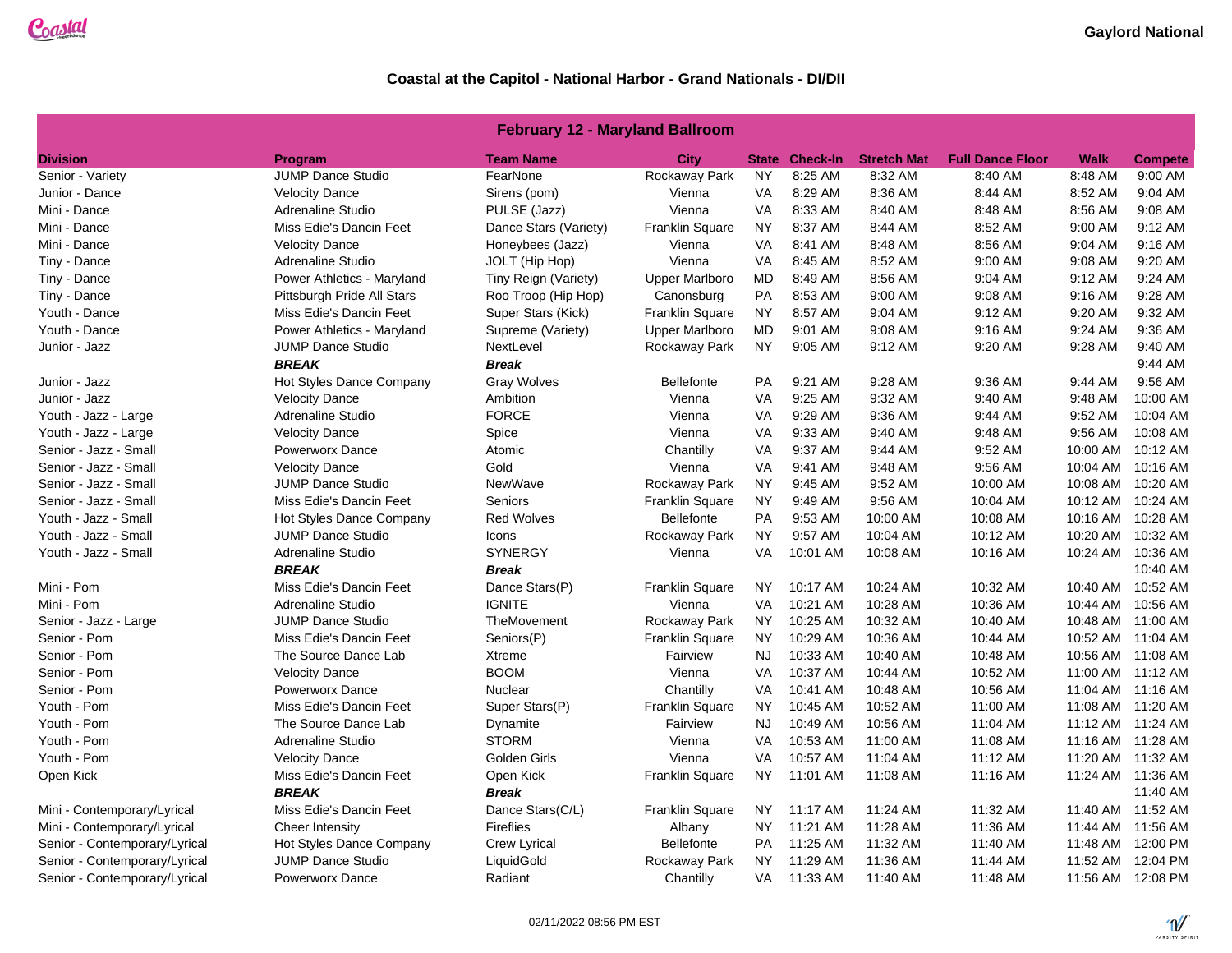### **February 12 - Maryland Ballroom**

|                                                  |                                         | <b>Team Name</b>          | <b>City</b>            |           | <b>State Check-In</b> | <b>Stretch Mat</b> | <b>Full Dance Floor</b> | <b>Walk</b> |                            |
|--------------------------------------------------|-----------------------------------------|---------------------------|------------------------|-----------|-----------------------|--------------------|-------------------------|-------------|----------------------------|
| <b>Division</b><br>Senior - Contemporary/Lyrical | <b>Program</b><br><b>Velocity Dance</b> | Platinum                  | Vienna                 | <b>VA</b> | 11:37 AM              | 11:44 AM           | 11:52 AM                | 12:00 PM    | <b>Compete</b><br>12:12 PM |
| Senior - Contemporary/Lyrical                    | Midwest Cheer Elite Cleveland           | Sr Contemporary           | North Royalton         | OH        | 11:41 AM              | 11:48 AM           | 11:56 AM                | 12:04 PM    | 12:16 PM                   |
| Senior - Contemporary/Lyrical                    | Miss Edie's Dancin Feet                 | Seniors(C/L)              | <b>Franklin Square</b> | <b>NY</b> | 11:45 AM              | 11:52 AM           | 12:00 PM                | 12:08 PM    | 12:20 PM                   |
| Youth - Contemporary/Lyrical                     | Miss Edie's Dancin Feet                 | Super Stars(C/L)          | <b>Franklin Square</b> | <b>NY</b> | 11:49 AM              | 11:56 AM           | 12:04 PM                | 12:12 PM    | 12:24 PM                   |
| Youth - Contemporary/Lyrical                     | <b>JUMP Dance Studio</b>                | LevelUp                   | Rockaway Park          | <b>NY</b> | 11:53 AM              | 12:00 PM           | 12:08 PM                | 12:16 PM    | 12:28 PM                   |
| Youth - Contemporary/Lyrical                     | Midwest Cheer Elite Cleveland           | <b>Youth Contemporary</b> | North Royalton         | OH        | 11:57 AM              | 12:04 PM           | 12:12 PM                |             | 12:20 PM 12:32 PM          |
|                                                  | <b>BREAK</b>                            | <b>Lunch Break</b>        |                        |           |                       |                    |                         |             | 12:36 PM                   |
| Mini - Hip Hop - Large                           | Pittsburgh Pride All Stars              | Prowl                     | Canonsburg             | <b>PA</b> | 1:01 PM               | 1:08 PM            | 1:16 PM                 | 1:24 PM     | 1:36 PM                    |
| Mini - Hip Hop - Large                           | <b>Adrenaline Studio</b>                | <b>POWER</b>              | Vienna                 | <b>VA</b> | 1:05 PM               | 1:12 PM            | 1:20 PM                 | 1:28 PM     | 1:40 PM                    |
| Open Hip Hop Elite                               | <b>Velocity Dance</b>                   | <b>WOHH</b>               | Vienna                 | <b>VA</b> | 1:09 PM               | 1:16 PM            | 1:24 PM                 | 1:32 PM     | 1:44 PM                    |
| Youth - Hip Hop - Small                          | Hot Styles Dance Company                | <b>Red Wolves</b>         | <b>Bellefonte</b>      | <b>PA</b> | 1:13 PM               | 1:20 PM            | 1:28 PM                 | 1:36 PM     | 1:48 PM                    |
| Youth - Hip Hop - Small                          | Miss Edie's Dancin Feet                 | <b>Super Star Elite</b>   | <b>Franklin Square</b> | <b>NY</b> | 1:17 PM               | 1:24 PM            | 1:32 PM                 | 1:40 PM     | 1:52 PM                    |
| Youth - Hip Hop - Small                          | The Source Dance Lab                    | Bombsquad                 | Fairview               | <b>NJ</b> | 1:21 PM               | 1:28 PM            | 1:36 PM                 | 1:44 PM     | 1:56 PM                    |
| Youth - Hip Hop - Small                          | <b>Adrenaline Studio</b>                | <b>VOLTAGE</b>            | Vienna                 | <b>VA</b> | 1:25 PM               | 1:32 PM            | 1:40 PM                 | 1:48 PM     | 2:00 PM                    |
| Youth - Hip Hop - Small                          | Midwest Cheer Elite Cleveland           | <b>Freeze Krew</b>        | North Royalton         | OH        | 1:29 PM               | 1:36 PM            | 1:44 PM                 | 1:52 PM     | 2:04 PM                    |
|                                                  | <b>BREAK</b>                            | <b>Break</b>              |                        |           |                       |                    |                         |             | 2:08 PM                    |
| Mini - Hip Hop - Small                           | Pittsburgh Pride All Stars              | Tribe                     | Canonsburg             | <b>PA</b> | 1:41 PM               | 1:48 PM            | 1:56 PM                 | 2:04 PM     | 2:16 PM                    |
| Mini - Hip Hop - Small                           | Miss Edie's Dancin Feet                 | Dance Stars(HH)           | Franklin Square        | <b>NY</b> | 1:45 PM               | 1:52 PM            | 2:00 PM                 | 2:08 PM     | 2:20 PM                    |
| Mini - Hip Hop - Small                           | <b>Velocity Dance</b>                   | Honeybees                 | Vienna                 | <b>VA</b> | 1:49 PM               | 1:56 PM            | 2:04 PM                 | 2:12 PM     | 2:24 PM                    |
|                                                  | <b>BREAK</b>                            | <b>Break</b>              |                        |           |                       |                    |                         |             | 2:28 PM                    |
| Senior - Hip Hop                                 | The Source Dance Lab                    | Assassins                 | Fairview               | <b>NJ</b> | 2:01 PM               | 2:08 PM            | 2:16 PM                 | 2:24 PM     | 2:36 PM                    |
| Senior - Hip Hop                                 | Hot Styles Dance Company                | Crew Hip Hop              | <b>Bellefonte</b>      | <b>PA</b> | 2:05 PM               | 2:12 PM            | 2:20 PM                 | 2:28 PM     | 2:40 PM                    |
| Senior - Hip Hop                                 | Miss Edie's Dancin Feet                 | Seniors(HH)               | Franklin Square        | <b>NY</b> | 2:09 PM               | 2:16 PM            | 2:24 PM                 | 2:32 PM     | 2:44 PM                    |
| Senior - Hip Hop                                 | <b>Velocity Dance</b>                   | <b>SWAG</b>               | Vienna                 | <b>VA</b> | 2:13 PM               | 2:20 PM            | 2:28 PM                 | 2:36 PM     | 2:48 PM                    |
| Senior - Hip Hop                                 | Midwest Cheer Elite Cleveland           | <b>Black Ice Krew</b>     | North Royalton         | OH        | 2:17 PM               | 2:24 PM            | 2:32 PM                 | 2:40 PM     | 2:52 PM                    |
| Senior - Hip Hop                                 | Pittsburgh Pride All Stars              | Ambush                    | Canonsburg             | <b>PA</b> | 2:21 PM               | 2:28 PM            | 2:36 PM                 | 2:44 PM     | 2:56 PM                    |
| Senior - Hip Hop                                 | Cheer Intensity                         | Scarabs                   | Albany                 | <b>NY</b> | 2:25 PM               | 2:32 PM            | 2:40 PM                 | 2:48 PM     | 3:00 PM                    |
| Youth - Hip Hop - Large                          | Miss Edie's Dancin Feet                 | Super Stars(HH)           | Franklin Square        | <b>NY</b> | 2:29 PM               | 2:36 PM            | 2:44 PM                 | 2:52 PM     | 3:04 PM                    |
| Youth - Hip Hop - Large                          | Pittsburgh Pride All Stars              | Destruction               | Canonsburg             | PA        | 2:33 PM               | 2:40 PM            | 2:48 PM                 | 2:56 PM     | 3:08 PM                    |
|                                                  | <b>BREAK</b>                            | <b>Break</b>              |                        |           |                       |                    |                         |             | 3:12 PM                    |
| Junior - Hip Hop - Large                         | The Source Dance Lab                    | <b>Blackout</b>           | Fairview               | NJ.       | 2:49 PM               | 2:56 PM            | 3:04 PM                 | 3:12 PM     | 3:24 PM                    |
| Junior - Hip Hop - Large                         | <b>Velocity Dance</b>                   | Renegades                 | Vienna                 | <b>VA</b> | 2:53 PM               | 3:00 PM            | 3:08 PM                 | 3:16 PM     | 3:28 PM                    |
| Youth Coed - Hip Hop - Large                     | Adrenaline Studio                       | <b>SHOCK</b>              | Vienna                 | <b>VA</b> | 2:57 PM               | 3:04 PM            | 3:12 PM                 | 3:20 PM     | 3:32 PM                    |
| Youth Coed - Hip Hop - Large                     | <b>Velocity Dance</b>                   | <b>Black Velocity</b>     | Vienna                 | <b>VA</b> | 3:01 PM               | 3:08 PM            | 3:16 PM                 | 3:24 PM     | 3:36 PM                    |
| Junior - Hip Hop - Small                         | FAME All Stars - VA Beach               | SAVAGE                    | Virginia Beach         | <b>VA</b> | 3:05 PM               | 3:12 PM            | 3:20 PM                 | 3:28 PM     | 3:40 PM                    |
| Junior - Hip Hop - Small                         | <b>Triple Threat Athletics</b>          | <b>PYRO</b>               | Albany                 | <b>NY</b> | 3:09 PM               | 3:16 PM            | 3:24 PM                 | 3:32 PM     | 3:44 PM                    |
| Junior - Hip Hop - Small                         | Hot Styles Dance Company                | <b>Gray Wolves</b>        | <b>Bellefonte</b>      | PA        | 3:13 PM               | 3:20 PM            | 3:28 PM                 | 3:36 PM     | 3:48 PM                    |
| Junior - Hip Hop - Small                         | <b>CNY Storm All Stars</b>              | Monsoon                   | Syracuse               | <b>NY</b> | 3:17 PM               | 3:24 PM            | 3:32 PM                 | 3:40 PM     | 3:52 PM                    |
|                                                  | <b>BREAK</b>                            | <b>Break</b>              |                        |           |                       |                    |                         |             | 3:56 PM                    |
| Junior - Hip Hop - Small                         | Pittsburgh Pride All Stars              | Wolfpack                  | Canonsburg             | <b>PA</b> | 3:33 PM               | 3:40 PM            | 3:48 PM                 | 3:56 PM     | 4:08 PM                    |
| Junior - Hip Hop - Small                         | The Source Dance Lab                    | <b>XFire</b>              | Fairview               | NJ        | 3:37 PM               | 3:44 PM            | 3:52 PM                 | 4:00 PM     | 4:12 PM                    |
| Youth Coed - Hip Hop - Small                     | <b>Adrenaline Studio</b>                | <b>MAYHEM</b>             | Vienna                 | <b>VA</b> | 3:41 PM               | 3:48 PM            | 3:56 PM                 | 4:04 PM     | 4:16 PM                    |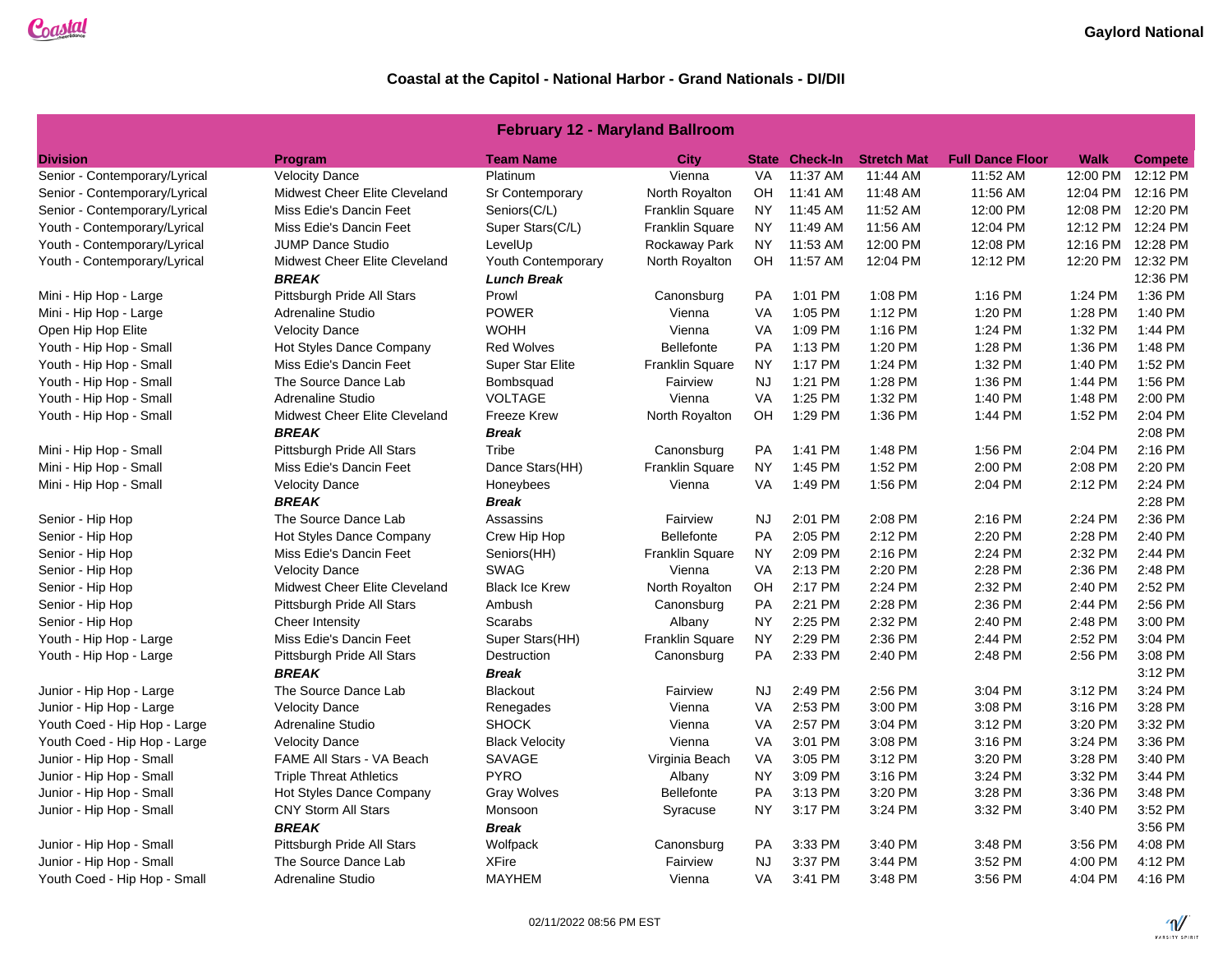| <b>February 12 - Maryland Ballroom</b> |                                |                       |                |              |                 |                    |                         |             |                |  |
|----------------------------------------|--------------------------------|-----------------------|----------------|--------------|-----------------|--------------------|-------------------------|-------------|----------------|--|
| <b>Division</b>                        | <b>Program</b>                 | <b>Team Name</b>      | <b>City</b>    | <b>State</b> | <b>Check-In</b> | <b>Stretch Mat</b> | <b>Full Dance Floor</b> | <b>Walk</b> | <b>Compete</b> |  |
| Youth Coed - Hip Hop - Small           | FAME All Stars - VA Beach      | <b>WICKED</b>         | Virginia Beach | VA.          | 3:45 PM         | 3:52 PM            | 4:00 PM                 | 4:08 PM     | 4:20 PM        |  |
| Senior - Prep - Jazz                   | Adrenaline Studio              | <b>PLASTIC HEARTS</b> | Vienna         | <b>VA</b>    | 3:49 PM         | 3:56 PM            | 4:04 PM                 | 4:12 PM     | 4:24 PM        |  |
| Youth - Prep - Hip Hop                 | Adrenaline Studio              | <b>MATRIX</b>         | Vienna         | VA           | 3:53 PM         | 4:00 PM            | 4:08 PM                 | 4:16 PM     | 4:28 PM        |  |
| Youth - Prep - Hip Hop                 | <b>Triple Threat Athletics</b> | <b>SPITFIRE</b>       | Albany         | <b>NY</b>    | 3:57 PM         | 4:04 PM            | 4:12 PM                 | 4:20 PM     | 4:32 PM        |  |
| Mini - Prep - Contemporary/Lyrical     | <b>JUMP Dance Studio</b>       | SquadUp               | Rockaway Park  | <b>NY</b>    | 4:01 PM         | 4:08 PM            | 4:16 PM                 | 4:24 PM     | 4:36 PM        |  |
| Mini - Prep - Hip Hop                  | Adrenaline Studio              | <b>SPACE JAM</b>      | Vienna         | <b>VA</b>    | 4:05 PM         | 4:12 PM            | 4:20 PM                 | 4:28 PM     | 4:40 PM        |  |
| Mini - Prep - Hip Hop                  | <b>Triple Threat Athletics</b> | <b>JUGGERNAUT</b>     | Albany         | <b>NY</b>    | 4:09 PM         | 4:16 PM            | 4:24 PM                 | 4:32 PM     | 4:44 PM        |  |
| Mini - Prep - Hip Hop                  | FAME All Stars - VA Beach      | RAGE                  | Virginia Beach | <b>VA</b>    | 4:13 PM         | 4:20 PM            | 4:28 PM                 | 4:36 PM     | 4:48 PM        |  |
|                                        | <b>BREAK</b>                   | <b>Break</b>          |                |              |                 |                    |                         |             | 4:52 PM        |  |
| Tiny - Prep                            | <b>Velocity Dance</b>          | Tinkerbells (Variety) | Vienna         | <b>VA</b>    | 4:29 PM         | 4:36 PM            | 4:44 PM                 | 4:52 PM     | 5:04 PM        |  |
| Tiny - Prep                            | Pittsburgh Pride All Stars     | Lil Leops (Hip Hop)   | Canonsburg     | <b>PA</b>    | 4:33 PM         | 4:40 PM            | 4:48 PM                 | 4:56 PM     | 5:08 PM        |  |
| Tiny - Prep                            | <b>JUMP Dance Studio</b>       | <b>PowerPuffs</b>     | Rockaway Park  | <b>NY</b>    | 4:37 PM         | 4:44 PM            | 4:52 PM                 | 5:00 PM     | 5:12 PM        |  |
| Mini - Prep                            | <b>JUMP Dance Studio</b>       | HotShots (jazz)       | Rockaway Park  | <b>NY</b>    | 4:41 PM         | 4:48 PM            | 4:56 PM                 | 5:04 PM     | 5:16 PM        |  |
| Mini - Prep                            | Adrenaline Studio              | TRAIN (pom)           | Vienna         | VA           | 4:45 PM         | 4:52 PM            | 5:00 PM                 | 5:08 PM     | 5:20 PM        |  |
| Senior - Prep - Hip Hop                | Adrenaline Studio              | <b>Girls Crew</b>     | Vienna         | <b>VA</b>    | 4:49 PM         | 4:56 PM            | 5:04 PM                 | 5:12 PM     | 5:24 PM        |  |
|                                        | <b>BREAK</b>                   | <b>Event Break</b>    |                |              |                 |                    |                         |             | 5:28 PM        |  |
|                                        | <b>BREAK</b>                   | Awards                |                |              |                 |                    |                         |             | 5:48 PM        |  |

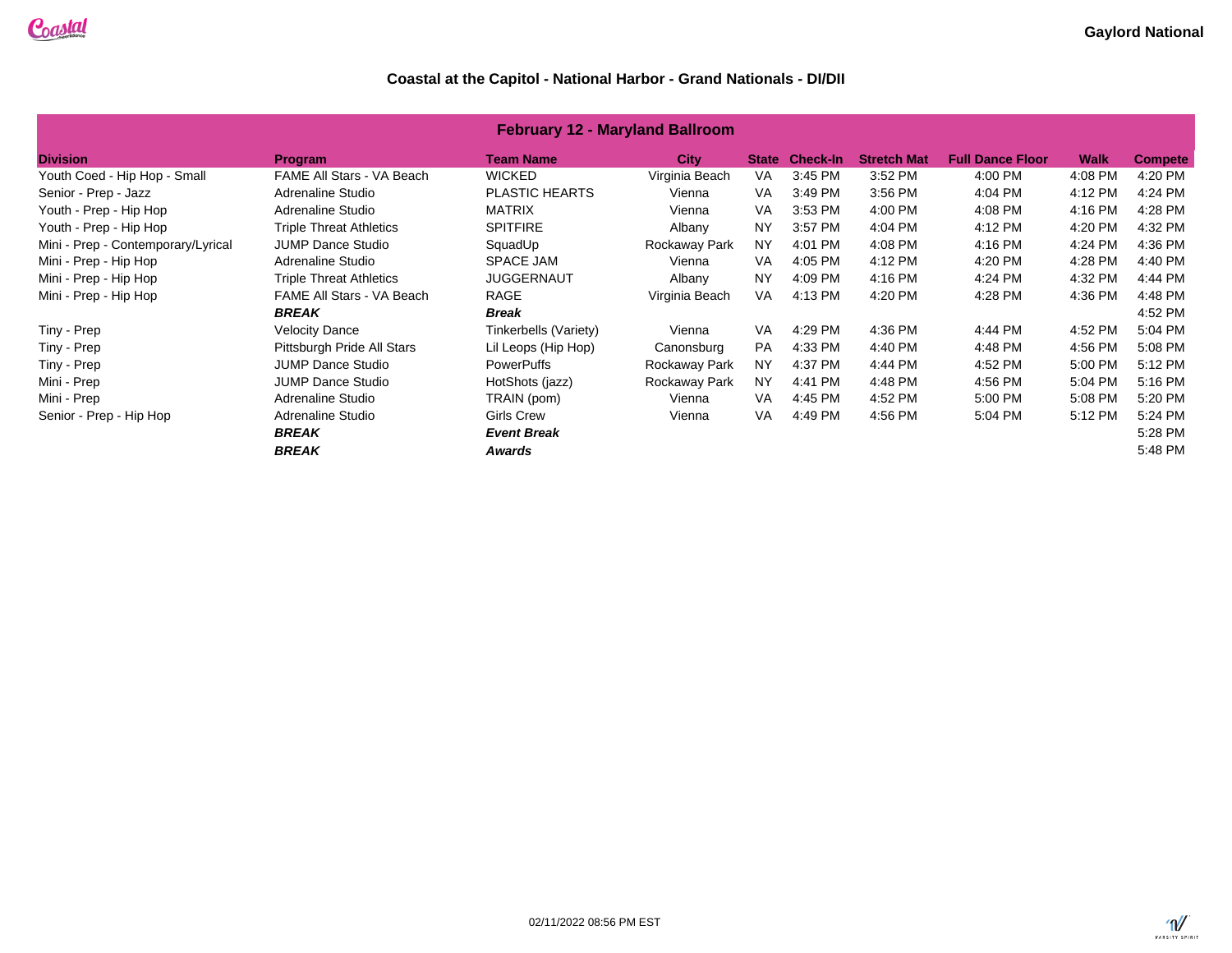### **February 12 - Potomac Ballroom**

| <b>Division</b>         | Program                        | <b>Team Name</b>      | City                  |           |          |          | State Check-In Stretch Mat Spring Strip | <b>Full Spring Floor</b> | <b>Walk</b> | <b>Compete</b>    |
|-------------------------|--------------------------------|-----------------------|-----------------------|-----------|----------|----------|-----------------------------------------|--------------------------|-------------|-------------------|
| L1 Mini - D2            | Divine Athletics Cheer         | Mini Monarchs         | Frederick             | MD        | 8:20 AM  | 8:24 AM  | 8:32 AM                                 | 8:40 AM                  | 8:48 AM     | 9:00 AM           |
| L1 Junior - D2          | <b>ADC All Starz</b>           | Asteroidz             | NW APT 8              | DC        | 8:24 AM  | 8:28 AM  | 8:36 AM                                 | 8:44 AM                  | 8:52 AM     | 9:04 AM           |
| L1 Mini - D2            | <b>Cheer Empire</b>            | Mini Majesties        | Cumberland            | MD        | 8:28 AM  | 8:32 AM  | 8:40 AM                                 | 8:48 AM                  | 8:56 AM     | 9:08 AM           |
| L1 Junior - D2          | <b>Phoenix Allstars</b>        | Nitro                 | <b>Sinking Spring</b> | PA        | 8:32 AM  | 8:36 AM  | 8:44 AM                                 | 8:52 AM                  | 9:00 AM     | 9:12 AM           |
| L1 Mini - D2            | Jerzey Jewelz                  | Golden Girls          | Westfield             | <b>NJ</b> | 8:36 AM  | 8:40 AM  | 8:48 AM                                 | 8:56 AM                  | 9:04 AM     | 9:16 AM           |
| L1 Junior - D2          | Prodigy All Stars Cheerleading | <b>Royal Elite</b>    | Clarksburg            | MD        | 8:40 AM  | 8:44 AM  | 8:52 AM                                 | 9:00 AM                  | 9:08 AM     | 9:20 AM           |
| L1 Mini - D2            | Dazzle U All Stars             | Tiaras                | Harrisburg            | PA        | 8:44 AM  | 8:48 AM  | 8:56 AM                                 | 9:04 AM                  | 9:12 AM     | 9:24 AM           |
| L1 Junior - D2          | <b>Triple Threat Athletics</b> | <b>WARPATH</b>        | Albany                | NY.       | 8:48 AM  | 8:52 AM  | 9:00 AM                                 | 9:08 AM                  | 9:16 AM     | 9:28 AM           |
|                         | <b>BREAK</b>                   | <b>Break</b>          |                       |           |          |          |                                         |                          |             | 9:32 AM           |
| L1 Junior - D2          | <b>New World Athletics</b>     | Junior Rush           | <b>Windsor Locks</b>  | CT        | 9:04 AM  | 9:08 AM  | 9:16 AM                                 | 9:24 AM                  | 9:32 AM     | 9:44 AM           |
| L1 Youth - D2           | <b>ADC All Starz</b>           | Cometz                | NW APT 8              | DC        | 9:08 AM  | 9:12 AM  | 9:20 AM                                 | 9:28 AM                  | 9:36 AM     | 9:48 AM           |
|                         |                                |                       |                       |           |          |          |                                         |                          |             |                   |
| L1 Junior - D2          | M.O.T. All-Stars               | Velocity              | Middletown            | DE        | 9:12 AM  | 9:16 AM  | 9:24 AM                                 | 9:32 AM                  | 9:40 AM     | 9:52 AM           |
| L1 Youth - D2           | East Jersey Elite              | <b>Black Magic</b>    | Bayonne               | <b>NJ</b> | 9:16 AM  | 9:20 AM  | 9:28 AM                                 | 9:36 AM                  | 9:44 AM     | 9:56 AM           |
| L1 Junior - D2          | Dazzle U All Stars             | Legends               | Harrisburg            | PA        | 9:20 AM  | 9:24 AM  | 9:32 AM                                 | 9:40 AM                  | 9:48 AM     | 10:00 AM          |
| L1 Youth - D2           | <b>TSC All Stars</b>           | Blackjacks            | Morton                | PA        | 9:24 AM  | 9:28 AM  | 9:36 AM                                 | 9:44 AM                  | 9:52 AM     | 10:04 AM          |
| L1 Junior - D2          | <b>Reign Athletics</b>         | Crystals              | Moorestown            | <b>NJ</b> | 9:28 AM  | 9:32 AM  | 9:40 AM                                 | 9:48 AM                  | 9:56 AM     | 10:08 AM          |
| L1 Youth - D2           | <b>North Central Athletics</b> | Lady Aces             | Clarksburg            | <b>WV</b> | 9:32 AM  | 9:36 AM  | 9:44 AM                                 | 9:52 AM                  |             | 10:00 AM 10:12 AM |
| L1 Junior - D2          | Carolina Flipz                 | Rebels                | Pineville             | NC        | 9:36 AM  | 9:40 AM  | 9:48 AM                                 | 9:56 AM                  |             | 10:04 AM 10:16 AM |
| $L1$ Tiny - D2          | <b>Divine Athletics Cheer</b>  | <b>Tiny Tiaras</b>    | Frederick             | MD        | 9:40 AM  | 9:44 AM  | 9:52 AM                                 | 10:00 AM                 |             | 10:08 AM 10:20 AM |
|                         | <b>BREAK</b>                   | <b>Break</b>          |                       |           |          |          |                                         |                          |             | 10:24 AM          |
| L3 Junior - D2 - Medium | <b>TSC All Stars</b>           | Wicked                | Morton                | <b>PA</b> | 9:56 AM  | 10:00 AM | 10:08 AM                                | 10:16 AM                 |             | 10:24 AM 10:36 AM |
| L3 Junior - D2 - Small  | <b>Phoenix Allstars</b>        | <b>Third Degree</b>   | Sinking Spring        | <b>PA</b> | 10:00 AM | 10:04 AM | 10:12 AM                                | 10:20 AM                 |             | 10:28 AM 10:40 AM |
| L3 Junior - D2 - Medium | PA Royal Elite All Stars       | <b>Royal Warriors</b> | Hulmeville            | <b>PA</b> | 10:04 AM | 10:08 AM | 10:16 AM                                | 10:24 AM                 |             | 10:32 AM 10:44 AM |
| L3 Junior - D2 - Small  | <b>Cheer Empire</b>            | Lady Elite            | Cumberland            | MD        | 10:08 AM | 10:12 AM | 10:20 AM                                | 10:28 AM                 |             | 10:36 AM 10:48 AM |
| L3 Junior - D2 - Medium | <b>Hanover Elite</b>           | Smack                 | Hanover               | <b>PA</b> | 10:12 AM | 10:16 AM | 10:24 AM                                | 10:32 AM                 |             | 10:40 AM 10:52 AM |
| L3 Junior - D2 - Small  | <b>Triple Threat Athletics</b> | QUICKSILVER           | Albany                | NY.       | 10:16 AM | 10:20 AM | 10:28 AM                                | 10:36 AM                 |             | 10:44 AM 10:56 AM |
| L3 Junior - D2 - Medium | <b>Cheer Craze All Stars</b>   | Warriors              | Asheboro              | $NC$      | 10:20 AM | 10:24 AM | 10:32 AM                                | 10:40 AM                 |             | 10:48 AM 11:00 AM |
| L3 Junior - D2 - Small  | <b>Flipping Out Tumbling</b>   | Roulette              | Mechanicsburg         | <b>PA</b> | 10:24 AM | 10:28 AM | 10:36 AM                                | 10:44 AM                 |             | 10:52 AM 11:04 AM |
| L3 Junior - D2 - Medium | East Jersey Elite              | <b>Black Diamonds</b> | Bayonne               | NJ        | 10:28 AM | 10:32 AM | 10:40 AM                                | 10:48 AM                 |             | 10:56 AM 11:08 AM |
|                         | <b>BREAK</b>                   | <b>Break</b>          |                       |           |          |          |                                         |                          |             | 11:12 AM          |
| L3 Senior - D2          | <b>Divine Athletics Cheer</b>  | Supremacy             | Frederick             | MD.       | 10:44 AM | 10:48 AM | 10:56 AM                                | 11:04 AM                 |             | 11:12 AM 11:24 AM |
| L3 Junior - D2 - Small  | <b>Spirit Factory</b>          | Onyx                  | <b>Toms River</b>     | <b>NJ</b> | 10:48 AM | 10:52 AM | 11:00 AM                                | 11:08 AM                 |             | 11:16 AM 11:28 AM |
| L3 Senior - D2          | <b>TSC All Stars</b>           | <b>Black Ops</b>      | Morton                | <b>PA</b> | 10:52 AM | 10:56 AM | 11:04 AM                                | 11:12 AM                 |             | 11:20 AM 11:32 AM |
| L3 Junior - D2 - Small  | <b>Reign Athletics</b>         | lce                   | Moorestown            | <b>NJ</b> | 10:56 AM | 11:00 AM | 11:08 AM                                | 11:16 AM                 |             | 11:24 AM 11:36 AM |
| L3 Senior - D2          | <b>Triple Threat Athletics</b> | <b>MAGNETO</b>        | Albany                | <b>NY</b> | 11:00 AM | 11:04 AM | 11:12 AM                                | 11:20 AM                 |             | 11:28 AM 11:40 AM |
| L3 Junior - D2 - Small  | <b>Titan Elite All Stars</b>   | Genesis               | Sparta                | NJ.       | 11:04 AM | 11:08 AM | 11:16 AM                                | 11:24 AM                 |             | 11:32 AM 11:44 AM |
| L3 Senior - D2          | <b>Reign Athletics</b>         | Senior Black          | Moorestown            | <b>NJ</b> | 11:08 AM | 11:12 AM | 11:20 AM                                | 11:28 AM                 |             | 11:36 AM 11:48 AM |
| L3 Junior - D2 - Small  | M.O.T. All-Stars               | Blackout              | Middletown            | <b>DE</b> | 11:12 AM | 11:16 AM | 11:24 AM                                | 11:32 AM                 |             | 11:40 AM 11:52 AM |
| L3 Senior - D2          | <b>ADC All Starz</b>           | Supernovaz            | NW APT 8              | DC.       | 11:16 AM | 11:20 AM | 11:28 AM                                | 11:36 AM                 |             | 11:44 AM 11:56 AM |
| L3 Youth - D2           | <b>North Central Athletics</b> | Legacy                | Clarksburg            | <b>WV</b> | 11:20 AM | 11:24 AM | 11:32 AM                                | 11:40 AM                 |             | 11:48 AM 12:00 PM |
| L3 Senior Coed - D2     | <b>USA Stars</b>               | Task Forc3            | Carlisle              | PA        | 11:24 AM | 11:28 AM | 11:36 AM                                | 11:44 AM                 |             | 11:52 AM 12:04 PM |
|                         | <b>BREAK</b>                   | <b>Lunch Break</b>    |                       |           |          |          |                                         |                          |             | 12:08 PM          |
|                         |                                |                       |                       |           |          |          |                                         |                          |             |                   |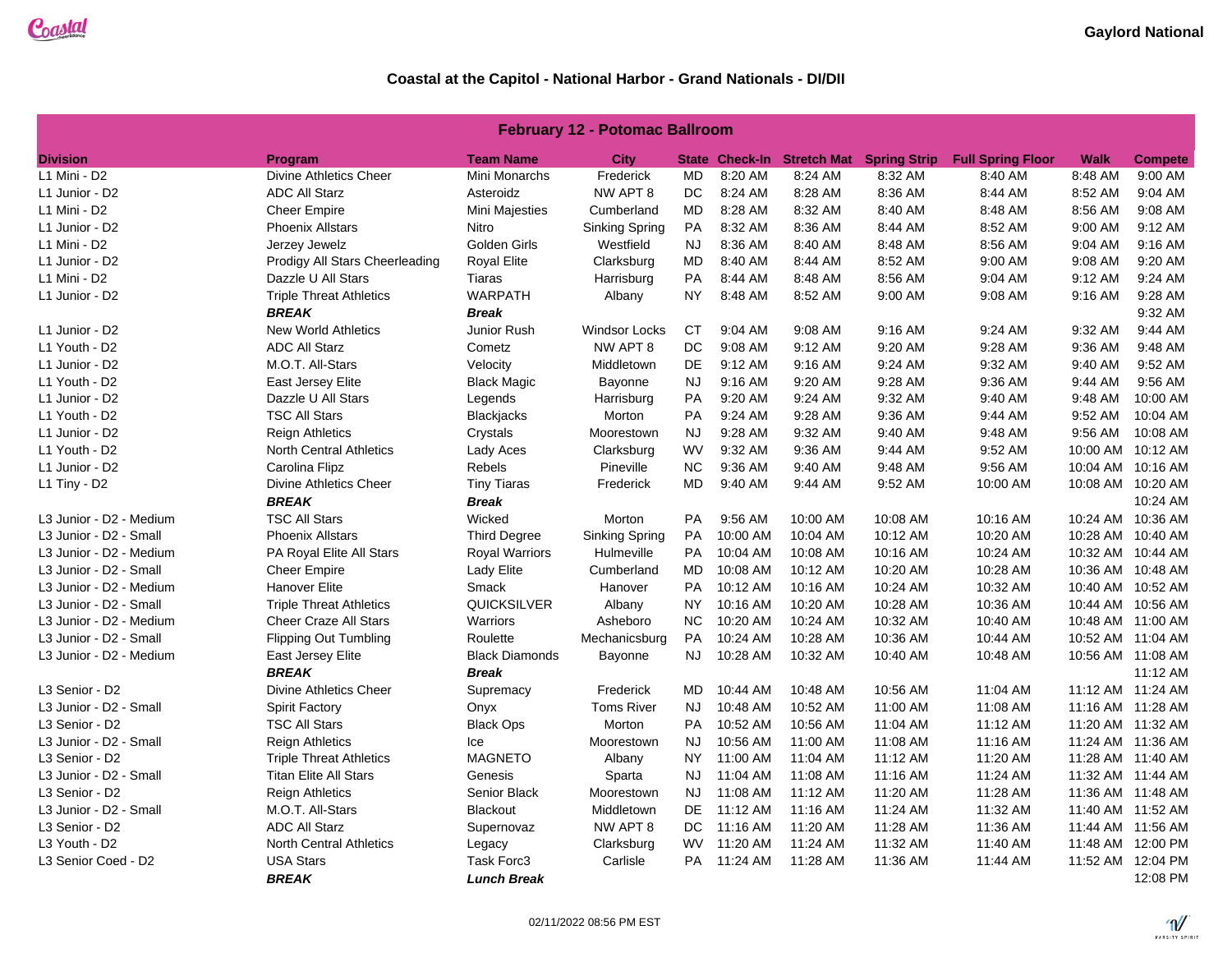| <b>February 12 - Potomac Ballroom</b> |  |  |  |
|---------------------------------------|--|--|--|
|---------------------------------------|--|--|--|

| <b>Division</b>                      | Program                        | <b>Team Name</b>      | <b>City</b>       |           |          | State Check-In Stretch Mat | <b>Spring Strip</b> | <b>Full Spring Floor</b> | Walk     | <b>Compete</b> |
|--------------------------------------|--------------------------------|-----------------------|-------------------|-----------|----------|----------------------------|---------------------|--------------------------|----------|----------------|
| L4 Junior - D2                       | <b>Phoenix Allstars</b>        | Bomb Squad            | Sinking Spring    | PA        | 12:28 PM | 12:32 PM                   | 12:40 PM            | 12:48 PM                 | 12:56 PM | 1:08 PM        |
| L2 Mini - D2                         | <b>Divine Athletics Cheer</b>  | Mini Majesty          | Frederick         | MD        | 12:32 PM | 12:36 PM                   | 12:44 PM            | 12:52 PM                 | 1:00 PM  | 1:12 PM        |
| L4 Junior - D2                       | <b>Flipping Out Tumbling</b>   | J \$quad              | Mechanicsburg     | PA        | 12:36 PM | 12:40 PM                   | 12:48 PM            | 12:56 PM                 | 1:04 PM  | 1:16 PM        |
| L2 Mini - D2                         | PA Royal Elite All Stars       | Royal Force           | Hulmeville        | PA        | 12:40 PM | 12:44 PM                   | 12:52 PM            | 1:00 PM                  | 1:08 PM  | 1:20 PM        |
| L4 Junior - D2                       | PA Starz                       | Inferno               | Chambersburg      | PA        | 12:44 PM | 12:48 PM                   | 12:56 PM            | 1:04 PM                  | 1:12 PM  | 1:24 PM        |
| L2 Mini - D2                         | <b>Spirit Factory</b>          | Moonlight             | <b>Toms River</b> | NJ.       | 12:48 PM | 12:52 PM                   | 1:00 PM             | 1:08 PM                  | 1:16 PM  | 1:28 PM        |
| L4 Junior - D2                       | M.O.T. All-Stars               | <b>Galaxy Girls</b>   | Middletown        | DE        | 12:52 PM | 12:56 PM                   | 1:04 PM             | 1:12 PM                  | 1:20 PM  | 1:32 PM        |
| L2 Senior - D2                       | <b>Fierce All Stars</b>        | <b>Pink Ladies</b>    | Boonsboro         | MD        | 12:56 PM | 1:00 PM                    | 1:08 PM             | 1:16 PM                  | 1:24 PM  | 1:36 PM        |
| L4 Junior - D2                       | Dazzle U All Stars             | Lady Majesty          | Harrisburg        | PA        | 1:00 PM  | 1:04 PM                    | 1:12 PM             | 1:20 PM                  | 1:28 PM  | 1:40 PM        |
| L2 Senior - D2                       | <b>GK Celebrity Allstars</b>   | 24K                   | Edison            | <b>NJ</b> | 1:04 PM  | 1:08 PM                    | 1:16 PM             | 1:24 PM                  | 1:32 PM  | 1:44 PM        |
| L4 Junior - D2                       | <b>Hanover Elite</b>           | <b>Beast Mode</b>     | Hanover           | PA        | 1:08 PM  | 1:12 PM                    | 1:20 PM             | 1:28 PM                  | 1:36 PM  | 1:48 PM        |
| L2 Senior - D2                       | <b>Phoenix Allstars</b>        | Senior Smoke          | Sinking Spring    | PA        | 1:12 PM  | 1:16 PM                    | 1:24 PM             | 1:32 PM                  | 1:40 PM  | 1:52 PM        |
|                                      | <b>BREAK</b>                   | <b>Break</b>          |                   |           |          |                            |                     |                          |          | 1:56 PM        |
| L4 Senior - D2                       | <b>Triple Threat Athletics</b> | <b>STORM</b>          | Albany            | NY        | 1:28 PM  | 1:32 PM                    | 1:40 PM             | 1:48 PM                  | 1:56 PM  | 2:08 PM        |
| L4 Junior - D2                       | <b>TSC All Stars</b>           | <b>Blackout</b>       | Morton            | PA        | 1:32 PM  | 1:36 PM                    | 1:44 PM             | 1:52 PM                  | 2:00 PM  | 2:12 PM        |
| L4 Senior - D2                       | East Jersey Elite              | <b>Blackout</b>       | Bayonne           | <b>NJ</b> | 1:36 PM  | 1:40 PM                    | 1:48 PM             | 1:56 PM                  | 2:04 PM  | 2:16 PM        |
| L4 Junior - D2                       | <b>Reign Athletics</b>         | Diamonds              | Moorestown        | <b>NJ</b> | 1:40 PM  | 1:44 PM                    | 1:52 PM             | 2:00 PM                  | 2:08 PM  | 2:20 PM        |
| L4 Senior - D2                       | <b>Spirit Factory</b>          | <b>Black Diamonds</b> | <b>Toms River</b> | <b>NJ</b> | 1:44 PM  | 1:48 PM                    | 1:56 PM             | 2:04 PM                  | 2:12 PM  | 2:24 PM        |
| L2 Youth - D2 - Small                | <b>ADC All Starz</b>           | Cozmos                | NW APT 8          | DC        | 1:48 PM  | 1:52 PM                    | 2:00 PM             | 2:08 PM                  | 2:16 PM  | 2:28 PM        |
| L4 Senior - D2                       | M.O.T. All-Stars               | Superstars            | Middletown        | <b>DE</b> | 1:52 PM  | 1:56 PM                    | 2:04 PM             | 2:12 PM                  | 2:20 PM  | 2:32 PM        |
| L2 Youth - D2 - Small                | <b>Cheer Empire</b>            | Lady Obsession        | Cumberland        | MD        | 1:56 PM  | 2:00 PM                    | 2:08 PM             | 2:16 PM                  | 2:24 PM  | 2:36 PM        |
| L4 Senior - D2                       | <b>Flipping Out Tumbling</b>   | Queens                | Mechanicsburg     | PA        | 2:00 PM  | 2:04 PM                    | 2:12 PM             | 2:20 PM                  | 2:28 PM  | 2:40 PM        |
|                                      | <b>BREAK</b>                   | <b>Open</b>           |                   |           |          |                            |                     |                          |          | 2:44 PM        |
| L2 Youth - D2 - Medium               | Hanover Elite                  | Crazed                | Hanover           | PA        | 2:08 PM  | 2:12 PM                    | 2:20 PM             | 2:28 PM                  | 2:36 PM  | 2:48 PM        |
|                                      | <b>BREAK</b>                   | <b>Break</b>          |                   |           |          |                            |                     |                          |          | 2:52 PM        |
| L2 Youth - D2 - Medium               | <b>TSC All Stars</b>           | <b>Black Magic</b>    | Morton            | PA        | 2:20 PM  | 2:24 PM                    | 2:32 PM             | 2:40 PM                  | 2:48 PM  | 3:00 PM        |
| L2 Youth - D2 - Small                | Jerzey Jewelz                  | <b>Miss Silver</b>    | Westfield         | <b>NJ</b> | 2:24 PM  | 2:28 PM                    | 2:36 PM             | 2:44 PM                  | 2:52 PM  | 3:04 PM        |
| L4 Senior Coed - D2                  | PA Royal Elite All Stars       | <b>Royal Soldiers</b> | Hulmeville        | PA        | 2:28 PM  | 2:32 PM                    | 2:40 PM             | 2:48 PM                  | 2:56 PM  | 3:08 PM        |
| L2 Youth - D2 - Small                | <b>Titan Elite All Stars</b>   | Pegasus               | Sparta            | <b>NJ</b> | 2:32 PM  | 2:36 PM                    | 2:44 PM             | 2:52 PM                  | 3:00 PM  | 3:12 PM        |
| L4 Senior Coed - D2                  | <b>Hanover Elite</b>           | Knock Out             | Hanover           | PA        | 2:36 PM  | 2:40 PM                    | 2:48 PM             | 2:56 PM                  | 3:04 PM  | 3:16 PM        |
| L2 Youth - D2 - Small                | Carolina Flipz                 | <b>Dauntless</b>      | Pineville         | <b>NC</b> | 2:40 PM  | 2:44 PM                    | 2:52 PM             | 3:00 PM                  | 3:08 PM  | 3:20 PM        |
| L4 Senior Open - D2                  | <b>Magic Cheerleading</b>      | Golden Girls          | Cherry Hill       | <b>NJ</b> | 2:44 PM  | 2:48 PM                    | 2:56 PM             | 3:04 PM                  | 3:12 PM  | 3:24 PM        |
| L2 Youth - D2 - Small                | East Jersey Elite              | <b>Black Storm</b>    | Bayonne           | <b>NJ</b> | 2:48 PM  | 2:52 PM                    | 3:00 PM             | 3:08 PM                  | 3:16 PM  | 3:28 PM        |
| L4 Youth - D2                        | PA Royal Elite All Stars       | Royal Fierce4         | Hulmeville        | PA        | 2:52 PM  | 2:56 PM                    | 3:04 PM             | 3:12 PM                  | 3:20 PM  | 3:32 PM        |
|                                      | <b>BREAK</b>                   | <b>Event Break</b>    |                   |           |          |                            |                     |                          |          | 3:36 PM        |
| L2.2 Youth - PREP - D2               | Prodigy All Stars Cheerleading | Dynasty               | Clarksburg        | <b>MD</b> | 3:08 PM  | 3:12 PM                    | 3:20 PM             | 3:28 PM                  | 3:36 PM  | 3:48 PM        |
| L1 Tiny - Novice - Restrictions - D2 | <b>Cheer Empire</b>            | CEpremacy             | Cumberland        | MD        | 3:12 PM  | 3:16 PM                    | 3:24 PM             | 3:32 PM                  | 3:40 PM  | 3:52 PM        |
| L2.2 Youth - PREP - D2               | PA Starz                       | Blaze                 | Chambersburg      | PA        | 3:16 PM  | 3:20 PM                    | 3:28 PM             | 3:36 PM                  | 3:44 PM  | 3:56 PM        |
| L1 Tiny - Novice - Restrictions - D2 | North Central Athletics        | Tiny Tiara's          | Clarksburg        | <b>WV</b> | 3:20 PM  | 3:24 PM                    | 3:32 PM             | 3:40 PM                  | 3:48 PM  | 4:00 PM        |
| L1.1 Youth - PREP - D2               | <b>Island All Starz</b>        | Victorious            | Staten Island     | <b>NY</b> | 3:24 PM  | 3:28 PM                    | 3:36 PM             | 3:44 PM                  | 3:52 PM  | 4:04 PM        |
| L1 Tiny - Novice - Restrictions - D2 | <b>Divine Athletics Cheer</b>  | <b>Teenie Queens</b>  | Frederick         | MD        | 3:28 PM  | 3:32 PM                    | 3:40 PM             | 3:48 PM                  | 3:56 PM  | 4:08 PM        |
| L1.1 Youth - PREP - D2               | Prodigy All Stars Cheerleading | Reign                 | Clarksburg        | MD        | 3:32 PM  | 3:36 PM                    | 3:44 PM             | 3:52 PM                  | 4:00 PM  | 4:12 PM        |
|                                      |                                |                       |                   |           |          |                            |                     |                          |          |                |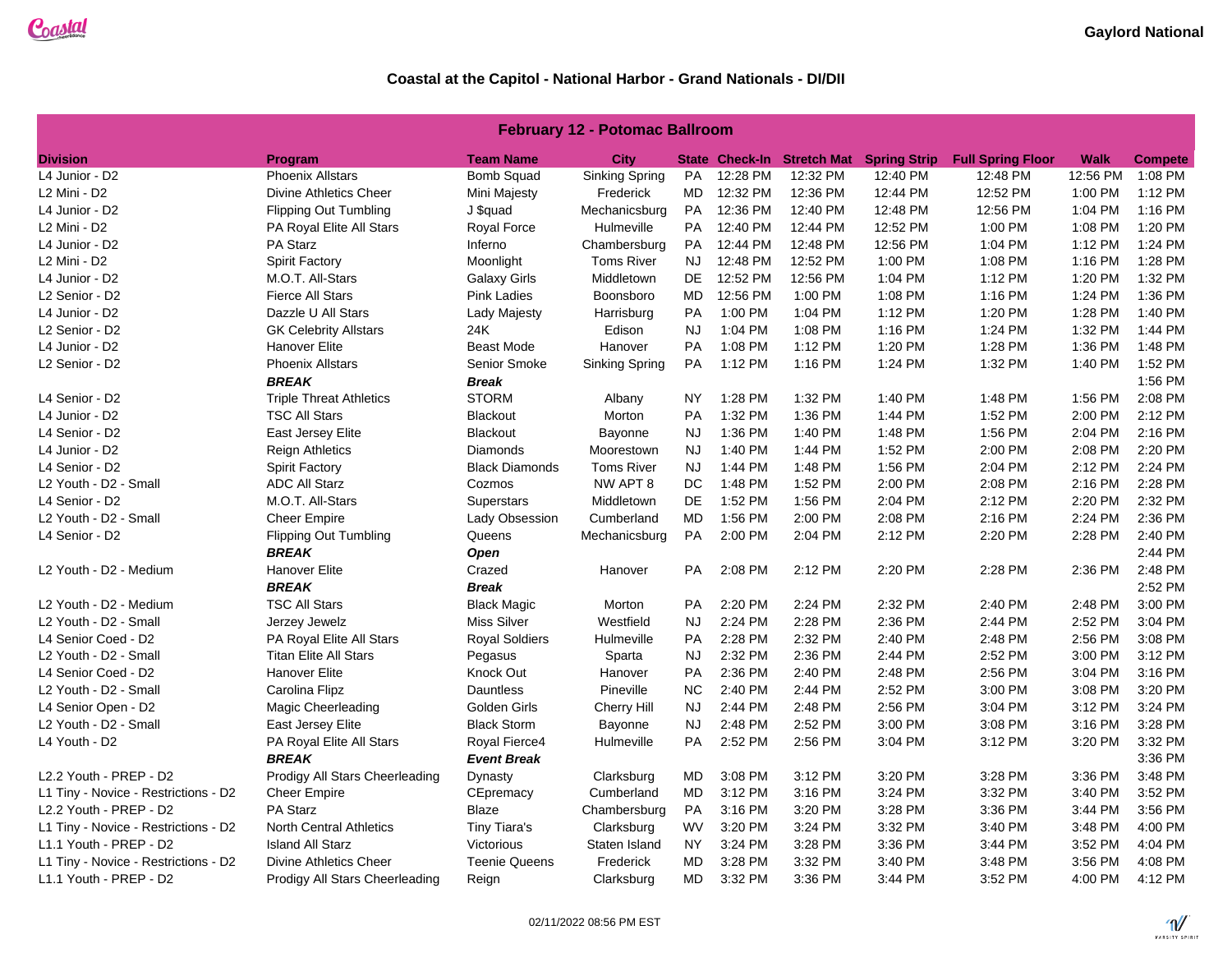| <b>February 12 - Potomac Ballroom</b> |                                 |                       |                      |           |         |         |                                         |                          |             |                |  |
|---------------------------------------|---------------------------------|-----------------------|----------------------|-----------|---------|---------|-----------------------------------------|--------------------------|-------------|----------------|--|
| <b>Division</b>                       | Program                         | <b>Team Name</b>      | City                 |           |         |         | State Check-In Stretch Mat Spring Strip | <b>Full Spring Floor</b> | <b>Walk</b> | <b>Compete</b> |  |
| L1.1 Mini - PREP - D2                 | <b>Hanover Elite</b>            | <b>Wild Ones</b>      | Hanover              | PA        | 3:36 PM | 3:40 PM | 3:48 PM                                 | 3:56 PM                  | 4:04 PM     | 4:16 PM        |  |
|                                       | <b>BREAK</b>                    | <b>Break</b>          |                      |           |         |         |                                         |                          |             | 4:20 PM        |  |
| L1.1 Mini - PREP - D2                 | PA Starz                        | Flame                 | Chambersburg         | <b>PA</b> | 3:52 PM | 3:56 PM | 4:04 PM                                 | 4:12 PM                  | 4:20 PM     | 4:32 PM        |  |
| L1.1 Tiny - PREP - D2                 | <b>ADC All Starz</b>            | <b>Little Dipperz</b> | NW APT 8             | DC        | 3:56 PM | 4:00 PM | 4:08 PM                                 | 4:16 PM                  | 4:24 PM     | 4:36 PM        |  |
| L1.1 Mini - PREP - D2                 | Prodigy All Stars Cheerleading  | Mini Crowns           | Clarksburg           | <b>MD</b> | 4:00 PM | 4:04 PM | 4:12 PM                                 | 4:20 PM                  | 4:28 PM     | 4:40 PM        |  |
|                                       | <b>BREAK</b>                    | <b>Break</b>          |                      |           |         |         |                                         |                          |             | 4:44 PM        |  |
|                                       | <b>BREAK</b>                    | <b>Awards</b>         |                      |           |         |         |                                         |                          |             | 5:14 PM        |  |
| L2 Junior - D2 - Small - A            | <b>ADC All Starz</b>            | Eclipses              | NW APT 8             | DC.       | 5:08 PM | 5:12 PM | 5:20 PM                                 | 5:28 PM                  | 5:36 PM     | 5:48 PM        |  |
| L2 Junior - D2 - Medium               | <b>Island All Starz</b>         | Golden girls          | Staten Island        | <b>NY</b> | 5:12 PM | 5:16 PM | 5:24 PM                                 | 5:32 PM                  | 5:40 PM     | 5:52 PM        |  |
| L2 Junior - D2 - Small - A            | Dazzle U All Stars              | Goddesses             | Harrisburg           | <b>PA</b> | 5:16 PM | 5:20 PM | 5:28 PM                                 | 5:36 PM                  | 5:44 PM     | 5:56 PM        |  |
| L2 Junior - D2 - Medium               | <b>Flipping Out Tumbling</b>    | Hollywoods            | Mechanicsburg        | <b>PA</b> | 5:20 PM | 5:24 PM | 5:32 PM                                 | 5:40 PM                  | 5:48 PM     | 6:00 PM        |  |
| L2 Junior - D2 - Small - A            | Fly High Cheer and Tumble       | Raptors               | Camden               | DE        | 5:24 PM | 5:28 PM | 5:36 PM                                 | 5:44 PM                  | 5:52 PM     | 6:04 PM        |  |
| L2 Junior - D2 - Medium               | PA Royal Elite All Stars        | <b>Royal Power</b>    | Hulmeville           | PA        | 5:28 PM | 5:32 PM | 5:40 PM                                 | 5:48 PM                  | 5:56 PM     | 6:08 PM        |  |
| L2 Junior - D2 - Small - A            | PA Starz                        | Ignite                | Chambersburg         | <b>PA</b> | 5:32 PM | 5:36 PM | 5:44 PM                                 | 5:52 PM                  | 6:00 PM     | 6:12 PM        |  |
| L2 Junior - D2 - Small - B            | <b>New World Athletics</b>      | Thunder               | <b>Windsor Locks</b> | <b>CT</b> | 5:36 PM | 5:40 PM | 5:48 PM                                 | 5:56 PM                  | 6:04 PM     | 6:16 PM        |  |
| L2 Junior - D2 - Small - A            | M.O.T. All-Stars                | Shockwave             | Middletown           | <b>DE</b> | 5:40 PM | 5:44 PM | 5:52 PM                                 | 6:00 PM                  | 6:08 PM     | 6:20 PM        |  |
| L2 Junior - D2 - Small - B            | <b>Triple Threat Athletics</b>  | <b>JUBILEE</b>        | Albany               | NY.       | 5:44 PM | 5:48 PM | 5:56 PM                                 | 6:04 PM                  | 6:12 PM     | 6:24 PM        |  |
|                                       | <b>BREAK</b>                    | <b>Break</b>          |                      |           |         |         |                                         |                          |             | 6:28 PM        |  |
| L2 Junior - D2 - Small - B            | <b>Reign Athletics</b>          | Jr Royals             | Moorestown           | <b>NJ</b> | 6:00 PM | 6:04 PM | 6:12 PM                                 | 6:20 PM                  | 6:28 PM     | 6:40 PM        |  |
| L2 Junior - D2 - Small - A            | <b>Spirit Factory</b>           | <b>Blackout</b>       | <b>Toms River</b>    | <b>NJ</b> | 6:04 PM | 6:08 PM | 6:16 PM                                 | 6:24 PM                  | 6:32 PM     | 6:44 PM        |  |
| L2 Junior - D2 - Small - B            | <b>Divine Athletics Cheer</b>   | Royalty               | Frederick            | <b>MD</b> | 6:08 PM | 6:12 PM | 6:20 PM                                 | 6:28 PM                  | 6:36 PM     | 6:48 PM        |  |
| L2 Junior - D2 - Small - A            | <b>North Central Athletics</b>  | Queen B's             | Clarksburg           | <b>WV</b> | 6:12 PM | 6:16 PM | 6:24 PM                                 | 6:32 PM                  | 6:40 PM     | 6:52 PM        |  |
| L2 Junior - D2 - Small - B            | <b>Fierce All Stars</b>         | Savage                | Boonsboro            | MD        | 6:16 PM | 6:20 PM | 6:28 PM                                 | 6:36 PM                  | 6:44 PM     | 6:56 PM        |  |
| L2 Junior - D2 - Small - A            | Carolina Flipz                  | Recon                 | Pineville            | NC.       | 6:20 PM | 6:24 PM | 6:32 PM                                 | 6:40 PM                  | 6:48 PM     | 7:00 PM        |  |
| L2 Junior - D2 - Small - B            | Prodigy All Stars Cheerleading  | Lady Mayhem           | Clarksburg           | <b>MD</b> | 6:24 PM | 6:28 PM | 6:36 PM                                 | 6:44 PM                  | 6:52 PM     | 7:04 PM        |  |
| L4.2 Senior - D2                      | <b>New World Athletics</b>      | Magnitude 4.2         | Windsor Locks        | <b>CT</b> | 6:28 PM | 6:32 PM | 6:40 PM                                 | 6:48 PM                  | 6:56 PM     | 7:08 PM        |  |
| L2 Junior - D2 - Small - B            | <b>Blizz All Stars</b>          | Hail                  | Vineland             | <b>NJ</b> | 6:32 PM | 6:36 PM | 6:44 PM                                 | 6:52 PM                  | 7:00 PM     | 7:12 PM        |  |
|                                       | <b>BREAK</b>                    | <b>Break</b>          |                      |           |         |         |                                         |                          |             | 7:16 PM        |  |
| L6 Junior Coed - D2                   | <b>TSC All Stars</b>            | Code Black            | Morton               | <b>PA</b> | 6:48 PM | 6:52 PM | 7:00 PM                                 | 7:08 PM                  | 7:16 PM     | 7:28 PM        |  |
| L4.2 Senior - D2                      | Jerzey Jewelz                   | 24K                   | Westfield            | <b>NJ</b> | 6:52 PM | 6:56 PM | 7:04 PM                                 | 7:12 PM                  | 7:20 PM     | 7:32 PM        |  |
| L6 Junior Coed - D2                   | <b>North Central Athletics</b>  | Royal Divas           | Clarksburg           | <b>WV</b> | 6:56 PM | 7:00 PM | 7:08 PM                                 | 7:16 PM                  | 7:24 PM     | 7:36 PM        |  |
| L4.2 Senior - D2                      | <b>Titan Elite All Stars</b>    | Immortals             | Sparta               | <b>NJ</b> | 7:00 PM | 7:04 PM | 7:12 PM                                 | 7:20 PM                  | 7:28 PM     | 7:40 PM        |  |
| L5 Junior - D2                        | <b>Cheer Craze All Stars</b>    | Ninjas                | Asheboro             | NC.       | 7:04 PM | 7:08 PM | 7:16 PM                                 | 7:24 PM                  | 7:32 PM     | 7:44 PM        |  |
| L4.2 Senior - D2                      | Carolina Flipz                  | F <sub>9</sub>        | Pineville            | NC.       | 7:08 PM | 7:12 PM | 7:20 PM                                 | 7:28 PM                  | 7:36 PM     | 7:48 PM        |  |
| L5 Junior - D2                        | <b>Airborne Elite All Stars</b> | GI Janes              | Warminster           | PA        | 7:12 PM | 7:16 PM | 7:24 PM                                 | 7:32 PM                  | 7:40 PM     | 7:52 PM        |  |
| L4.2 Senior - D2                      | <b>Blizz All Stars</b>          | Frost                 | Vineland             | <b>NJ</b> | 7:16 PM | 7:20 PM | 7:28 PM                                 | 7:36 PM                  | 7:44 PM     | 7:56 PM        |  |
| L5 Senior - D2                        | <b>Phoenix Allstars</b>         | Fire Five             | Sinking Spring       | PA        | 7:20 PM | 7:24 PM | 7:32 PM                                 | 7:40 PM                  | 7:48 PM     | 8:00 PM        |  |
| L4.2 Senior - D2                      | <b>East Jersey Elite</b>        | Lady Black            | Bayonne              | <b>NJ</b> | 7:24 PM | 7:28 PM | 7:36 PM                                 | 7:44 PM                  | 7:52 PM     | 8:04 PM        |  |
| L5 Senior Coed - D2                   | <b>TSC All Stars</b>            | Midnight              | Morton               | <b>PA</b> | 7:28 PM | 7:32 PM | 7:40 PM                                 | 7:48 PM                  | 7:56 PM     | 8:08 PM        |  |
|                                       | <b>BREAK</b>                    | <b>Open</b>           |                      |           |         |         |                                         |                          |             | 8:12 PM        |  |
| L5 Senior Coed - D2                   | Dazzle U All Stars              | Royalty               | Harrisburg           | <b>PA</b> | 7:36 PM | 7:40 PM | 7:48 PM                                 | 7:56 PM                  | 8:04 PM     | 8:16 PM        |  |
|                                       | <b>BREAK</b>                    | Open                  |                      |           |         |         |                                         |                          |             | 8:20 PM        |  |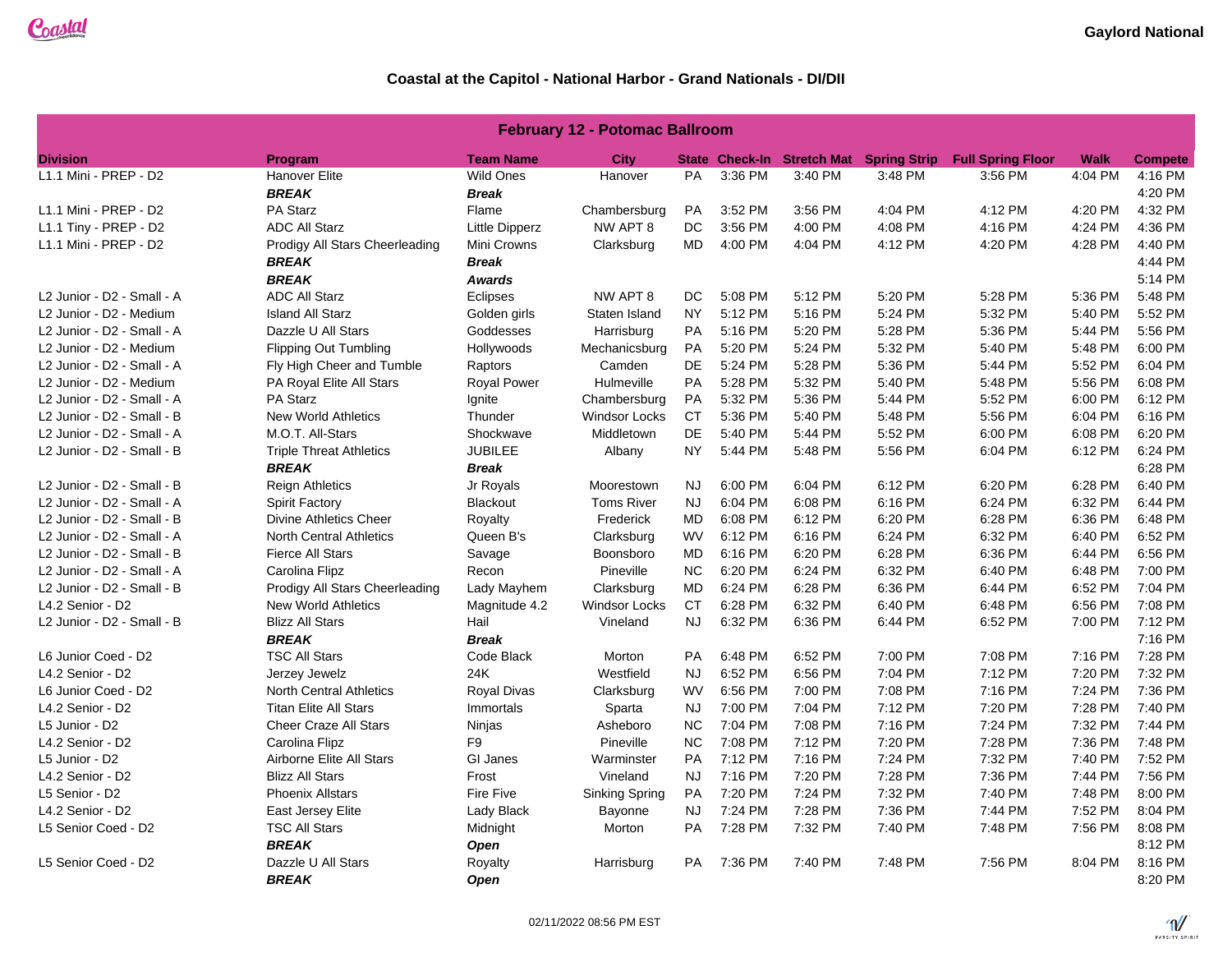| <b>February 12 - Potomac Ballroom</b> |                     |                       |               |           |         |         |                                         |                          |             |                |
|---------------------------------------|---------------------|-----------------------|---------------|-----------|---------|---------|-----------------------------------------|--------------------------|-------------|----------------|
| <b>Division</b>                       | <b>Program</b>      | <b>Team Name</b>      | City          |           |         |         | State Check-In Stretch Mat Spring Strip | <b>Full Spring Floor</b> | <b>Walk</b> | <b>Compete</b> |
| L5 Senior Open Coed - D2              | New World Athletics | Flood 5               | Windsor Locks | CТ        | 7:44 PM | 7:48 PM | 7:56 PM                                 | 8:04 PM                  | 8:12 PM     | 8:24 PM        |
|                                       | <b>BREAK</b>        | Open                  |               |           |         |         |                                         |                          |             | 8:28 PM        |
| L5 Senior Open - D2                   | TSC All Stars       | <b>Black Diamonds</b> | Morton        | <b>PA</b> | 7:52 PM | 7:56 PM | 8:04 PM                                 | 8:12 PM                  | 8:20 PM     | 8:32 PM        |

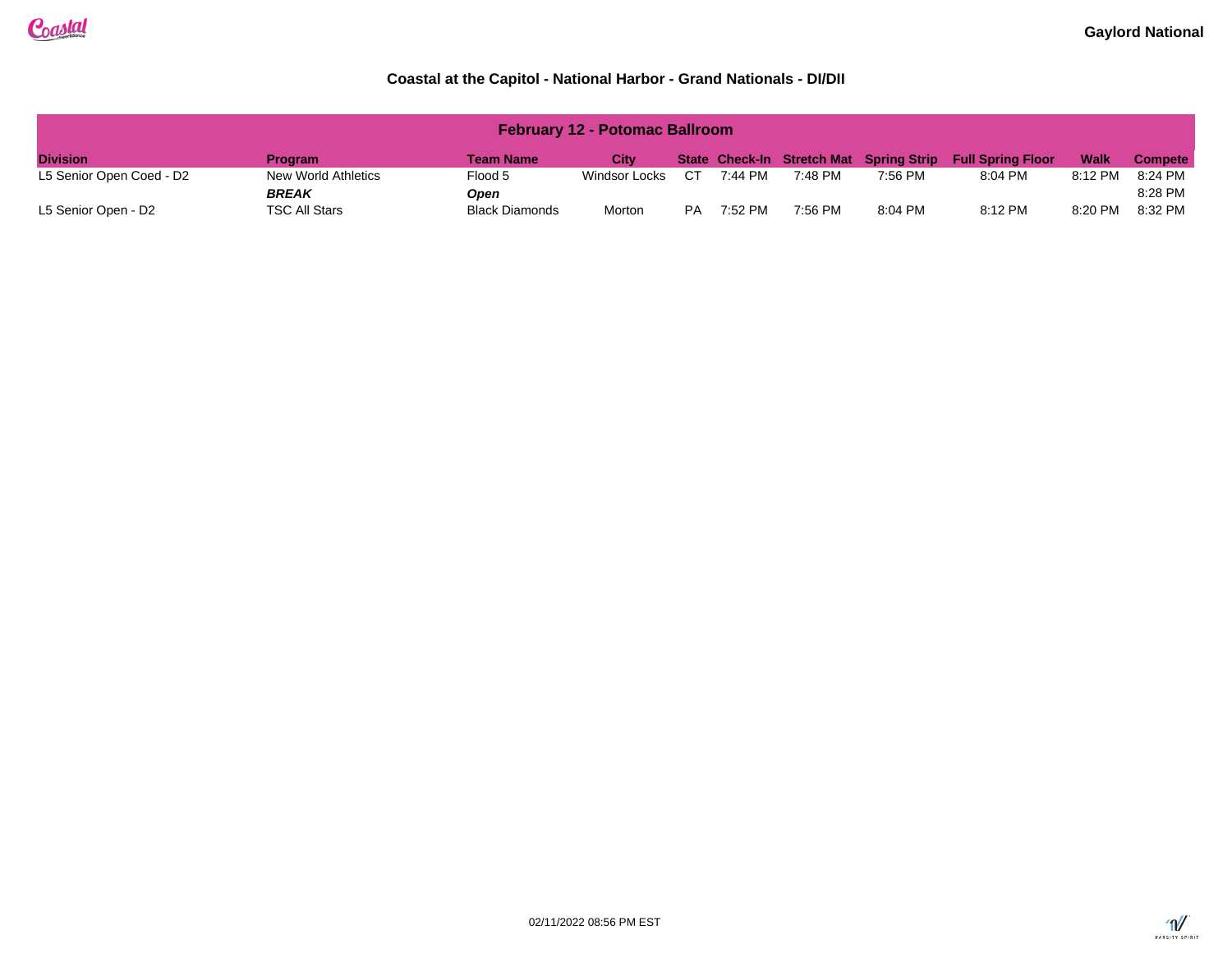| <b>February 13 - Hall A&amp;B</b> |                                     |                         |                       |                |                 |                    |                          |          |                   |
|-----------------------------------|-------------------------------------|-------------------------|-----------------------|----------------|-----------------|--------------------|--------------------------|----------|-------------------|
| <b>Division</b>                   | Program                             | <b>Team Name</b>        | <b>City</b>           | <b>State</b>   | <b>Check-In</b> | <b>Stretch Mat</b> | <b>Full Spring Floor</b> | Walk     | <b>Compete</b>    |
| L1 Youth - Small                  | <b>Cheer Athletics - Charlotte</b>  | AristoCats              | Charlotte             | <b>NC</b>      | 7:23 AM         | 7:28 AM            | 7:32 AM                  | 7:48 AM  | 8:00 AM           |
| L4 Junior                         | Cheer Athletics - Pittsburgh        | <b>BrassCats</b>        | Pittsburgh            | <b>PA</b>      | 7:27 AM         | 7:32 AM            | 7:36 AM                  | 7:52 AM  | 8:04 AM           |
| L1 Youth - Small                  | Jersey All Stars                    | Evil Queens             | Lakewood              | <b>NJ</b>      | 7:31 AM         | 7:36 AM            | 7:40 AM                  | 7:56 AM  | 8:08 AM           |
| L4 Junior                         | <b>Inspire Athletics</b>            | Obsession               | Cary                  | <b>NC</b>      | 7:35 AM         | 7:40 AM            | 7:44 AM                  | 8:00 AM  | 8:12 AM           |
| L1 Youth - Small                  | <b>Midwest Cheer Elite-Columbus</b> | Icons                   | Sunbury               | OH             | 7:39 AM         | 7:44 AM            | 7:48 AM                  | 8:04 AM  | 8:16 AM           |
| L4 Junior                         | Rockstar Cheer Rhode Island         | Juvenile                | Warwick               | R <sub>l</sub> | 7:43 AM         | 7:48 AM            | 7:52 AM                  | 8:08 AM  | 8:20 AM           |
| L1 Youth - Small                  | <b>FAME All Stars - Midlo</b>       | Troop 1                 | Midlothian            | <b>VA</b>      | 7:47 AM         | 7:52 AM            | 7:56 AM                  | 8:12 AM  | 8:24 AM           |
| L4 Junior                         | <b>Upper Merion All Stars</b>       | Ice                     | King of Prussia       | PA             | 7:51 AM         | 7:56 AM            | 8:00 AM                  | 8:16 AM  | 8:28 AM           |
| L1 Youth - Small                  | <b>FAME NC</b>                      | <b>POPSTARS</b>         | Winterville           | <b>NC</b>      | 7:55 AM         | 8:00 AM            | 8:04 AM                  | 8:20 AM  | 8:32 AM           |
| L4 Junior                         | <b>ICE</b>                          | Celcius                 | Washington            | PA             | 7:59 AM         | 8:04 AM            | 8:08 AM                  | 8:24 AM  | 8:36 AM           |
| L1 Youth - Small                  | <b>ICE</b>                          | Aurora                  | Washington            | PA             | 8:03 AM         | 8:08 AM            | 8:12 AM                  | 8:28 AM  | 8:40 AM           |
| L4 Junior                         | <b>Cheer Athletics - Charlotte</b>  | DynastyCats             | Charlotte             | <b>NC</b>      | 8:07 AM         | 8:12 AM            | 8:16 AM                  | 8:32 AM  | 8:44 AM           |
|                                   | <b>BREAK</b>                        | <b>Break</b>            |                       |                |                 |                    |                          |          | 8:48 AM           |
| L4 Junior                         | Rockstar Cheer New Jersey           | <b>Busta Rhymes</b>     | Southampton           | <b>NJ</b>      | 8:23 AM         | 8:28 AM            | 8:32 AM                  | 8:48 AM  | 9:00 AM           |
| L1 Youth - Small                  | The Stingray Allstars               | Comet                   | Manassas              | <b>VA</b>      | 8:27 AM         | 8:32 AM            | 8:36 AM                  | 8:52 AM  | 9:04 AM           |
| L4 Junior                         | FAME All Stars - Yorktown           | Junior Xtreme           | Yorktown              | <b>VA</b>      | 8:31 AM         | 8:36 AM            | 8:40 AM                  | 8:56 AM  | 9:08 AM           |
| L1 Tiny                           | <b>FAME All Stars - Yorktown</b>    | Glitz                   | Yorktown              | <b>VA</b>      | 8:35 AM         | 8:40 AM            | 8:44 AM                  | 9:00 AM  | 9:12 AM           |
| L4 Junior                         | Midwest Cheer Elite-Columbus        | Trendsetters            | Sunbury               | OH             | 8:39 AM         | 8:44 AM            | 8:48 AM                  | 9:04 AM  | 9:16 AM           |
| L1 Tiny                           | <b>FAME NC</b>                      | <b>Tiny Troopers</b>    | Winterville           | <b>NC</b>      | 8:43 AM         | 8:48 AM            | 8:52 AM                  | 9:08 AM  | 9:20 AM           |
| ∟4 Junior                         | Power Athletics - Maryland          | Surge                   | Upper Marlboro        | <b>MD</b>      | 8:47 AM         | 8:52 AM            | 8:56 AM                  | 9:12 AM  | 9:24 AM           |
| L1 Tiny                           | Cheer Athletics - Charlotte         | <b>Clawstle Kittens</b> | Charlotte             | <b>NC</b>      | 8:51 AM         | 8:56 AM            | 9:00 AM                  | 9:16 AM  | 9:28 AM           |
| L1 Youth - Medium                 | FAME All Stars - Yorktown           | Glam Squad              | Yorktown              | VA             | 8:55 AM         | 9:00 AM            | 9:04 AM                  | 9:20 AM  | 9:32 AM           |
| L1 Tiny                           | Fire & Ice Allstars                 | Frostbites              | Hermitage             | PA             | 8:59 AM         | 9:04 AM            | 9:08 AM                  | 9:24 AM  | 9:36 AM           |
| L1 Youth - Medium                 | Jersey All Stars East Brunswick     | <b>Hocus Pocus</b>      | <b>East Brunswick</b> | <b>NJ</b>      | 9:03 AM         | 9:08 AM            | 9:12 AM                  | 9:28 AM  | 9:40 AM           |
| L1 Tiny                           | Power Athletics - Maryland          | <b>SuperSonics</b>      | <b>Upper Marlboro</b> | MD             | 9:07 AM         | 9:12 AM            | 9:16 AM                  | 9:32 AM  | 9:44 AM           |
|                                   | <b>BREAK</b>                        | <b>Break</b>            |                       |                |                 |                    |                          |          | 9:48 AM           |
| L3 Youth - Small                  | Cheer Athletics - Pittsburgh        | <b>SilverCats</b>       | Pittsburgh            | PA             | 9:23 AM         | 9:28 AM            | 9:32 AM                  | 9:48 AM  | 10:00 AM          |
| L3 Youth - Medium                 | <b>FAME All Stars - Midlo</b>       | Supermodels             | Midlothian            | <b>VA</b>      | 9:27 AM         | 9:32 AM            | 9:36 AM                  | 9:52 AM  | 10:04 AM          |
| L3 Youth - Small                  | <b>FAME NC</b>                      | Golden Girls            | Winterville           | <b>NC</b>      | 9:31 AM         | 9:36 AM            | 9:40 AM                  | 9:56 AM  | 10:08 AM          |
| L4 Youth                          | FAME All Stars - VA Beach           | <b>LITES</b>            | Virginia Beach        | VA             | 9:35 AM         | 9:40 AM            | 9:44 AM                  | 10:00 AM | 10:12 AM          |
| L3 Youth - Small                  | <b>Upper Merion All Stars</b>       | Crystals                | King of Prussia       | PA             | 9:39 AM         | 9:44 AM            | 9:48 AM                  | 10:04 AM | 10:16 AM          |
| L1 Mini - Small                   | <b>FAME All Stars - Yorktown</b>    | Mini Clout              | Yorktown              | <b>VA</b>      | 9:43 AM         | 9:48 AM            | 9:52 AM                  | 10:08 AM | 10:20 AM          |
| L3 Youth - Small                  | Step One All Stars - North          | Bossy                   | Chesterland           | OH             | 9:47 AM         | 9:52 AM            | 9:56 AM                  | 10:12 AM | 10:24 AM          |
| L1 Mini - Small                   | Rockstar Cheer Rhode Island         | Destiny's Child         | Warwick               | R <sub>l</sub> | 9:51 AM         | 9:56 AM            | 10:00 AM                 | 10:16 AM | 10:28 AM          |
| L3 Youth - Small                  | <b>Cheer Athletics - Charlotte</b>  | <b>Royal Court</b>      | Charlotte             | <b>NC</b>      | 9:55 AM         | 10:00 AM           | 10:04 AM                 | 10:20 AM | 10:32 AM          |
| L1 Mini - Medium                  | <b>FAME All Stars - Midlo</b>       | Mini Ritas              | Midlothian            | <b>VA</b>      | 9:59 AM         | 10:04 AM           | 10:08 AM                 | 10:24 AM | 10:36 AM          |
| L3 Youth - Small                  | Power Athletics - Maryland          | Friction                | <b>Upper Marlboro</b> | MD             | 10:03 AM        | 10:08 AM           | 10:12 AM                 | 10:28 AM | 10:40 AM          |
|                                   | <b>BREAK</b>                        | <b>Break</b>            |                       |                |                 |                    |                          |          | 10:44 AM          |
|                                   | <b>BREAK</b>                        | Awards                  |                       |                |                 |                    |                          |          | 11:14 AM          |
| L1 Junior - Medium                | <b>Cheer Athletics - Pittsburgh</b> | GoldCats                | Pittsburgh            | <b>PA</b>      | 11:17 AM        | 11:22 AM           | 11:26 AM                 | 11:42 AM | 11:54 AM          |
| L3 Senior Coed                    | Midwest Cheer Elite Cleveland       | Avalanche               | North Royalton        | OH             | 11:21 AM        | 11:26 AM           | 11:30 AM                 | 11:46 AM | 11:58 AM          |
| L1 Junior - Medium                | <b>USA All Stars- Stafford</b>      | Guardians               | Frederickburg         | <b>VA</b>      | 11:25 AM        | 11:30 AM           | 11:34 AM                 |          | 11:50 AM 12:02 PM |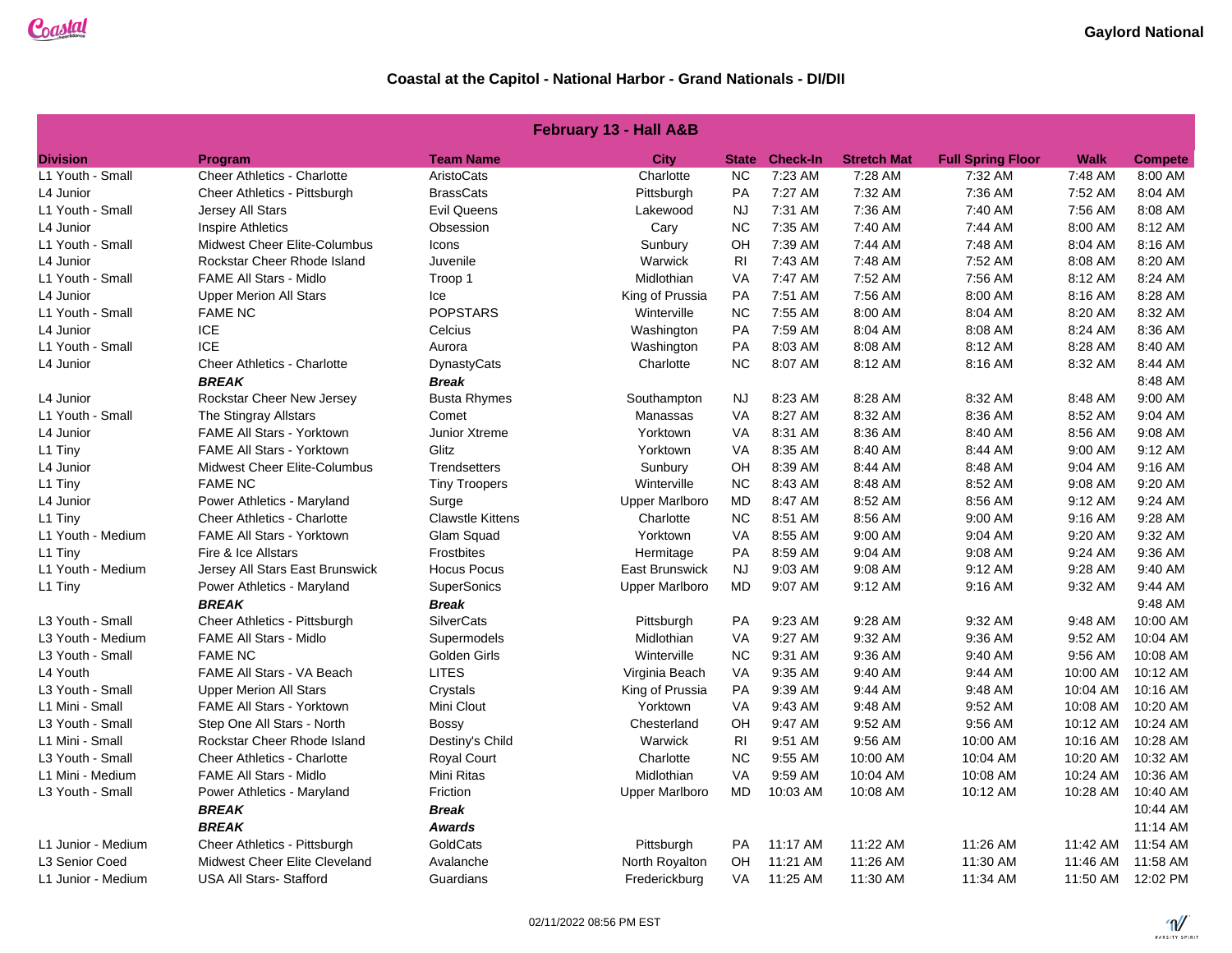#### **February 13 - Hall A&B**

| <b>Division</b>       | Program                          | <b>Team Name</b>                 | <b>City</b>     | <b>State</b>   | <b>Check-In</b> | <b>Stretch Mat</b> | <b>Full Spring Floor</b> | <b>Walk</b> | <b>Compete</b> |
|-----------------------|----------------------------------|----------------------------------|-----------------|----------------|-----------------|--------------------|--------------------------|-------------|----------------|
| L4 Senior - Medium    | <b>Inspire Athletics</b>         | <b>Pink Ladies</b>               | Cary            | <b>NC</b>      | 11:29 AM        | 11:34 AM           | 11:38 AM                 | 11:54 AM    | 12:06 PM       |
| L1 Junior - Medium    | <b>FAME All Stars - Yorktown</b> | Showtime                         | Yorktown        | VA             | 11:33 AM        | 11:38 AM           | 11:42 AM                 | 11:58 AM    | 12:10 PM       |
| L4 Senior - Medium    | <b>USA Wildcats</b>              | M4                               | Waterbury       | CT             | 11:37 AM        | 11:42 AM           | 11:46 AM                 | 12:02 PM    | 12:14 PM       |
| L1 Junior - Medium    | <b>FAME All Stars - Midlo</b>    | Wildcards                        | Midlothian      | VA             | 11:41 AM        | 11:46 AM           | 11:50 AM                 | 12:06 PM    | 12:18 PM       |
| L4 Senior - Medium    | Savannah Sharks                  | <b>Tiger Sharks</b>              | Savannah        | GA             | 11:45 AM        | 11:50 AM           | 11:54 AM                 | 12:10 PM    | 12:22 PM       |
| L1 Junior - Medium    | Jersey All Stars East Brunswick  | Vicious                          | East Brunswick  | <b>NJ</b>      | 11:49 AM        | 11:54 AM           | 11:58 AM                 | 12:14 PM    | 12:26 PM       |
| L4 Senior - Medium    | <b>FAME All Stars - Midlo</b>    | Lady Crush                       | Midlothian      | VA             | 11:53 AM        | 11:58 AM           | 12:02 PM                 | 12:18 PM    | 12:30 PM       |
| L1 Junior - Medium    | Rockstar Cheer Rhode Island      | Sublime                          | Warwick         | R <sub>l</sub> | 11:57 AM        | 12:02 PM           | 12:06 PM                 | 12:22 PM    | 12:34 PM       |
| L4 Senior - Medium    | <b>ICE</b>                       | Fahrenheit                       | Washington      | PA             | 12:01 PM        | 12:06 PM           | 12:10 PM                 | 12:26 PM    | 12:38 PM       |
| L1 Junior - Medium    | <b>Inspire Athletics</b>         | Envy                             | Cary            | NC             | 12:05 PM        | 12:10 PM           | 12:14 PM                 | 12:30 PM    | 12:42 PM       |
|                       | <b>BREAK</b>                     | <b>Break</b>                     |                 |                |                 |                    |                          |             | 12:46 PM       |
| L3 Senior - Small     | <b>Extreme Force All Stars</b>   | Phoenix - Catching Fire          | Mahopac         | <b>NY</b>      | 12:21 PM        | 12:26 PM           | 12:30 PM                 | 12:46 PM    | 12:58 PM       |
| L1 Junior - Small     | Rockstar Cheer New Jersey        | <b>Mint Condition</b>            | Southampton     | <b>NJ</b>      | 12:25 PM        | 12:30 PM           | 12:34 PM                 | 12:50 PM    | 1:02 PM        |
| L3 Senior - Small     | <b>FAME All Stars - Midlo</b>    | Code Red                         | Midlothian      | VA             | 12:29 PM        | 12:34 PM           | 12:38 PM                 | 12:54 PM    | 1:06 PM        |
| L1 Junior - Small     | Cheer Extreme - Maryland         | <b>City Girls</b>                | Waldorf         | <b>MD</b>      | 12:33 PM        | 12:38 PM           | 12:42 PM                 | 12:58 PM    | 1:10 PM        |
| L3 Senior - Small     | Jersey All Stars East Brunswick  | <b>Scream Queens</b>             | East Brunswick  | <b>NJ</b>      | 12:37 PM        | 12:42 PM           | 12:46 PM                 | 1:02 PM     | 1:14 PM        |
| L1 Junior - Small     | Power Athletics - Maryland       | <b>Static</b>                    | Upper Marlboro  | <b>MD</b>      | 12:41 PM        | 12:46 PM           | 12:50 PM                 | 1:06 PM     | 1:18 PM        |
| L3 Senior - Small     | The Stingray Allstars            | Twilight                         | Ashburn         | VA             | 12:45 PM        | 12:50 PM           | 12:54 PM                 | 1:10 PM     | 1:22 PM        |
| L1 Junior - Small     | Jersey All Stars                 | Sea Witches                      | Lakewood        | <b>NJ</b>      | 12:49 PM        | 12:54 PM           | 12:58 PM                 | 1:14 PM     | 1:26 PM        |
| L3 Senior - Small     | <b>CNY Storm All Stars</b>       | Rain                             | Syracuse        | <b>NY</b>      | 12:53 PM        | 12:58 PM           | 1:02 PM                  | 1:18 PM     | 1:30 PM        |
| L1 Senior             | FAME All Stars - VA Beach        | <b>IDOLS</b>                     | Virginia Beach  | VA             | 12:57 PM        | 1:02 PM            | 1:06 PM                  | 1:22 PM     | 1:34 PM        |
| L3 Senior - Small     | Savannah Sharks                  | <b>Leopard Sharks</b>            | Savannah        | GA             | 1:01 PM         | 1:06 PM            | 1:10 PM                  | 1:26 PM     | 1:38 PM        |
|                       | <b>BREAK</b>                     | <b>Break</b>                     |                 |                |                 |                    |                          |             | 1:42 PM        |
| L1 Senior             | The Stingray Allstars            | Halo                             | Manassas        | VA             | 1:13 PM         | 1:18 PM            | 1:22 PM                  | 1:38 PM     | 1:50 PM        |
| L3 Senior - Medium    | <b>FAME All Stars - Midlo</b>    | Divas                            | Midlothian      | VA             | 1:17 PM         | 1:22 PM            | 1:26 PM                  | 1:42 PM     | 1:54 PM        |
| L1 Senior             | Midwest Cheer Elite Cleveland    | Hail                             | North Royalton  | OH             | 1:21 PM         | 1:26 PM            | 1:30 PM                  | 1:46 PM     | 1:58 PM        |
| L3 Junior - Medium    | Cheer Athletics - Charlotte      | <b>PrincessCats</b>              | Charlotte       | <b>NC</b>      | 1:25 PM         | 1:30 PM            | 1:34 PM                  | 1:50 PM     | 2:02 PM        |
|                       | <b>BREAK</b>                     | <b>Event Break</b>               |                 |                |                 |                    |                          |             | 2:06 PM        |
| L4 Senior Coed        | <b>USA All Stars-Stafford</b>    | Immortals                        | Frederickburg   | VA             | 1:39 PM         | 1:44 PM            | 1:48 PM                  | 2:04 PM     | 2:16 PM        |
| L3 Senior - Medium    | Inspire Athletics                | Revolution                       | Cary            | <b>NC</b>      | 1:43 PM         | 1:48 PM            | 1:52 PM                  | 2:08 PM     | 2:20 PM        |
| L4 Senior - Small     | Midwest Cheer Elite-Columbus     | Chic                             | Sunbury         | OH             | 1:47 PM         | 1:52 PM            | 1:56 PM                  | 2:12 PM     | 2:24 PM        |
| L3 Junior - Medium    | Cheer Extreme - Maryland         | <b>Glamour Queens &amp; King</b> | Waldorf         | <b>MD</b>      | 1:51 PM         | 1:56 PM            | 2:00 PM                  | 2:16 PM     | 2:28 PM        |
| L4 Senior - Small     | <b>FAME All Stars - Yorktown</b> | <b>Sheroes</b>                   | Yorktown        | VA             | 1:55 PM         | 2:00 PM            | 2:04 PM                  | 2:20 PM     | 2:32 PM        |
| L3 Junior - Medium    | <b>Jersey All Stars</b>          | <b>Sinners</b>                   | Lakewood        | <b>NJ</b>      | 1:59 PM         | 2:04 PM            | 2:08 PM                  | 2:24 PM     | 2:36 PM        |
| L4 Senior - Small     | Step One All Stars - North       | Fantastic                        | Chesterland     | OH             | 2:03 PM         | 2:08 PM            | 2:12 PM                  | 2:28 PM     | 2:40 PM        |
| L3 Junior - Medium    | <b>FAME All Stars - Midlo</b>    | Rockstars                        | Midlothian      | VA             | 2:07 PM         | 2:12 PM            | 2:16 PM                  | 2:32 PM     | 2:44 PM        |
| L4 Senior - Small     | <b>Upper Merion All Stars</b>    | Rain                             | King of Prussia | PA             | 2:11 PM         | 2:16 PM            | 2:20 PM                  | 2:36 PM     | 2:48 PM        |
| L3 Junior - Medium    | Fire & Ice Allstars              | Blaze                            | Hermitage       | PA             | 2:15 PM         | 2:20 PM            | 2:24 PM                  | 2:40 PM     | 2:52 PM        |
|                       | <b>BREAK</b>                     | <b>Break</b>                     |                 |                |                 |                    |                          |             | 2:56 PM        |
| L3 Junior - Medium    | Rockstar Cheer Rhode Island      | The Sugarhill Gang               | Warwick         | R <sub>l</sub> | 2:31 PM         | 2:36 PM            | 2:40 PM                  | 2:56 PM     | 3:08 PM        |
| L4 Senior - Small     | <b>Extreme Force All Stars</b>   | Reign - Evil Queens              | Mahopac         | <b>NY</b>      | 2:35 PM         | 2:40 PM            | 2:44 PM                  | 3:00 PM     | 3:12 PM        |
| L3 Junior - Small - A | Step One All Stars - North       | Magnificent                      | Chesterland     | <b>OH</b>      | 2:39 PM         | 2:44 PM            | 2:48 PM                  | 3:04 PM     | 3:16 PM        |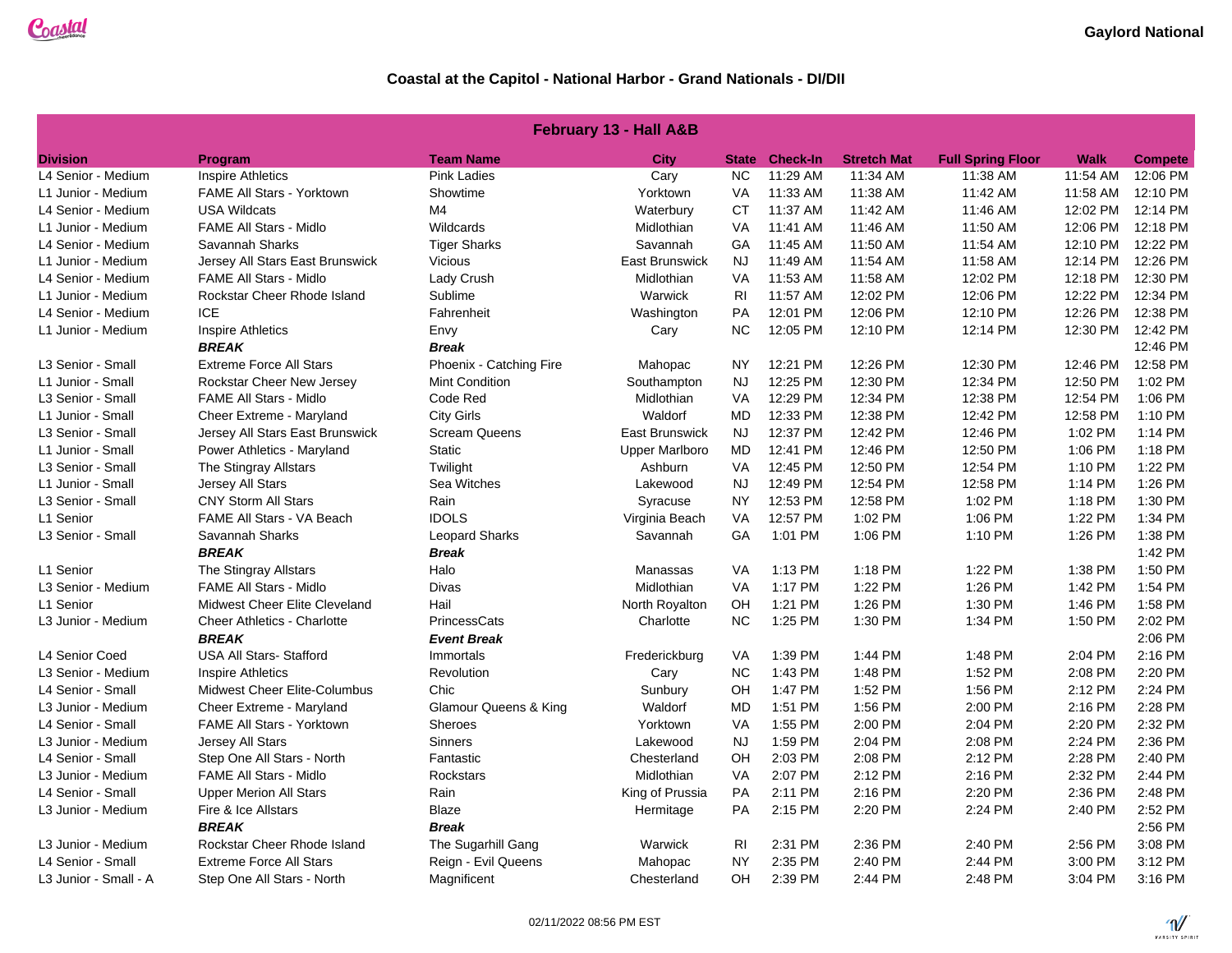|  | <b>February 13 - Hall A&amp;B</b> |
|--|-----------------------------------|
|--|-----------------------------------|

| <b>Division</b>       | Program                             | <b>Team Name</b>        | <b>City</b>           | <b>State</b> | <b>Check-In</b> | <b>Stretch Mat</b> | <b>Full Spring Floor</b> | <b>Walk</b> | <b>Compete</b> |
|-----------------------|-------------------------------------|-------------------------|-----------------------|--------------|-----------------|--------------------|--------------------------|-------------|----------------|
| L4 Senior - Small     | The Stingray Allstars               | Venus                   | Manassas              | VA           | 2:43 PM         | 2:48 PM            | 2:52 PM                  | 3:08 PM     | 3:20 PM        |
| L3 Junior - Small - A | <b>FAME MD</b>                      | Cloud 9                 | Severn                | <b>MD</b>    | 2:47 PM         | 2:52 PM            | 2:56 PM                  | 3:12 PM     | 3:24 PM        |
| L3 Junior - Small - B | <b>FAME All Stars - Valley</b>      | Lady Renaissance        | Staunton              | VA           | 2:51 PM         | 2:56 PM            | 3:00 PM                  | 3:16 PM     | 3:28 PM        |
| L3 Junior - Small - A | Premier Athletics - Michigan        | Voodoo                  | Plymouth              | MI           | 2:55 PM         | 3:00 PM            | 3:04 PM                  | 3:20 PM     | 3:32 PM        |
| L3 Junior - Small - B | <b>USA All Stars- Stafford</b>      | Allegiant               | Frederickburg         | VA           | 2:59 PM         | 3:04 PM            | 3:08 PM                  | 3:24 PM     | 3:36 PM        |
| L3 Junior - Small - A | <b>FAME All Stars - Yorktown</b>    | Inspire                 | Yorktown              | VA           | 3:03 PM         | 3:08 PM            | 3:12 PM                  | 3:28 PM     | 3:40 PM        |
| L3 Junior - Small - B | Rockstar Cheer New Jersey           | Salt-N-Pepa             | Southampton           | <b>NJ</b>    | 3:07 PM         | 3:12 PM            | 3:16 PM                  | 3:32 PM     | 3:44 PM        |
| L3 Junior - Small - A | <b>ICE</b>                          | R3trograde              | Washington            | PA           | 3:11 PM         | 3:16 PM            | 3:20 PM                  | 3:36 PM     | 3:48 PM        |
|                       | <b>BREAK</b>                        | <b>Break</b>            |                       |              |                 |                    |                          |             | 3:52 PM        |
| L3 Junior - Small - B | <b>Midwest Cheer Elite-Columbus</b> | Vogue                   | Sunbury               | OH           | 3:27 PM         | 3:32 PM            | 3:36 PM                  | 3:52 PM     | 4:04 PM        |
| L3 Junior - Small - A | <b>Inspire Athletics</b>            | Gossip                  | Cary                  | <b>NC</b>    | 3:31 PM         | 3:36 PM            | 3:40 PM                  | 3:56 PM     | 4:08 PM        |
| L3 Junior - Small - B | Jersey All Stars East Brunswick     | <b>Ruthless</b>         | <b>East Brunswick</b> | <b>NJ</b>    | 3:35 PM         | 3:40 PM            | 3:44 PM                  | 4:00 PM     | 4:12 PM        |
| L3 Junior - Small - A | <b>FAME NC</b>                      | Icons                   | Winterville           | <b>NC</b>    | 3:39 PM         | 3:44 PM            | 3:48 PM                  | 4:04 PM     | 4:16 PM        |
| L3 Junior - Small - B | <b>Upper Merion All Stars</b>       | Frost                   | King of Prussia       | PA           | 3:43 PM         | 3:48 PM            | 3:52 PM                  | 4:08 PM     | 4:20 PM        |
| L3 Junior - Small - A | Power Athletics - Maryland          | Synergy                 | <b>Upper Marlboro</b> | <b>MD</b>    | 3:47 PM         | 3:52 PM            | 3:56 PM                  | 4:12 PM     | 4:24 PM        |
| L3 Junior - Small - B | The Stingray Allstars               | Orion                   | Ashburn               | VA           | 3:51 PM         | 3:56 PM            | 4:00 PM                  | 4:16 PM     | 4:28 PM        |
|                       | <b>BREAK</b>                        | Open                    |                       |              |                 |                    |                          |             | 4:32 PM        |
| L3 Junior - Small - B | <b>Extreme Force All Stars</b>      | Agents - Charlie Angels | Mahopac               | <b>NY</b>    | 3:59 PM         | 4:04 PM            | 4:08 PM                  | 4:24 PM     | 4:36 PM        |
|                       | <b>BREAK</b>                        | <b>Break</b>            |                       |              |                 |                    |                          |             | 4:40 PM        |
| L5 Junior             | <b>Cheer Athletics - Charlotte</b>  | <b>SuperiorCats</b>     | Charlotte             | <b>NC</b>    | 4:15 PM         | 4:20 PM            | 4:24 PM                  | 4:40 PM     | 4:52 PM        |
| L5 Senior Coed        | Cheer Extreme - Maryland            | Mafia                   | Waldorf               | <b>MD</b>    | 4:19 PM         | 4:24 PM            | 4:28 PM                  | 4:44 PM     | 4:56 PM        |
| L5 Junior             | Rockstar Cheer New Jersey           | <b>City Girls</b>       | Southampton           | <b>NJ</b>    | 4:23 PM         | 4:28 PM            | 4:32 PM                  | 4:48 PM     | 5:00 PM        |
| L5 Senior Coed        | The Stingray Allstars               | Eclipse                 | Ashburn               | VA           | 4:27 PM         | 4:32 PM            | 4:36 PM                  | 4:52 PM     | 5:04 PM        |
| L5 Senior Coed        | <b>Inspire Athletics</b>            | Passion                 | Cary                  | <b>NC</b>    | 4:31 PM         | 4:36 PM            | 4:40 PM                  | 4:56 PM     | 5:08 PM        |
| L5 Junior             | <b>FAME All Stars - Midlo</b>       | J-Fly                   | Midlothian            | VA           | 4:35 PM         | 4:40 PM            | 4:44 PM                  | 5:00 PM     | 5:12 PM        |
| L5 Senior Open Coed   | <b>Cheer Athletics - Charlotte</b>  | ReignCats               | Charlotte             | <b>NC</b>    | 4:39 PM         | 4:44 PM            | 4:48 PM                  | 5:04 PM     | 5:16 PM        |
| L5 Junior             | Fire & Ice Allstars                 | Yetis                   | Hermitage             | PA           | 4:43 PM         | 4:48 PM            | 4:52 PM                  | 5:08 PM     | 5:20 PM        |
| L5 Senior Open Coed   | <b>ICE</b>                          | <b>Lunar Elite</b>      | Washington            | PA           | 4:47 PM         | 4:52 PM            | 4:56 PM                  | 5:12 PM     | 5:24 PM        |
| L5 Junior             | Power Athletics - Maryland          | Intensi-5               | <b>Upper Marlboro</b> | <b>MD</b>    | 4:51 PM         | 4:56 PM            | 5:00 PM                  | 5:16 PM     | 5:28 PM        |
| L5 Senior Open Coed   | The Stingray Allstars               | X-Rays                  | Manassas              | VA           | 4:55 PM         | 5:00 PM            | 5:04 PM                  | 5:20 PM     | 5:32 PM        |
| L4 Senior Coed        | Rockstar Cheer New Jersey           | The Four Seasons        | Southampton           | <b>NJ</b>    | 4:59 PM         | 5:04 PM            | 5:08 PM                  | 5:24 PM     | 5:36 PM        |
| L5 Senior             | FAME All Stars - VA Beach           | <b>CULTURE</b>          | Virginia Beach        | VA           | 5:03 PM         | 5:08 PM            | 5:12 PM                  | 5:28 PM     | 5:40 PM        |
| L4 Senior Coed        | Cheer Extreme - Maryland            | Halo                    | Waldorf               | <b>MD</b>    | 5:07 PM         | 5:12 PM            | 5:16 PM                  | 5:32 PM     | 5:44 PM        |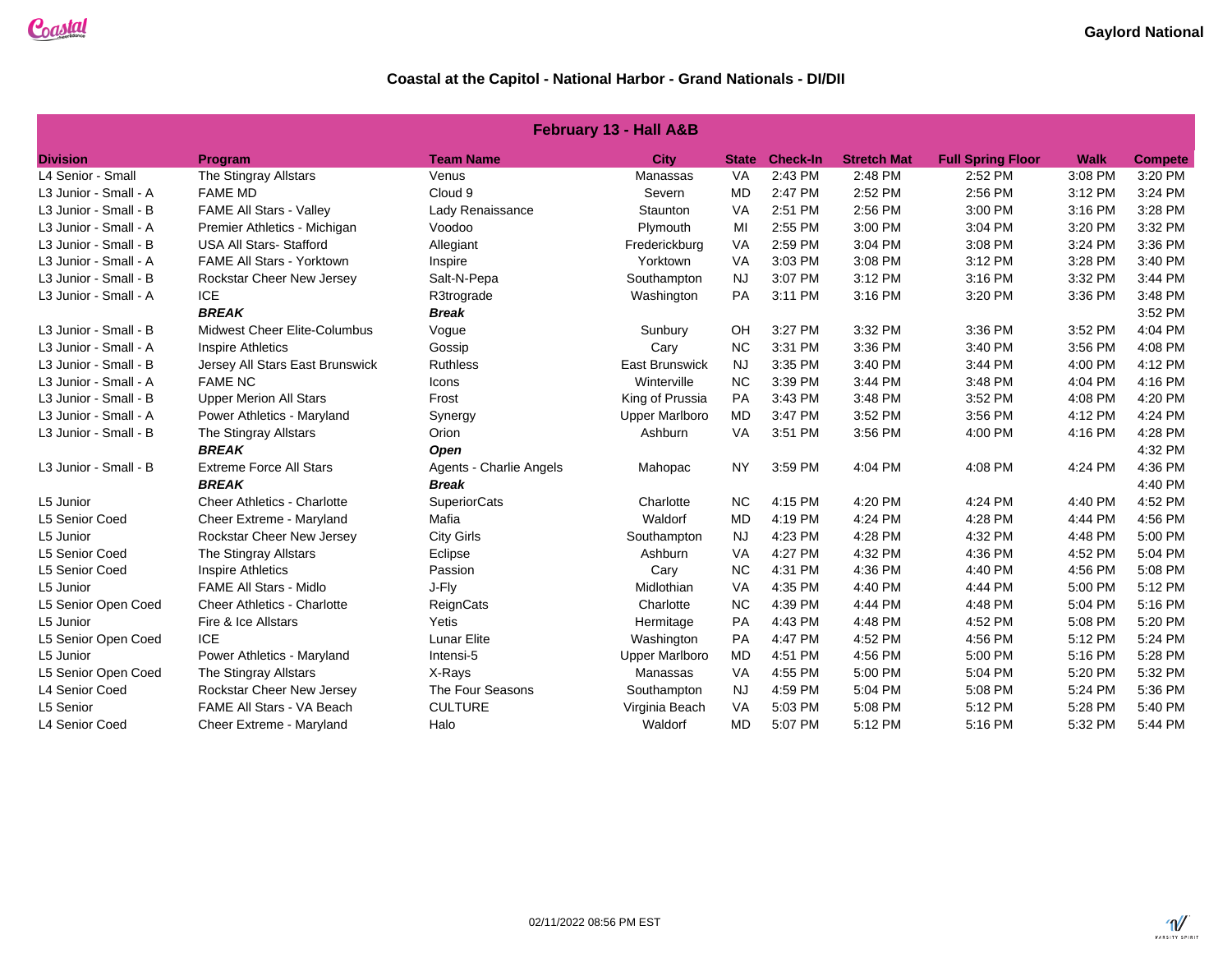| February 13 - Hall C&D     |                                    |                      |                       |           |                       |                    |                          |             |                   |  |
|----------------------------|------------------------------------|----------------------|-----------------------|-----------|-----------------------|--------------------|--------------------------|-------------|-------------------|--|
| <b>Division</b>            | Program                            | <b>Team Name</b>     | City                  |           | <b>State Check-In</b> | <b>Stretch Mat</b> | <b>Full Spring Floor</b> | <b>Walk</b> | <b>Compete</b>    |  |
| L4.2 Senior Coed           | Rockstar Cheer New Jersey          | Migos                | Southampton           | <b>NJ</b> | 7:23 AM               | 7:28 AM            | 7:32 AM                  | 7:48 AM     | 8:00 AM           |  |
| L2 Youth - Small           | Power Athletics - Maryland         | Velocity             | <b>Upper Marlboro</b> | <b>MD</b> | 7:27 AM               | 7:32 AM            | 7:36 AM                  | 7:52 AM     | 8:04 AM           |  |
| L1 - U17                   | The Stingray Allstars              | <b>GAMMA</b>         | Ashburn               | VA        | 7:31 AM               | 7:36 AM            | 7:40 AM                  | 7:56 AM     | 8:08 AM           |  |
| L2 Youth - Small           | <b>FAME MD</b>                     | <b>Hot Shots</b>     | Severn                | MD        | 7:35 AM               | 7:40 AM            | 7:44 AM                  | 8:00 AM     | 8:12 AM           |  |
| L1 - U17                   | <b>Cheer Athletics - Charlotte</b> | <b>NobleCats</b>     | Charlotte             | <b>NC</b> | 7:39 AM               | 7:44 AM            | 7:48 AM                  | 8:04 AM     | 8:16 AM           |  |
| L2 Youth - Small           | <b>Upper Merion All Stars</b>      | Turquoise            | King of Prussia       | PA        | 7:43 AM               | 7:48 AM            | 7:52 AM                  | 8:08 AM     | 8:20 AM           |  |
| L1 - U17                   | Step One All Stars - North         | Wicked               | Chesterland           | OH        | 7:47 AM               | 7:52 AM            | 7:56 AM                  | 8:12 AM     | 8:24 AM           |  |
| L2 Youth - Small           | <b>Cheer Athletics - Charlotte</b> | EnchantedCats        | Charlotte             | <b>NC</b> | 7:51 AM               | 7:56 AM            | 8:00 AM                  | 8:16 AM     | 8:28 AM           |  |
| L1 - U17                   | PA Royal Elite All Stars           | <b>Royal Queens</b>  | Hulmeville            | PA        | 7:55 AM               | 8:00 AM            | 8:04 AM                  | 8:20 AM     | 8:32 AM           |  |
| L2 Youth - Small           | The Stingray Allstars              | <b>PANDORA</b>       | Ashburn               | VA        | 7:59 AM               | 8:04 AM            | 8:08 AM                  | 8:24 AM     | 8:36 AM           |  |
| L4 - U19                   | <b>Cheer Athletics - Charlotte</b> | Lady Prodigy         | Charlotte             | <b>NC</b> | 8:03 AM               | 8:08 AM            | 8:12 AM                  | 8:28 AM     | 8:40 AM           |  |
| L2 Youth - Small           | Jersey All Stars                   | Dark Divas           | Lakewood              | <b>NJ</b> | 8:07 AM               | 8:12 AM            | 8:16 AM                  | 8:32 AM     | 8:44 AM           |  |
| L2 Mini                    | Fire & Ice Allstars                | Baby Ice             | Hermitage             | PA        | 8:11 AM               | 8:16 AM            | 8:20 AM                  | 8:36 AM     | 8:48 AM           |  |
|                            | <b>BREAK</b>                       | <b>Break</b>         |                       |           |                       |                    |                          |             | 8:52 AM           |  |
| L2 Mini                    | Power Athletics - Maryland         | Mini Bombshells      | <b>Upper Marlboro</b> | MD        | 8:27 AM               | 8:32 AM            | 8:36 AM                  | 8:52 AM     | 9:04 AM           |  |
|                            | <b>BREAK</b>                       | <b>Break</b>         |                       |           |                       |                    |                          |             | 9:08 AM           |  |
| L2 Mini                    | <b>ICE</b>                         | Mini Moons           | Washington            | PA        | 8:35 AM               | 8:40 AM            | 8:44 AM                  | 9:00 AM     | 9:12 AM           |  |
| L4.2 Senior                | FAME All Stars - VA Beach          | <b>ROYALS</b>        | Virginia Beach        | <b>VA</b> | 8:39 AM               | 8:44 AM            | 8:48 AM                  | 9:04 AM     | 9:16 AM           |  |
| L2 Youth - Medium          | FAME All Stars - VA Beach          | <b>PRODIGY</b>       | Virginia Beach        | VA        | 8:43 AM               | 8:48 AM            | 8:52 AM                  | 9:08 AM     | 9:20 AM           |  |
| L4.2 Senior                | <b>Jersey All Stars</b>            | Decepticons          | Lakewood              | NJ.       | 8:47 AM               | 8:52 AM            | 8:56 AM                  | 9:12 AM     | 9:24 AM           |  |
| L2 Youth - Medium          | <b>FAME All Stars - Midlo</b>      | Spice Girls          | Midlothian            | <b>VA</b> | 8:51 AM               | 8:56 AM            | 9:00 AM                  | 9:16 AM     | 9:28 AM           |  |
| L4.2 Senior                | Rockstar Cheer Rhode Island        | The Temptations      | Warwick               | <b>RI</b> | 8:55 AM               | 9:00 AM            | 9:04 AM                  | 9:20 AM     | 9:32 AM           |  |
| L2 Youth - Medium          | Fire & Ice Allstars                | Ignite               | Hermitage             | PA        | 8:59 AM               | 9:04 AM            | 9:08 AM                  | 9:24 AM     | 9:36 AM           |  |
| L4.2 Senior                | <b>Cheer Athletics - Charlotte</b> | CrownCats            | Charlotte             | <b>NC</b> | 9:03 AM               | 9:08 AM            | 9:12 AM                  | 9:28 AM     | 9:40 AM           |  |
|                            | <b>BREAK</b>                       | <b>Break</b>         |                       |           |                       |                    |                          |             | 9:44 AM           |  |
|                            | <b>BREAK</b>                       | <b>Awards</b>        |                       |           |                       |                    |                          |             | 10:14 AM          |  |
| L2 Junior - Small - A      | Cheer Athletics - Pittsburgh       | <b>TitaniumCats</b>  | Pittsburgh            | PA        | 9:57 AM               | 10:02 AM           | 10:06 AM                 | 10:22 AM    | 10:34 AM          |  |
| L6 International Open - NT | <b>Cheer Athletics - Charlotte</b> | QueenCats            | Charlotte             | <b>NC</b> | 10:01 AM              | 10:06 AM           | 10:10 AM                 |             | 10:26 AM 10:38 AM |  |
| L2 Junior - Small - A      | Dynasty Spirit Elite All Star      | <b>Red Flames</b>    | Philadelphia          | <b>PA</b> | 10:05 AM              | 10:10 AM           | 10:14 AM                 |             | 10:30 AM 10:42 AM |  |
| L6 International Open - NT | Cheer Extreme - Maryland           | Gossip Girls         | Waldorf               | MD        | 10:09 AM              | 10:14 AM           | 10:18 AM                 |             | 10:34 AM 10:46 AM |  |
| L2 Junior - Small - A      | <b>FAME NC</b>                     | Prodigy              | Winterville           | <b>NC</b> | 10:13 AM              | 10:18 AM           | 10:22 AM                 |             | 10:38 AM 10:50 AM |  |
| L6 International Open - NT | Jersey All Stars                   | <b>Twilight Zone</b> | Lakewood              | <b>NJ</b> | 10:17 AM              | 10:22 AM           | 10:26 AM                 |             | 10:42 AM 10:54 AM |  |
| ∟2 Junior - Small - A      | <b>CNY Storm All Stars</b>         | Tornados             | Syracuse              | <b>NY</b> | 10:21 AM              | 10:26 AM           | 10:30 AM                 |             | 10:46 AM 10:58 AM |  |
| L6 International Open - NT | FAME All Stars - Midlo             | TNT                  | Midlothian            | <b>VA</b> | 10:25 AM              | 10:30 AM           | 10:34 AM                 |             | 10:50 AM 11:02 AM |  |
|                            | <b>BREAK</b>                       | <b>Break</b>         |                       |           |                       |                    |                          |             | 11:06 AM          |  |
| L2 Junior - Small - A      | Rockstar Cheer Rhode Island        | <b>Kid Rock</b>      | Warwick               | <b>RI</b> | 10:41 AM              | 10:46 AM           | 10:50 AM                 |             | 11:06 AM 11:18 AM |  |
| L6 International Open - NT | Premier Athletics - Michigan       | Showtime             | Plymouth              | MI        | 10:45 AM              | 10:50 AM           | 10:54 AM                 |             | 11:10 AM 11:22 AM |  |
| ∟2 Junior - Small - A      | Midwest Cheer Elite-Columbus       | Limelight            | Sunbury               | OН        | 10:49 AM              | 10:54 AM           | 10:58 AM                 |             | 11:14 AM 11:26 AM |  |
| L6 International Open - NT | <b>ICE</b>                         | Tempest              | Washington            | PA        | 10:53 AM              | 10:58 AM           | 11:02 AM                 |             | 11:18 AM 11:30 AM |  |
| ∟2 Junior - Small - A      | Midwest Cheer Elite Cleveland      | Ice Royalty          | North Royalton        | OH        | 10:57 AM              | 11:02 AM           | 11:06 AM                 |             | 11:22 AM 11:34 AM |  |
| L6 International Open - NT | <b>Tristate Athletics</b>          | Illusion             | New Castle            | DE        | 11:01 AM              | 11:06 AM           | 11:10 AM                 |             | 11:26 AM 11:38 AM |  |
| ∟2 Junior - Small - A      | Inspire Athletics                  | Ms. Everything       | Cary                  | <b>NC</b> | 11:05 AM              | 11:10 AM           | $11:14$ AM               |             | 11:30 AM 11:42 AM |  |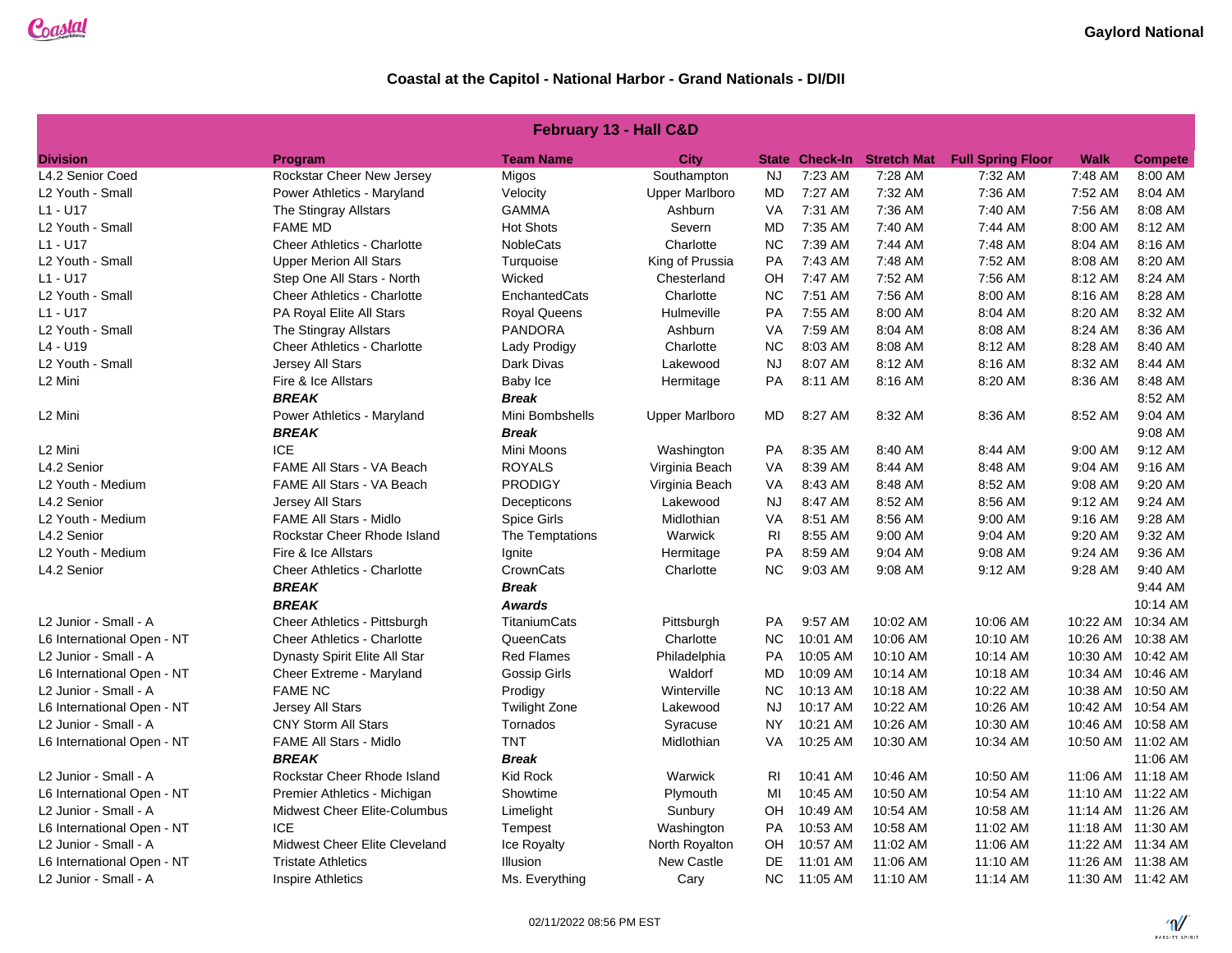| <b>February 13 - Hall C&amp;D</b> |                                      |                      |                       |           |          |                                   |                          |             |                   |
|-----------------------------------|--------------------------------------|----------------------|-----------------------|-----------|----------|-----------------------------------|--------------------------|-------------|-------------------|
| <b>Division</b>                   | <b>Program</b>                       | <b>Team Name</b>     | <b>City</b>           |           |          | <b>State Check-In Stretch Mat</b> | <b>Full Spring Floor</b> | <b>Walk</b> | <b>Compete</b>    |
| L6 International Open Coed - NT   | Rockstar Cheer New Jersey            | Jagged Edge          | Southampton           | NJ        | 11:09 AM | 11:14 AM                          | 11:18 AM                 |             | 11:34 AM 11:46 AM |
| L2 Junior - Small - B             | FAME All Stars - VA Beach            | <b>FLAWLESS</b>      | Virginia Beach        | VA        | 11:13 AM | 11:18 AM                          | 11:22 AM                 |             | 11:38 AM 11:50 AM |
| L6 International Open Coed - NT   | Cheer Extreme DMV                    | <b>TNT</b>           | Rockville             | <b>MD</b> | 11:17 AM | 11:22 AM                          | 11:26 AM                 |             | 11:42 AM 11:54 AM |
|                                   | <b>BREAK</b>                         | <b>Break</b>         |                       |           |          |                                   |                          |             | 11:58 AM          |
| L2 Junior - Small - B             | Rockstar Cheer New Jersey            | The Weeknd           | Southampton           | NJ        | 11:33 AM | 11:38 AM                          | 11:42 AM                 |             | 11:58 AM 12:10 PM |
| L6 International Open Coed - NT   | <b>East Celebrity Elite</b>          | <b>SWAT</b>          | Tewksbury             | <b>MA</b> | 11:37 AM | 11:42 AM                          | 11:46 AM                 |             | 12:02 PM 12:14 PM |
| L2 Junior - Small - B             | Savannah Sharks                      | <b>Blacktips</b>     | Savannah              | GA        | 11:41 AM | 11:46 AM                          | 11:50 AM                 |             | 12:06 PM 12:18 PM |
| L6 International Open Coed - NT   | <b>Dynamic Elite Athletics</b>       | Legacy               | Rochester             | NY        | 11:45 AM | 11:50 AM                          | 11:54 AM                 |             | 12:10 PM 12:22 PM |
| L2 Junior - Small - B             | Premier Athletics - Michigan         | Wicked               | Plymouth              | MI        | 11:49 AM | 11:54 AM                          | 11:58 AM                 |             | 12:14 PM 12:26 PM |
| L6 International Open Coed - NT   | The Stingray Allstars                | Atlas                | Manassas              | VA        | 11:53 AM | 11:58 AM                          | 12:02 PM                 |             | 12:18 PM 12:30 PM |
| L2 Junior - Small - B             | <b>Upper Merion All Stars</b>        | Electric             | King of Prussia       | <b>PA</b> | 11:57 AM | 12:02 PM                          | 12:06 PM                 |             | 12:22 PM 12:34 PM |
| L6 International Open Coed - NT   | <b>Phoenix Elite</b>                 | Resurrection         | Chantilly             | VA        | 12:01 PM | 12:06 PM                          | 12:10 PM                 |             | 12:26 PM 12:38 PM |
| L2 Junior - Small - B             | Jersey All Stars                     | <b>White Walkers</b> | Lakewood              | NJ.       | 12:05 PM | 12:10 PM                          | 12:14 PM                 |             | 12:30 PM 12:42 PM |
|                                   | <b>BREAK</b>                         | <b>Break</b>         |                       |           |          |                                   |                          |             | 12:46 PM          |
| L6 International Open Coed - NT   | <b>New World Athletics</b>           | Solar <sub>6</sub>   | <b>Windsor Locks</b>  | CT        | 12:17 PM | 12:22 PM                          | 12:26 PM                 |             | 12:42 PM 12:54 PM |
| L2 Junior - Small - B             | Cheer Extreme DMV                    | Legends              | Rockville             | <b>MD</b> | 12:21 PM | 12:26 PM                          | 12:30 PM                 |             | 12:46 PM 12:58 PM |
| L6 International Open Coed - NT   | Dynasty Spirit Elite All Star        | <b>RED ROYALS</b>    | Philadelphia          | <b>PA</b> | 12:25 PM | 12:30 PM                          | 12:34 PM                 | 12:50 PM    | 1:02 PM           |
| L2 Junior - Medium                | <b>FAME All Stars - Midlo</b>        | Fashionistas         | Midlothian            | VA        | 12:29 PM | 12:34 PM                          | 12:38 PM                 | 12:54 PM    | 1:06 PM           |
| L6 International Open Coed - NT   | The California All Stars - Camarillo | <b>TNT</b>           | Camarillo             | CA        | 12:33 PM | 12:38 PM                          | 12:42 PM                 | 12:58 PM    | 1:10 PM           |
|                                   | <b>BREAK</b>                         | <b>Lunch Break</b>   |                       |           |          |                                   |                          |             | $1:14$ PM         |
| L6 Senior - XSmall                | <b>Encore Elite Wildcatz</b>         | Lady Leopards        | <b>West Chester</b>   | <b>PA</b> | 1:07 PM  | 1:12 PM                           | 1:16 PM                  | 1:32 PM     | 1:44 PM           |
| $L3 - U17$                        | Cheer Athletics - Pittsburgh         | VibraniumCats        | Pittsburgh            | PA        | 1:11 PM  | 1:16 PM                           | 1:20 PM                  | 1:36 PM     | 1:48 PM           |
| L6 Senior - XSmall                | <b>Upper Merion All Stars</b>        | Midnight             | King of Prussia       | <b>PA</b> | 1:15 PM  | 1:20 PM                           | 1:24 PM                  | 1:40 PM     | 1:52 PM           |
| $L3 - U17$                        | The Stingray Allstars                | Titan                | Manassas              | VA        | 1:19 PM  | 1:24 PM                           | 1:28 PM                  | 1:44 PM     | 1:56 PM           |
| L6 Senior - XSmall                | Jersey All Stars                     | Villains             | Lakewood              | <b>NJ</b> | 1:23 PM  | 1:28 PM                           | 1:32 PM                  | 1:48 PM     | 2:00 PM           |
| $L3 - U17$                        | PA Starz                             | Smoke                | Chambersburg          | PA        | 1:27 PM  | 1:32 PM                           | 1:36 PM                  | 1:52 PM     | 2:04 PM           |
| L6 Senior - XSmall                | Pennsylvania Elite Cheerleading      | Guardians            | Mifflinburg           | PA        | 1:31 PM  | 1:36 PM                           | 1:40 PM                  | 1:56 PM     | 2:08 PM           |
| $L3 - U17$                        | Rockstar Cheer - Cleveland           | Yes                  | Solon                 | OH        | 1:35 PM  | 1:40 PM                           | 1:44 PM                  | 2:00 PM     | 2:12 PM           |
| L6 Senior - XSmall                | Cheer Extreme DMV                    | Illusion             | Rockville             | <b>MD</b> | 1:39 PM  | 1:44 PM                           | 1:48 PM                  | 2:04 PM     | $2:16$ PM         |
|                                   | <b>BREAK</b>                         | <b>Break</b>         |                       |           |          |                                   |                          |             | 2:20 PM           |
| L6 Senior - XSmall                | <b>Flipping Out Tumbling</b>         | Double or Nothing    | Mechanicsburg         | PA        | 1:55 PM  | 2:00 PM                           | 2:04 PM                  | 2:20 PM     | 2:32 PM           |
| $L3 - U17$                        | <b>Cheer Extreme Fairfax</b>         | TRIPL3 T3AL          | Fairfax               | VA        | 1:59 PM  | 2:04 PM                           | 2:08 PM                  | 2:24 PM     | 2:36 PM           |
| L6 Senior - XSmall                | Rockstar Cheer Rhode Island          | <b>Bad Company</b>   | Warwick               | <b>RI</b> | 2:03 PM  | 2:08 PM                           | 2:12 PM                  | 2:28 PM     | 2:40 PM           |
| $L3 - U17$                        | <b>FAME All Stars - VA Beach</b>     | <b>REIGN</b>         | Virginia Beach        | VA        | 2:07 PM  | 2:12 PM                           | 2:16 PM                  | 2:32 PM     | 2:44 PM           |
| L6 Senior - XSmall                | Power Athletics - Maryland           | <b>BLACKOUT</b>      | <b>Upper Marlboro</b> | <b>MD</b> | 2:11 PM  | 2:16 PM                           | 2:20 PM                  | 2:36 PM     | 2:48 PM           |
| $L3 - U17$                        | <b>Cheer Athletics - Charlotte</b>   | <b>DivinityCats</b>  | Charlotte             | <b>NC</b> | 2:15 PM  | 2:20 PM                           | 2:24 PM                  | 2:40 PM     | 2:52 PM           |
| L6 Senior - XSmall                | Airborne Elite All Stars             | Miss <sub>6</sub>    | Warminster            | PA        | 2:19 PM  | 2:24 PM                           | 2:28 PM                  | 2:44 PM     | 2:56 PM           |
| $L3 - U17$                        | <b>USA Wildcats</b>                  | JuCo                 | Waterbury             | <b>CT</b> | 2:23 PM  | 2:28 PM                           | 2:32 PM                  | 2:48 PM     | 3:00 PM           |
| L6 Senior Coed - XSmall           | <b>CNY Storm All Stars</b>           | Warning              | Syracuse              | <b>NY</b> | 2:27 PM  | 2:32 PM                           | 2:36 PM                  | 2:52 PM     | 3:04 PM           |
| $L3 - U19$                        | <b>Cheer Extreme Fairfax</b>         | X <sub>3</sub>       | Fairfax               | VA        | 2:31 PM  | 2:36 PM                           | 2:40 PM                  | 2:56 PM     | 3:08 PM           |
| L6 Senior Coed - XSmall           | <b>Maryland Twisters</b>             | Reign                | Hanover               | <b>MD</b> | 2:35 PM  | 2:40 PM                           | 2:44 PM                  | 3:00 PM     | 3:12 PM           |
| $L2 - U17$                        | Cheer Athletics - Charlotte          | EmbassyCats          | Charlotte             | NC.       | 2:39 PM  | 2:44 PM                           | 2:48 PM                  | 3:04 PM     | 3:16 PM           |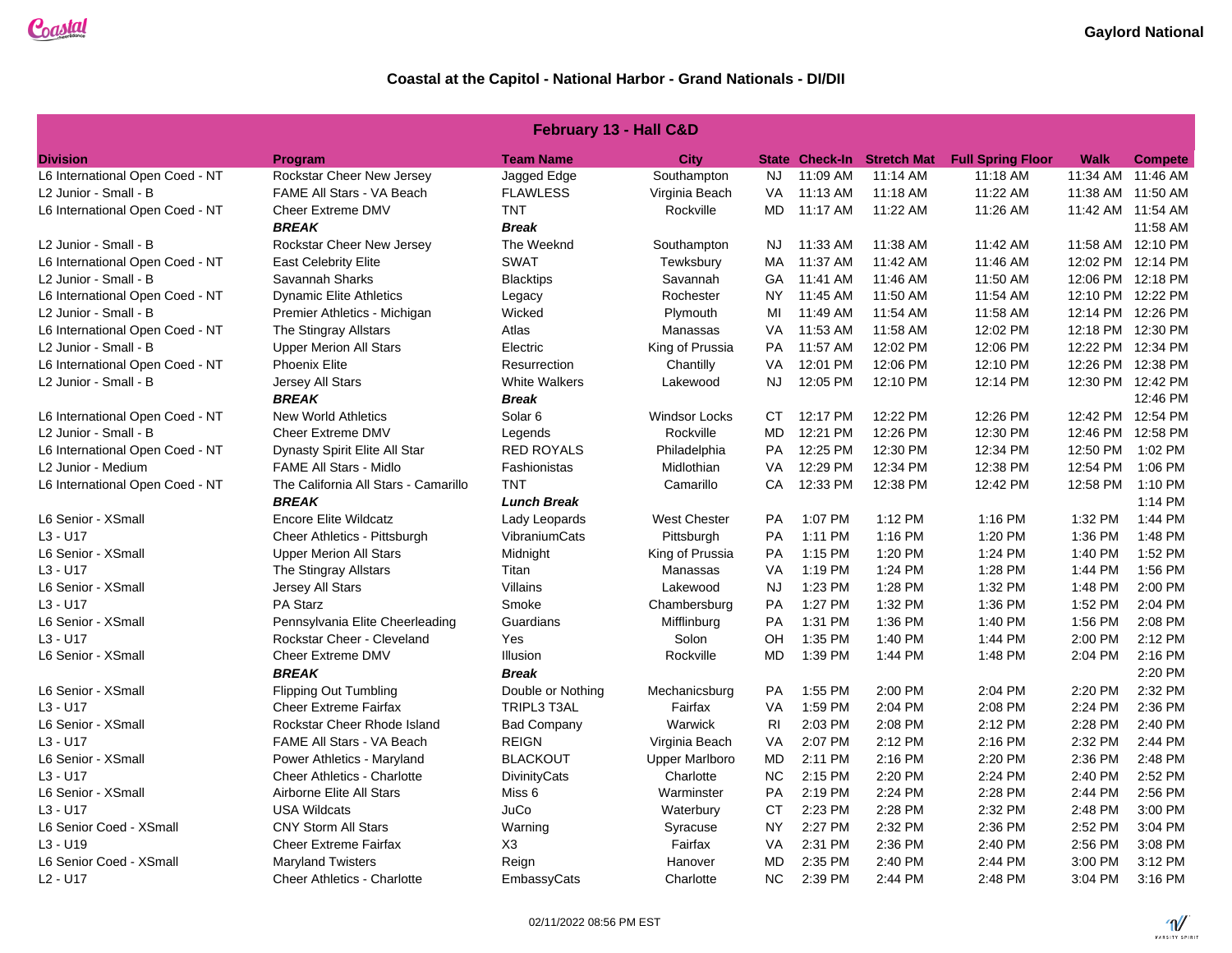| February 13 - Hall C&D           |                                       |                     |                       |           |         |                            |                          |         |                |
|----------------------------------|---------------------------------------|---------------------|-----------------------|-----------|---------|----------------------------|--------------------------|---------|----------------|
| <b>Division</b>                  | Program                               | <b>Team Name</b>    | <b>City</b>           |           |         | State Check-In Stretch Mat | <b>Full Spring Floor</b> | Walk    | <b>Compete</b> |
| L6 Senior Coed - XSmall          | Step One All Stars - North            | Phenomenal          | Chesterland           | OH        | 2:43 PM | 2:48 PM                    | 2:52 PM                  | 3:08 PM | 3:20 PM        |
| $L2 - U17$                       | Rockstar Cheer - Cleveland            | <b>INXS</b>         | Solon                 | OH        | 2:47 PM | 2:52 PM                    | 2:56 PM                  | 3:12 PM | 3:24 PM        |
|                                  | <b>BREAK</b>                          | <b>Break</b>        |                       |           |         |                            |                          |         | 3:28 PM        |
| L6 Senior Coed - XSmall          | <b>World Cup</b>                      | <b>Blackout</b>     | Olyphant              | <b>PA</b> | 3:03 PM | 3:08 PM                    | 3:12 PM                  | 3:28 PM | 3:40 PM        |
| $L2 - U17$                       | Power Athletics - Maryland            | Turbo               | <b>Upper Marlboro</b> | MD        | 3:07 PM | 3:12 PM                    | 3:16 PM                  | 3:32 PM | 3:44 PM        |
| L6 Senior Coed - XSmall          | <b>Upper Merion All Stars</b>         | Royals              | King of Prussia       | PA        | 3:11 PM | 3:16 PM                    | 3:20 PM                  | 3:36 PM | 3:48 PM        |
| $L2 - U17$                       | Cheer Extreme - Maryland              | Slay                | Waldorf               | <b>MD</b> | 3:15 PM | 3:20 PM                    | 3:24 PM                  | 3:40 PM | 3:52 PM        |
| L6 Senior Coed - XSmall          | <b>Triple Threat Athletics</b>        | <b>BANSHEE</b>      | Albany                | <b>NY</b> | 3:19 PM | 3:24 PM                    | 3:28 PM                  | 3:44 PM | 3:56 PM        |
| $L2 - U17$                       | <b>USA Wildcats</b>                   | Lady Liberty        | Waterbury             | <b>CT</b> | 3:23 PM | 3:28 PM                    | 3:32 PM                  | 3:48 PM | 4:00 PM        |
| L6 Senior Coed - XSmall          | <b>MCC Allstars</b>                   | Rage                | <b>Upper Marlboro</b> | <b>MD</b> | 3:27 PM | 3:32 PM                    | 3:36 PM                  | 3:52 PM | 4:04 PM        |
| $L2 - U17$                       | The Stingray Allstars                 | Gemini              | Ashburn               | VA        | 3:31 PM | 3:36 PM                    | 3:40 PM                  | 3:56 PM | 4:08 PM        |
| L6 Senior - Small                | FAME All Stars - VA Beach             | <b>ENVY</b>         | Virginia Beach        | VA        | 3:35 PM | 3:40 PM                    | 3:44 PM                  | 4:00 PM | 4:12 PM        |
| $L2 - U17$                       | The Stingray Allstars                 | Nova                | Manassas              | VA        | 3:39 PM | 3:44 PM                    | 3:48 PM                  | 4:04 PM | 4:16 PM        |
| L6 Senior                        | Savannah Sharks                       | <b>Relentless</b>   | Savannah              | GA        | 3:43 PM | 3:48 PM                    | 3:52 PM                  | 4:08 PM | 4:20 PM        |
|                                  | <b>BREAK</b>                          | <b>Break</b>        |                       |           |         |                            |                          |         | 4:24 PM        |
| L6 Senior Coed - Small           | Cheer Extreme - Maryland              | Shade               | Waldorf               | <b>MD</b> | 3:59 PM | 4:04 PM                    | 4:08 PM                  | 4:24 PM | 4:36 PM        |
| $L2 - U17$                       | Step One All Stars - North            | Spicy               | Chesterland           | OH        | 4:03 PM | 4:08 PM                    | 4:12 PM                  | 4:28 PM | 4:40 PM        |
| L6 Senior Coed - Small           | The Stingray Allstars                 | Star                | Ashburn               | VA        | 4:07 PM | 4:12 PM                    | 4:16 PM                  | 4:32 PM | 4:44 PM        |
| $L2 - U17$                       | Wild All Stars                        | Queen Cats          | <b>Orchard Park</b>   | <b>NY</b> | 4:11 PM | 4:16 PM                    | 4:20 PM                  | 4:36 PM | 4:48 PM        |
| L2 Senior - Small                | Rockstar Cheer Rhode Island           | <b>Big Tymers</b>   | Warwick               | <b>RI</b> | 4:15 PM | 4:20 PM                    | 4:24 PM                  | 4:40 PM | 4:52 PM        |
| $L2 - U17$                       | Jersey All Stars East Brunswick       | Vamp Squad          | <b>East Brunswick</b> | <b>NJ</b> | 4:19 PM | 4:24 PM                    | 4:28 PM                  | 4:44 PM | 4:56 PM        |
| L2 Senior - Small                | <b>FAME MD</b>                        | Smoke               | Severn                | <b>MD</b> | 4:23 PM | 4:28 PM                    | 4:32 PM                  | 4:48 PM | 5:00 PM        |
| L2 Senior - Medium               | FAME All Stars - VA Beach             | <b>SIRENS</b>       | Virginia Beach        | <b>VA</b> | 4:27 PM | 4:32 PM                    | 4:36 PM                  | 4:52 PM | 5:04 PM        |
|                                  | <b>BREAK</b>                          | <b>Break</b>        |                       |           |         |                            |                          |         | 5:08 PM        |
| L2 Senior - Medium               | <b>USA All Stars- Stafford</b>        | Wicked              | Frederickburg         | <b>VA</b> | 4:35 PM | 4:40 PM                    | 4:44 PM                  | 5:00 PM | 5:12 PM        |
|                                  | <b>BREAK</b>                          | Open                |                       |           |         |                            |                          |         | 5:16 PM        |
| L2 Senior - Medium               | <b>Inspire Athletics</b>              | Crush               | Cary                  | <b>NC</b> | 4:43 PM | 4:48 PM                    | 4:52 PM                  | 5:08 PM | 5:20 PM        |
|                                  | <b>BREAK</b>                          | Open                |                       |           |         |                            |                          |         | 5:24 PM        |
| L <sub>2</sub> - U <sub>19</sub> | <b>Cheer Athletics - Charlotte</b>    | KnightCats          | Charlotte             | <b>NC</b> | 4:51 PM | 4:56 PM                    | 5:00 PM                  | 5:16 PM | 5:28 PM        |
|                                  | <b>BREAK</b>                          | <b>Open</b>         |                       |           |         |                            |                          |         | 5:32 PM        |
| L2 Senior - Medium               | <b>FAME All Stars - Yorktown</b>      | Frenzy              | Yorktown              | <b>VA</b> | 4:59 PM | 5:04 PM                    | 5:08 PM                  | 5:24 PM | 5:36 PM        |
|                                  | <b>BREAK</b>                          | <b>Dinner Break</b> |                       |           |         |                            |                          |         | 5:40 PM        |
| L6 Senior Coed Open - Small      | <b>USA All Stars- Stafford</b>        | <b>TITANS</b>       | Frederickburg         | <b>VA</b> | 5:33 PM | 5:38 PM                    | 5:42 PM                  | 5:58 PM | 6:10 PM        |
|                                  | <b>BREAK</b>                          | Open                |                       |           |         |                            |                          |         | 6:14 PM        |
| L6 Senior Coed Open - Small      | <b>Charlotte Allstar Cheerleading</b> | Teal                | Matthews/Charlotte    | <b>NC</b> | 5:41 PM | 5:46 PM                    | 5:50 PM                  | 6:06 PM | 6:18 PM        |
| L4 - U17                         | Power Athletics - Maryland            | Lady Electra        | <b>Upper Marlboro</b> | <b>MD</b> | 5:45 PM | 5:50 PM                    | 5:54 PM                  | 6:10 PM | 6:22 PM        |
| L6 Senior Coed Open - Small      | <b>Reign Athletics</b>                | Royalty             | Moorestown            | NJ        | 5:49 PM | 5:54 PM                    | 5:58 PM                  | 6:14 PM | 6:26 PM        |
| $L4 - U17$                       | Cheer Athletics - Charlotte           | Junior Prodigy      | Charlotte             | <b>NC</b> | 5:53 PM | 5:58 PM                    | 6:02 PM                  | 6:18 PM | 6:30 PM        |
| L6 Senior Coed Open - Small      | <b>Hanover Elite</b>                  | Flex                | Hanover               | <b>PA</b> | 5:57 PM | 6:02 PM                    | 6:06 PM                  | 6:22 PM | 6:34 PM        |
| $L4 - U17$                       | FAME All Stars - VA Beach             | <b>GLAM</b>         | Virginia Beach        | VA        | 6:01 PM | 6:06 PM                    | 6:10 PM                  | 6:26 PM | 6:38 PM        |
| L6 Senior Coed Open - Small      | <b>USA Wildcats</b>                   | <b>Senior Elite</b> | Waterbury             | <b>CT</b> | 6:05 PM | 6:10 PM                    | 6:14 PM                  | 6:30 PM | 6:42 PM        |
|                                  | <b>BREAK</b>                          | <b>Break</b>        |                       |           |         |                            |                          |         | 6:46 PM        |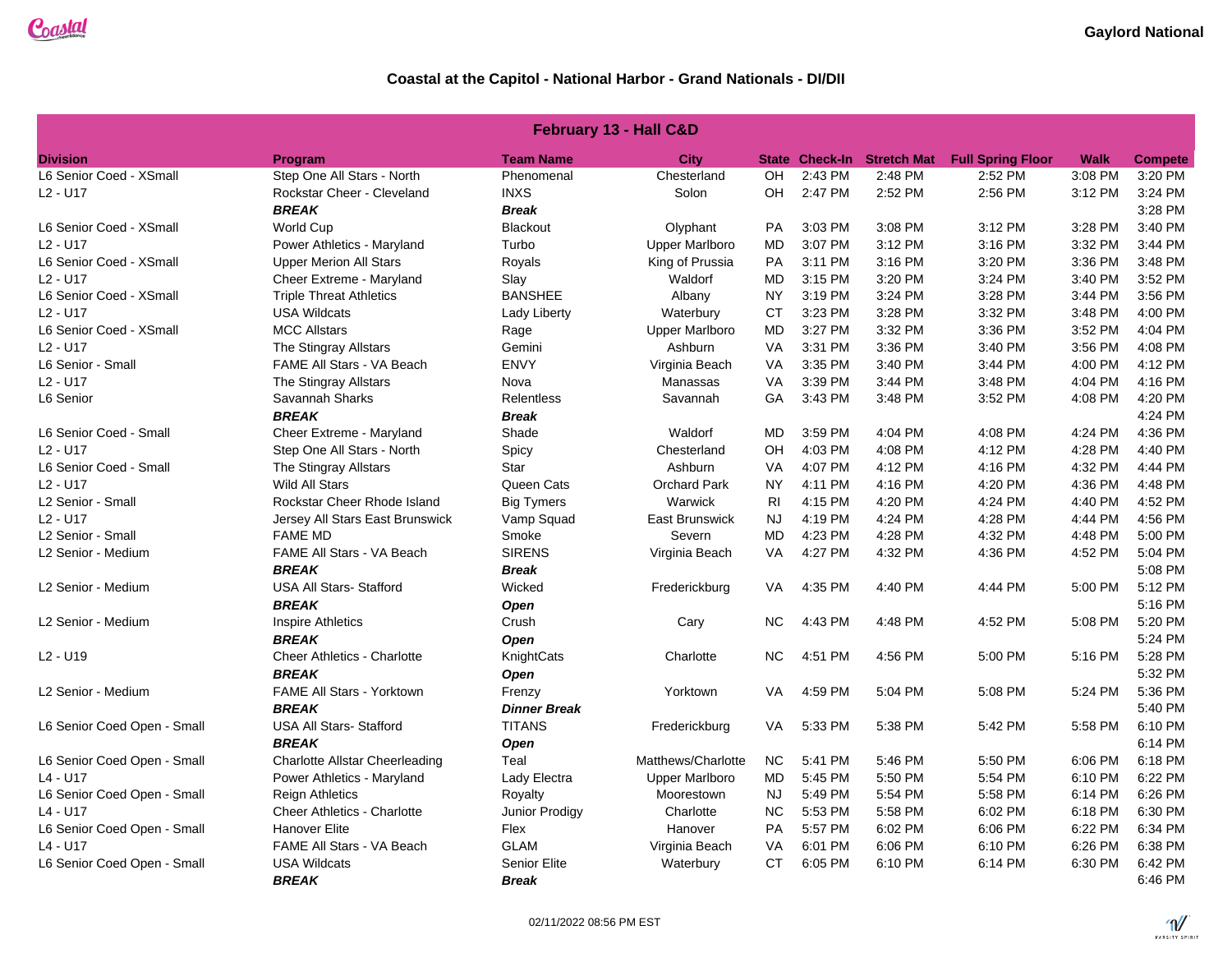| February 13 - Hall C&D             |                                    |                      |                 |           |                       |                    |                          |             |                |
|------------------------------------|------------------------------------|----------------------|-----------------|-----------|-----------------------|--------------------|--------------------------|-------------|----------------|
| <b>Division</b>                    | Program                            | <b>Team Name</b>     | <b>City</b>     |           | <b>State Check-In</b> | <b>Stretch Mat</b> | <b>Full Spring Floor</b> | <b>Walk</b> | <b>Compete</b> |
| $L4 - U17$                         | The Stingray Allstars              | <b>SOLAR</b>         | Ashburn         | VA        | 6:17 PM               | 6:22 PM            | 6:26 PM                  | 6:42 PM     | 6:54 PM        |
| L6 Senior Coed Open - Small        | Cheer Intensity                    | <b>Great Whites</b>  | Albany          | <b>NY</b> | 6:21 PM               | 6:26 PM            | 6:30 PM                  | 6:46 PM     | 6:58 PM        |
| $L4 - U17$                         | Jersey All Stars                   | <b>Sirens</b>        | Lakewood        | <b>NJ</b> | 6:25 PM               | 6:30 PM            | 6:34 PM                  | 6:50 PM     | 7:02 PM        |
| L6 Senior Coed Open - Small        | <b>Upper Merion All Stars</b>      | Crush                | King of Prussia | PA        | 6:29 PM               | 6:34 PM            | 6:38 PM                  | 6:54 PM     | 7:06 PM        |
| $L4 - U17$                         | <b>FAME All Stars - Midlo</b>      | Covergirls           | Midlothian      | VA        | 6:33 PM               | 6:38 PM            | 6:42 PM                  | 6:58 PM     | 7:10 PM        |
| L6 Senior Coed Open - Small        | <b>Lunar Viper Allstars</b>        | Eclipse              | Joppa           | <b>MD</b> | 6:37 PM               | 6:42 PM            | 6:46 PM                  | 7:02 PM     | 7:14 PM        |
| $L4 - U17$                         | <b>Cheer Extreme Fairfax</b>       | X-Machine            | Fairfax         | VA        | 6:41 PM               | 6:46 PM            | 6:50 PM                  | 7:06 PM     | 7:18 PM        |
| L6 Senior Coed Open - Small        | <b>Cheer Craze All Stars</b>       | <b>PIRATES</b>       | Asheboro        | <b>NC</b> | 6:45 PM               | 6:50 PM            | 6:54 PM                  | 7:10 PM     | 7:22 PM        |
|                                    | <b>BREAK</b>                       | Open                 |                 |           |                       |                    |                          |             | 7:26 PM        |
| L6 Senior Coed Open - Small        | Premier Athletics - Michigan       | Legacy               | Plymouth        | MI        | 6:53 PM               | 6:58 PM            | 7:02 PM                  | 7:18 PM     | 7:30 PM        |
|                                    | <b>BREAK</b>                       | <b>Break</b>         |                 |           |                       |                    |                          |             | 7:34 PM        |
| L6 Senior Coed Open - Small        | <b>Rockstar Cheer New Jersey</b>   | Naughty by Nature    | Southampton     | <b>NJ</b> | 7:05 PM               | 7:10 PM            | 7:14 PM                  | 7:30 PM     | 7:42 PM        |
|                                    | <b>BREAK</b>                       | Open                 |                 |           |                       |                    |                          |             | 7:46 PM        |
| L6 Senior Coed Open - Small        | <b>Inspire Athletics</b>           | Icons                | Cary            | <b>NC</b> | 7:13 PM               | 7:18 PM            | 7:22 PM                  | 7:38 PM     | 7:50 PM        |
|                                    | <b>BREAK</b>                       | Open                 |                 |           |                       |                    |                          |             | 7:54 PM        |
| L6 International Open              | <b>Cheer Athletics - Charlotte</b> | Lady Legacy          | Charlotte       | <b>NC</b> | 7:21 PM               | 7:26 PM            | 7:30 PM                  | 7:46 PM     | 7:58 PM        |
| L6 Junior                          | <b>Upper Merion All Stars</b>      | Citrus               | King of Prussia | PA        | 7:25 PM               | 7:30 PM            | 7:34 PM                  | 7:50 PM     | 8:02 PM        |
| L6 International Open              | <b>FAME All Stars - Midlo</b>      | <b>Super Seniors</b> | Midlothian      | VA        | 7:29 PM               | 7:34 PM            | 7:38 PM                  | 7:54 PM     | 8:06 PM        |
| L6 Junior                          | Rockstar Cheer Rhode Island        | Lady Gaga            | Warwick         | <b>RI</b> | 7:33 PM               | 7:38 PM            | 7:42 PM                  | 7:58 PM     | 8:10 PM        |
| L6 International Open Coed - Large | <b>Cheer Athletics - Charlotte</b> | <b>RoyalCats</b>     | Charlotte       | <b>NC</b> | 7:37 PM               | 7:42 PM            | 7:46 PM                  | 8:02 PM     | 8:14 PM        |
| L4 - U17 Coed                      | FAME All Stars - Valley            | Drama Queens         | Staunton        | VA        | 7:41 PM               | 7:46 PM            | 7:50 PM                  | 8:06 PM     | 8:18 PM        |
| L6 International Open Coed - Large | <b>Cheer Extreme Fairfax</b>       | Bionic-X             | Fairfax         | VA        | 7:45 PM               | 7:50 PM            | 7:54 PM                  | 8:10 PM     | 8:22 PM        |
| L4 - U17 Coed                      | <b>Victory Vipers</b>              | Toxic                | Doylestown      | PA        | 7:49 PM               | 7:54 PM            | 7:58 PM                  | 8:14 PM     | 8:26 PM        |
| L6 International Open Coed - Large | <b>FAME All Stars - Midlo</b>      | Vengeance            | Midlothian      | VA        | 7:53 PM               | 7:58 PM            | 8:02 PM                  | 8:18 PM     | 8:30 PM        |
| L4 International Open Coed         | Rockstar Cheer - Cleveland         | Notorious            | Solon           | OH        | 7:57 PM               | 8:02 PM            | 8:06 PM                  | 8:22 PM     | 8:34 PM        |
| L6 International Open Coed - Small | <b>Cheer Extreme DMV</b>           | Open Elite           | Rockville       | <b>MD</b> | 8:01 PM               | 8:06 PM            | 8:10 PM                  | 8:26 PM     | 8:38 PM        |
|                                    | <b>BREAK</b>                       | <b>Break</b>         |                 |           |                       |                    |                          |             | 8:42 PM        |
| L6 International Open Coed - Small | FAME All Stars - Yorktown          | Finale               | Yorktown        | VA        | 8:09 PM               | 8:14 PM            | 8:18 PM                  | 8:34 PM     | 8:46 PM        |
|                                    | <b>BREAK</b>                       | Open                 |                 |           |                       |                    |                          |             | 8:50 PM        |
| L7 International Open Coed - Large | <b>Cheer Extreme DMV</b>           | Savage 7             | Rockville       | <b>MD</b> | 8:17 PM               | 8:22 PM            | 8:26 PM                  | 8:42 PM     | 8:54 PM        |
|                                    | <b>BREAK</b>                       | Open                 |                 |           |                       |                    |                          |             | 8:58 PM        |
| L6 Senior Open                     | Fire & Ice Allstars                | Lady Ice             | Hermitage       | PA        | 8:25 PM               | 8:30 PM            | 8:34 PM                  | 8:50 PM     | 9:02 PM        |
|                                    | <b>BREAK</b>                       | Open                 |                 |           |                       |                    |                          |             | 9:06 PM        |
| L7 International Open              | <b>Cheer Extreme DMV</b>           | Super 7              | Rockville       | MD        | 8:33 PM               | 8:38 PM            | 8:42 PM                  | 8:58 PM     | 9:10 PM        |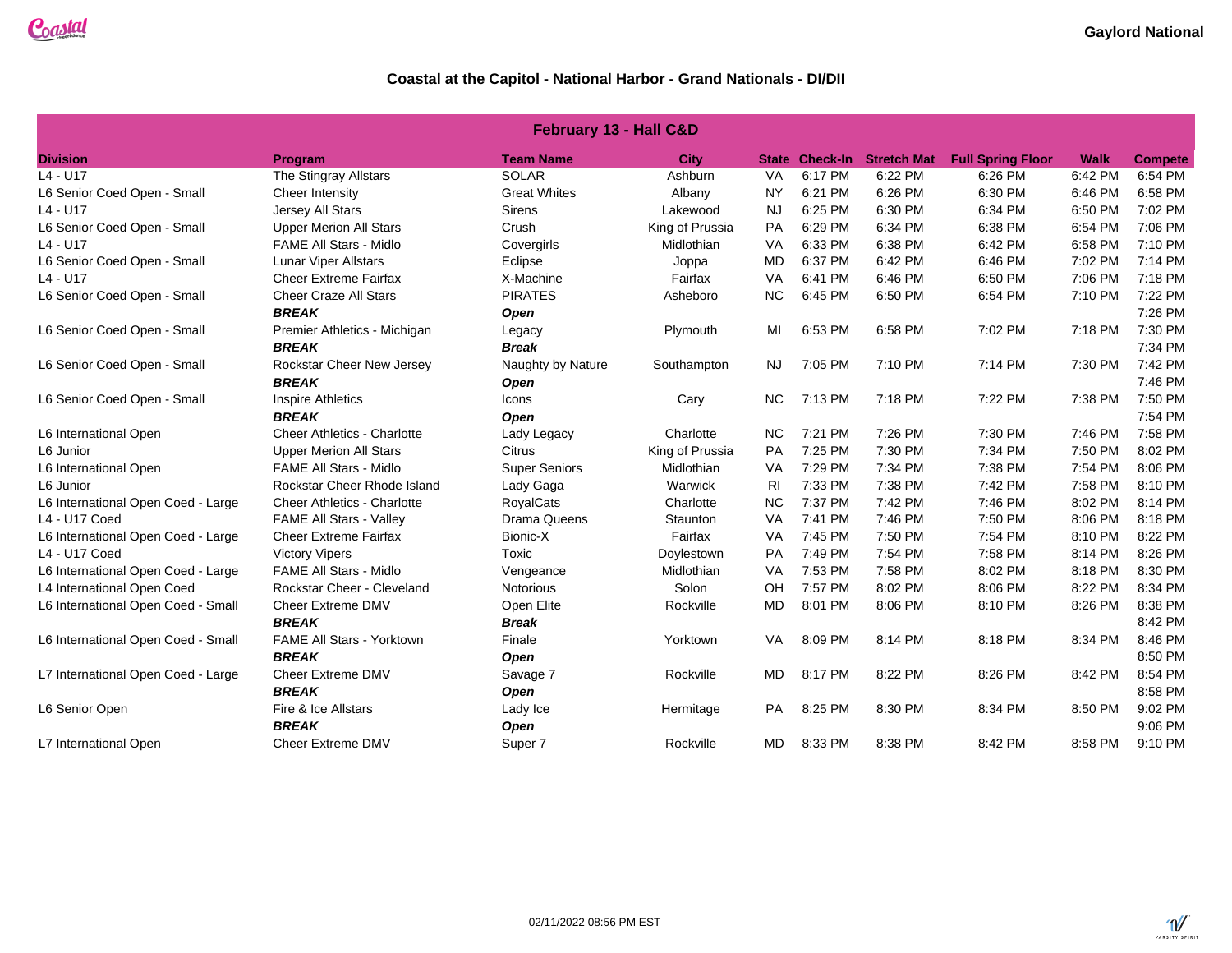#### **February 13 - Maryland Ballroom**

| <b>Division</b>               | <b>Program</b>             | <b>Team Name</b>      | <b>City</b>            |           | <b>State Check-In</b> | <b>Stretch Mat</b> | <b>Full Dance Floor</b> | Walk     | <b>Compete</b>     |
|-------------------------------|----------------------------|-----------------------|------------------------|-----------|-----------------------|--------------------|-------------------------|----------|--------------------|
| Senior - Variety              | <b>JUMP Dance Studio</b>   | FearNone              | Rockaway Park          | <b>NY</b> | 7:25 AM               | 7:32 AM            | 7:40 AM                 | 7:48 AM  | 8:00 AM            |
| Junior - Dance                | <b>Velocity Dance</b>      | Sirens (pom)          | Vienna                 | VA        | 7:29 AM               | 7:36 AM            | 7:44 AM                 | 7:52 AM  | 8:04 AM            |
| Mini - Dance                  | <b>Adrenaline Studio</b>   | PULSE (Jazz)          | Vienna                 | VA        | 7:33 AM               | 7:40 AM            | 7:48 AM                 | 7:56 AM  | 8:08 AM            |
| Mini - Dance                  | Miss Edie's Dancin Feet    | Dance Stars (Variety) | Franklin Square        | <b>NY</b> | 7:37 AM               | 7:44 AM            | 7:52 AM                 | 8:00 AM  | 8:12 AM            |
| Mini - Dance                  | <b>Velocity Dance</b>      | Honeybees (Jazz)      | Vienna                 | <b>VA</b> | 7:41 AM               | 7:48 AM            | 7:56 AM                 | 8:04 AM  | 8:16 AM            |
| Tiny - Dance                  | Adrenaline Studio          | JOLT (Hip Hop)        | Vienna                 | <b>VA</b> | 7:45 AM               | 7:52 AM            | 8:00 AM                 | 8:08 AM  | 8:20 AM            |
| Tiny - Dance                  | Power Athletics - Maryland | Tiny Reign (Variety)  | <b>Upper Marlboro</b>  | <b>MD</b> | 7:49 AM               | 7:56 AM            | 8:04 AM                 | 8:12 AM  | 8:24 AM            |
| Tiny - Dance                  | Pittsburgh Pride All Stars | Roo Troop (Hip Hop)   | Canonsburg             | <b>PA</b> | 7:53 AM               | 8:00 AM            | 8:08 AM                 | 8:16 AM  | 8:28 AM            |
| Youth - Dance                 | Miss Edie's Dancin Feet    | Super Stars (Kick)    | <b>Franklin Square</b> | <b>NY</b> | 7:57 AM               | 8:04 AM            | 8:12 AM                 | 8:20 AM  | 8:32 AM            |
| Youth - Dance                 | Power Athletics - Maryland | Supreme (Variety)     | <b>Upper Marlboro</b>  | MD        | 8:01 AM               | 8:08 AM            | 8:16 AM                 | 8:24 AM  | 8:36 AM            |
| Junior - Jazz                 | <b>JUMP Dance Studio</b>   | NextLevel             | Rockaway Park          | NY.       | 8:05 AM               | 8:12 AM            | 8:20 AM                 | 8:28 AM  | 8:40 AM            |
|                               | <b>BREAK</b>               | <b>Break</b>          |                        |           |                       |                    |                         |          | 8:44 AM            |
| Junior - Jazz                 | Hot Styles Dance Company   | Gray Wolves           | <b>Bellefonte</b>      | PA        | 8:21 AM               | 8:28 AM            | 8:36 AM                 | 8:44 AM  | 8:56 AM            |
| Junior - Jazz                 | <b>Velocity Dance</b>      | Ambition              | Vienna                 | <b>VA</b> | 8:25 AM               | 8:32 AM            | 8:40 AM                 | 8:48 AM  | 9:00 AM            |
| Youth - Jazz - Large          | Adrenaline Studio          | <b>FORCE</b>          | Vienna                 | <b>VA</b> | 8:29 AM               | 8:36 AM            | 8:44 AM                 | 8:52 AM  | 9:04 AM            |
| Youth - Jazz - Large          | <b>Velocity Dance</b>      | Spice                 | Vienna                 | <b>VA</b> | 8:33 AM               | 8:40 AM            | 8:48 AM                 | 8:56 AM  | 9:08 AM            |
| Senior - Jazz - Small         | <b>Powerworx Dance</b>     | Atomic                | Chantilly              | <b>VA</b> | 8:37 AM               | 8:44 AM            | 8:52 AM                 | 9:00 AM  | 9:12 AM            |
| Senior - Jazz - Small         | <b>Velocity Dance</b>      | Gold                  | Vienna                 | <b>VA</b> | 8:41 AM               | 8:48 AM            | 8:56 AM                 | 9:04 AM  | 9:16 AM            |
| Senior - Jazz - Small         | <b>JUMP Dance Studio</b>   | NewWave               | Rockaway Park          | <b>NY</b> | 8:45 AM               | 8:52 AM            | 9:00 AM                 | 9:08 AM  | 9:20 AM            |
| Senior - Jazz - Small         | Miss Edie's Dancin Feet    | Seniors               | Franklin Square        | <b>NY</b> | 8:49 AM               | 8:56 AM            | 9:04 AM                 | 9:12 AM  | 9:24 AM            |
| Youth - Jazz - Small          | Hot Styles Dance Company   | <b>Red Wolves</b>     | <b>Bellefonte</b>      | <b>PA</b> | 8:53 AM               | 9:00 AM            | 9:08 AM                 | 9:16 AM  | 9:28 AM            |
| Youth - Jazz - Small          | <b>JUMP Dance Studio</b>   | Icons                 | Rockaway Park          | NY.       | 8:57 AM               | 9:04 AM            | 9:12 AM                 | 9:20 AM  | 9:32 AM            |
| Youth - Jazz - Small          | Adrenaline Studio          | <b>SYNERGY</b>        | Vienna                 | <b>VA</b> | 9:01 AM               | 9:08 AM            | $9:16$ AM               | 9:24 AM  | 9:36 AM            |
|                               | <b>BREAK</b>               | <b>Break</b>          |                        |           |                       |                    |                         |          | 9:40 AM            |
| Mini - Pom                    | Miss Edie's Dancin Feet    | Dance Stars(P)        | <b>Franklin Square</b> | <b>NY</b> | 9:17 AM               | 9:24 AM            | 9:32 AM                 | 9:40 AM  | 9:52 AM            |
| Mini - Pom                    | <b>Adrenaline Studio</b>   | <b>IGNITE</b>         | Vienna                 | <b>VA</b> | 9:21 AM               | 9:28 AM            | 9:36 AM                 | 9:44 AM  | 9:56 AM            |
| Senior - Jazz - Large         | <b>JUMP Dance Studio</b>   | TheMovement           | Rockaway Park          | <b>NY</b> | 9:25 AM               | 9:32 AM            | 9:40 AM                 | 9:48 AM  | 10:00 AM           |
| Senior - Pom                  | Miss Edie's Dancin Feet    | Seniors(P)            | Franklin Square        | <b>NY</b> | 9:29 AM               | 9:36 AM            | 9:44 AM                 | 9:52 AM  | 10:04 AM           |
| Senior - Pom                  | The Source Dance Lab       | Xtreme                | Fairview               | <b>NJ</b> | 9:33 AM               | 9:40 AM            | 9:48 AM                 | 9:56 AM  | 10:08 AM           |
| Senior - Pom                  | <b>Velocity Dance</b>      | <b>BOOM</b>           | Vienna                 | <b>VA</b> | 9:37 AM               | 9:44 AM            | 9:52 AM                 | 10:00 AM | 10:12 AM           |
| Senior - Pom                  | <b>Powerworx Dance</b>     | Nuclear               | Chantilly              | <b>VA</b> | 9:41 AM               | 9:48 AM            | 9:56 AM                 | 10:04 AM | 10:16 AM           |
| Youth - Pom                   | Miss Edie's Dancin Feet    | Super Stars(P)        | <b>Franklin Square</b> | <b>NY</b> | 9:45 AM               | 9:52 AM            | 10:00 AM                | 10:08 AM | 10:20 AM           |
| Youth - Pom                   | The Source Dance Lab       | Dynamite              | Fairview               | <b>NJ</b> | 9:49 AM               | 9:56 AM            | 10:04 AM                | 10:12 AM | 10:24 AM           |
| Youth - Pom                   | <b>Adrenaline Studio</b>   | <b>STORM</b>          | Vienna                 | VA        | 9:53 AM               | 10:00 AM           | 10:08 AM                | 10:16 AM | 10:28 AM           |
| Youth - Pom                   | <b>Velocity Dance</b>      | Golden Girls          | Vienna                 | VA        | 9:57 AM               | 10:04 AM           | 10:12 AM                | 10:20 AM | 10:32 AM           |
| Open Kick                     | Miss Edie's Dancin Feet    | Open Kick             | Franklin Square        | NY        | 10:01 AM              | 10:08 AM           | 10:16 AM                | 10:24 AM | 10:36 AM           |
|                               | <b>BREAK</b>               | <b>Break</b>          |                        |           |                       |                    |                         |          | 10:40 AM           |
| Mini - Contemporary/Lyrical   | Miss Edie's Dancin Feet    | Dance Stars(C/L)      | Franklin Square        | NY.       | 10:17 AM              | 10:24 AM           | 10:32 AM                | 10:40 AM | 10:52 AM           |
| Mini - Contemporary/Lyrical   | Cheer Intensity            | <b>Fireflies</b>      | Albany                 | <b>NY</b> | 10:21 AM              | 10:28 AM           | 10:36 AM                | 10:44 AM | 10:56 AM           |
| Senior - Contemporary/Lyrical | Hot Styles Dance Company   | Crew Lyrical          | <b>Bellefonte</b>      | <b>PA</b> | 10:25 AM              | 10:32 AM           | 10:40 AM                | 10:48 AM | 11:00 AM           |
| Senior - Contemporary/Lyrical | <b>JUMP Dance Studio</b>   | LiquidGold            | Rockaway Park          | NY.       | 10:29 AM              | 10:36 AM           | 10:44 AM                | 10:52 AM | 11:04 AM           |
| Senior - Contemporary/Lyrical | <b>Powerworx Dance</b>     | Radiant               | Chantilly              | VA        | 10:33 AM              | 10:40 AM           | 10:48 AM                |          | 10:56 AM  11:08 AM |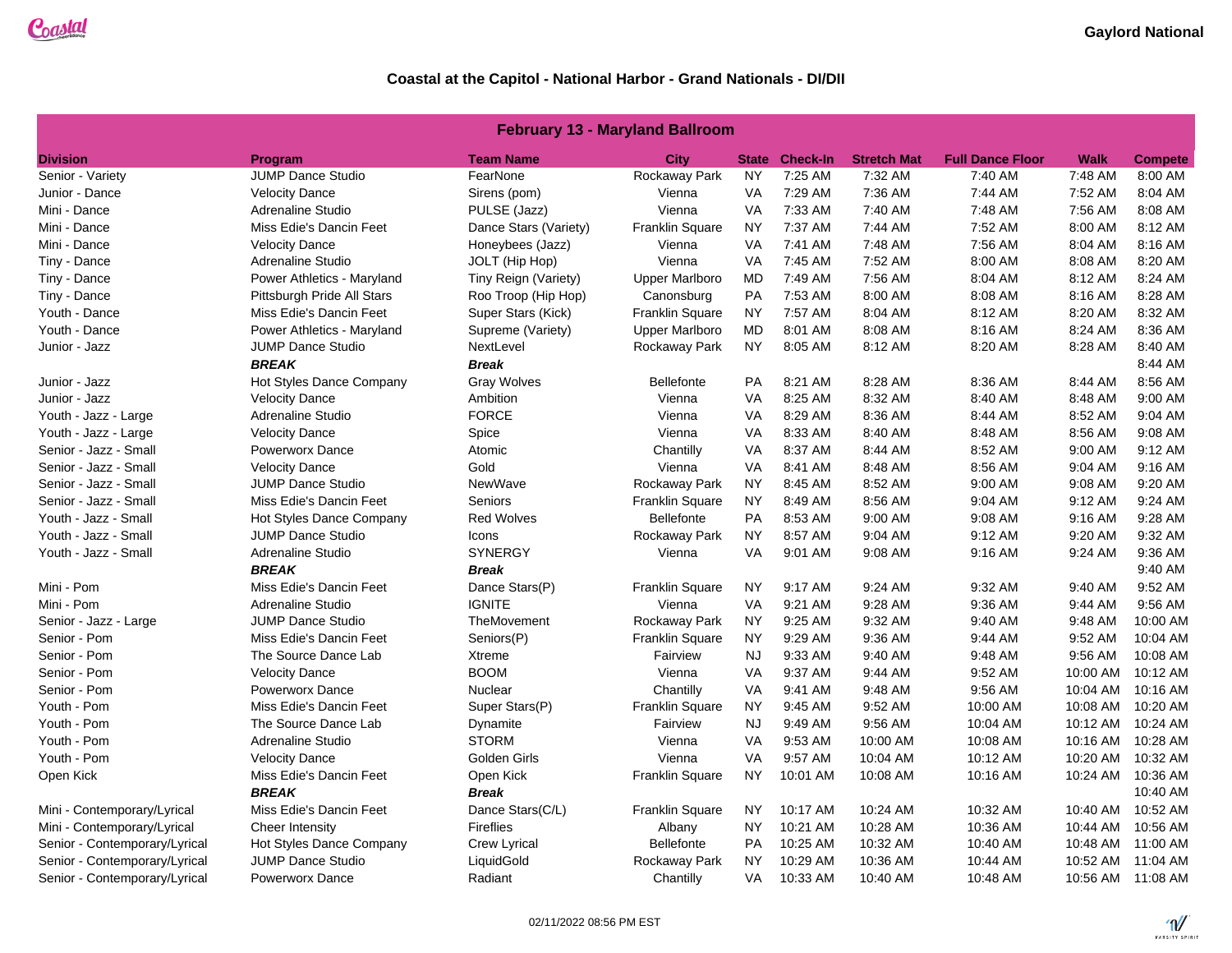### **February 13 - Maryland Ballroom**

| <b>Division</b>               | Program                        | <b>Team Name</b>      | <b>City</b>            |           | <b>State Check-In</b> | <b>Stretch Mat</b> | <b>Full Dance Floor</b> | Walk               | <b>Compete</b>     |
|-------------------------------|--------------------------------|-----------------------|------------------------|-----------|-----------------------|--------------------|-------------------------|--------------------|--------------------|
| Senior - Contemporary/Lyrical | <b>Velocity Dance</b>          | Platinum              | Vienna                 | <b>VA</b> | 10:37 AM              | 10:44 AM           | 10:52 AM                | 11:00 AM           | $11:12$ AM         |
| Senior - Contemporary/Lyrical | Midwest Cheer Elite Cleveland  | Sr Contemporary       | North Royalton         | OH        | 10:41 AM              | 10:48 AM           | 10:56 AM                |                    | 11:04 AM 11:16 AM  |
| Senior - Contemporary/Lyrical | Miss Edie's Dancin Feet        | Seniors(C/L)          | <b>Franklin Square</b> | <b>NY</b> | 10:45 AM              | 10:52 AM           | 11:00 AM                |                    | 11:08 AM  11:20 AM |
| Youth - Contemporary/Lyrical  | Miss Edie's Dancin Feet        | Super Stars(C/L)      | Franklin Square        | NY        | 10:49 AM              | 10:56 AM           | 11:04 AM                |                    | 11:12 AM 11:24 AM  |
| Youth - Contemporary/Lyrical  | <b>JUMP Dance Studio</b>       | LevelUp               | Rockaway Park          | <b>NY</b> | 10:53 AM              | 11:00 AM           | 11:08 AM                | 11:16 AM  11:28 AM |                    |
| Youth - Contemporary/Lyrical  | Midwest Cheer Elite Cleveland  | Youth Contemporary    | North Royalton         | OH        | 10:57 AM              | 11:04 AM           | 11:12 AM                |                    | 11:20 AM 11:32 AM  |
|                               | <b>BREAK</b>                   | <b>Event Break</b>    |                        |           |                       |                    |                         |                    | 11:36 AM           |
|                               | <b>BREAK</b>                   | <b>Awards</b>         |                        |           |                       |                    |                         |                    | 11:56 AM           |
| Mini - Hip Hop - Large        | Pittsburgh Pride All Stars     | Prowl                 | Canonsburg             | <b>PA</b> | 11:46 AM              | 11:53 AM           | 12:01 PM                |                    | 12:09 PM 12:21 PM  |
| Mini - Hip Hop - Large        | Adrenaline Studio              | <b>POWER</b>          | Vienna                 | VA        | 11:50 AM              | 11:57 AM           | 12:05 PM                | 12:13 PM           | 12:25 PM           |
| Open Hip Hop Elite            | <b>Velocity Dance</b>          | <b>WOHH</b>           | Vienna                 | <b>VA</b> | 11:54 AM              | 12:01 PM           | 12:09 PM                | 12:17 PM           | 12:29 PM           |
| Youth - Hip Hop - Small       | Hot Styles Dance Company       | <b>Red Wolves</b>     | <b>Bellefonte</b>      | <b>PA</b> | 11:58 AM              | 12:05 PM           | 12:13 PM                |                    | 12:21 PM 12:33 PM  |
| Youth - Hip Hop - Small       | Miss Edie's Dancin Feet        | Super Star Elite      | Franklin Square        | <b>NY</b> | 12:02 PM              | 12:09 PM           | 12:17 PM                | 12:25 PM           | 12:37 PM           |
| Youth - Hip Hop - Small       | The Source Dance Lab           | Bombsquad             | Fairview               | <b>NJ</b> | 12:06 PM              | 12:13 PM           | 12:21 PM                | 12:29 PM           | 12:41 PM           |
| Youth - Hip Hop - Small       | <b>Adrenaline Studio</b>       | <b>VOLTAGE</b>        | Vienna                 | <b>VA</b> | 12:10 PM              | 12:17 PM           | 12:25 PM                | 12:33 PM           | 12:45 PM           |
| Youth - Hip Hop - Small       | Midwest Cheer Elite Cleveland  | <b>Freeze Krew</b>    | North Royalton         | OH.       | 12:14 PM              | 12:21 PM           | 12:29 PM                |                    | 12:37 PM 12:49 PM  |
|                               | <b>BREAK</b>                   | <b>Break</b>          |                        |           |                       |                    |                         |                    | 12:53 PM           |
| Mini - Hip Hop - Small        | Pittsburgh Pride All Stars     | Tribe                 | Canonsburg             | <b>PA</b> | 12:26 PM              | 12:33 PM           | 12:41 PM                | 12:49 PM           | 1:01 PM            |
| Mini - Hip Hop - Small        | Miss Edie's Dancin Feet        | Dance Stars(HH)       | Franklin Square        | <b>NY</b> | 12:30 PM              | 12:37 PM           | 12:45 PM                | 12:53 PM           | 1:05 PM            |
| Mini - Hip Hop - Small        | <b>Velocity Dance</b>          | Honeybees             | Vienna                 | <b>VA</b> | 12:34 PM              | 12:41 PM           | 12:49 PM                | 12:57 PM           | 1:09 PM            |
|                               | <b>BREAK</b>                   | <b>Break</b>          |                        |           |                       |                    |                         |                    | 1:13 PM            |
| Senior - Hip Hop              | The Source Dance Lab           | Assassins             | Fairview               | <b>NJ</b> | 12:46 PM              | 12:53 PM           | 1:01 PM                 | 1:09 PM            | 1:21 PM            |
| Senior - Hip Hop              | Hot Styles Dance Company       | Crew Hip Hop          | <b>Bellefonte</b>      | <b>PA</b> | 12:50 PM              | 12:57 PM           | 1:05 PM                 | 1:13 PM            | 1:25 PM            |
| Senior - Hip Hop              | Miss Edie's Dancin Feet        | Seniors(HH)           | Franklin Square        | <b>NY</b> | 12:54 PM              | 1:01 PM            | 1:09 PM                 | 1:17 PM            | 1:29 PM            |
| Senior - Hip Hop              | <b>Velocity Dance</b>          | <b>SWAG</b>           | Vienna                 | VA        | 12:58 PM              | 1:05 PM            | 1:13 PM                 | 1:21 PM            | 1:33 PM            |
| Senior - Hip Hop              | Midwest Cheer Elite Cleveland  | <b>Black Ice Krew</b> | North Royalton         | OH        | 1:02 PM               | 1:09 PM            | 1:17 PM                 | 1:25 PM            | 1:37 PM            |
| Senior - Hip Hop              | Pittsburgh Pride All Stars     | Ambush                | Canonsburg             | PA        | 1:06 PM               | 1:13 PM            | 1:21 PM                 | 1:29 PM            | 1:41 PM            |
| Senior - Hip Hop              | Cheer Intensity                | <b>Scarabs</b>        | Albany                 | <b>NY</b> | 1:10 PM               | 1:17 PM            | 1:25 PM                 | 1:33 PM            | 1:45 PM            |
| Youth - Hip Hop - Large       | Miss Edie's Dancin Feet        | Super Stars(HH)       | Franklin Square        | NY        | 1:14 PM               | 1:21 PM            | 1:29 PM                 | 1:37 PM            | 1:49 PM            |
| Youth - Hip Hop - Large       | Pittsburgh Pride All Stars     | Destruction           | Canonsburg             | <b>PA</b> | 1:18 PM               | 1:25 PM            | 1:33 PM                 | 1:41 PM            | 1:53 PM            |
|                               | <b>BREAK</b>                   | <b>Break</b>          |                        |           |                       |                    |                         |                    | 1:57 PM            |
| Junior - Hip Hop - Large      | The Source Dance Lab           | <b>Blackout</b>       | Fairview               | <b>NJ</b> | 1:34 PM               | 1:41 PM            | 1:49 PM                 | 1:57 PM            | 2:09 PM            |
| Junior - Hip Hop - Large      | <b>Velocity Dance</b>          | Renegades             | Vienna                 | <b>VA</b> | 1:38 PM               | 1:45 PM            | 1:53 PM                 | 2:01 PM            | 2:13 PM            |
| Youth Coed - Hip Hop - Large  | Adrenaline Studio              | <b>SHOCK</b>          | Vienna                 | VA        | 1:42 PM               | 1:49 PM            | 1:57 PM                 | 2:05 PM            | 2:17 PM            |
| Youth Coed - Hip Hop - Large  | <b>Velocity Dance</b>          | <b>Black Velocity</b> | Vienna                 | VA        | 1:46 PM               | 1:53 PM            | 2:01 PM                 | 2:09 PM            | 2:21 PM            |
| Junior - Hip Hop - Small      | FAME All Stars - VA Beach      | SAVAGE                | Virginia Beach         | VA        | 1:50 PM               | 1:57 PM            | 2:05 PM                 | 2:13 PM            | 2:25 PM            |
| Junior - Hip Hop - Small      | <b>Triple Threat Athletics</b> | <b>PYRO</b>           | Albany                 | <b>NY</b> | 1:54 PM               | 2:01 PM            | 2:09 PM                 | 2:17 PM            | 2:29 PM            |
| Junior - Hip Hop - Small      | Hot Styles Dance Company       | <b>Gray Wolves</b>    | <b>Bellefonte</b>      | PA        | 1:58 PM               | 2:05 PM            | 2:13 PM                 | 2:21 PM            | 2:33 PM            |
| Junior - Hip Hop - Small      | <b>CNY Storm All Stars</b>     | Monsoon               | Syracuse               | <b>NY</b> | 2:02 PM               | 2:09 PM            | 2:17 PM                 | 2:25 PM            | 2:37 PM            |
|                               | <b>BREAK</b>                   | <b>Break</b>          |                        |           |                       |                    |                         |                    | 2:41 PM            |
| Junior - Hip Hop - Small      | Pittsburgh Pride All Stars     | Wolfpack              | Canonsburg             | <b>PA</b> | 2:18 PM               | 2:25 PM            | 2:33 PM                 | 2:41 PM            | 2:53 PM            |
| Junior - Hip Hop - Small      | The Source Dance Lab           | <b>XFire</b>          | Fairview               | <b>NJ</b> | 2:22 PM               | 2:29 PM            | 2:37 PM                 | 2:45 PM            | 2:57 PM            |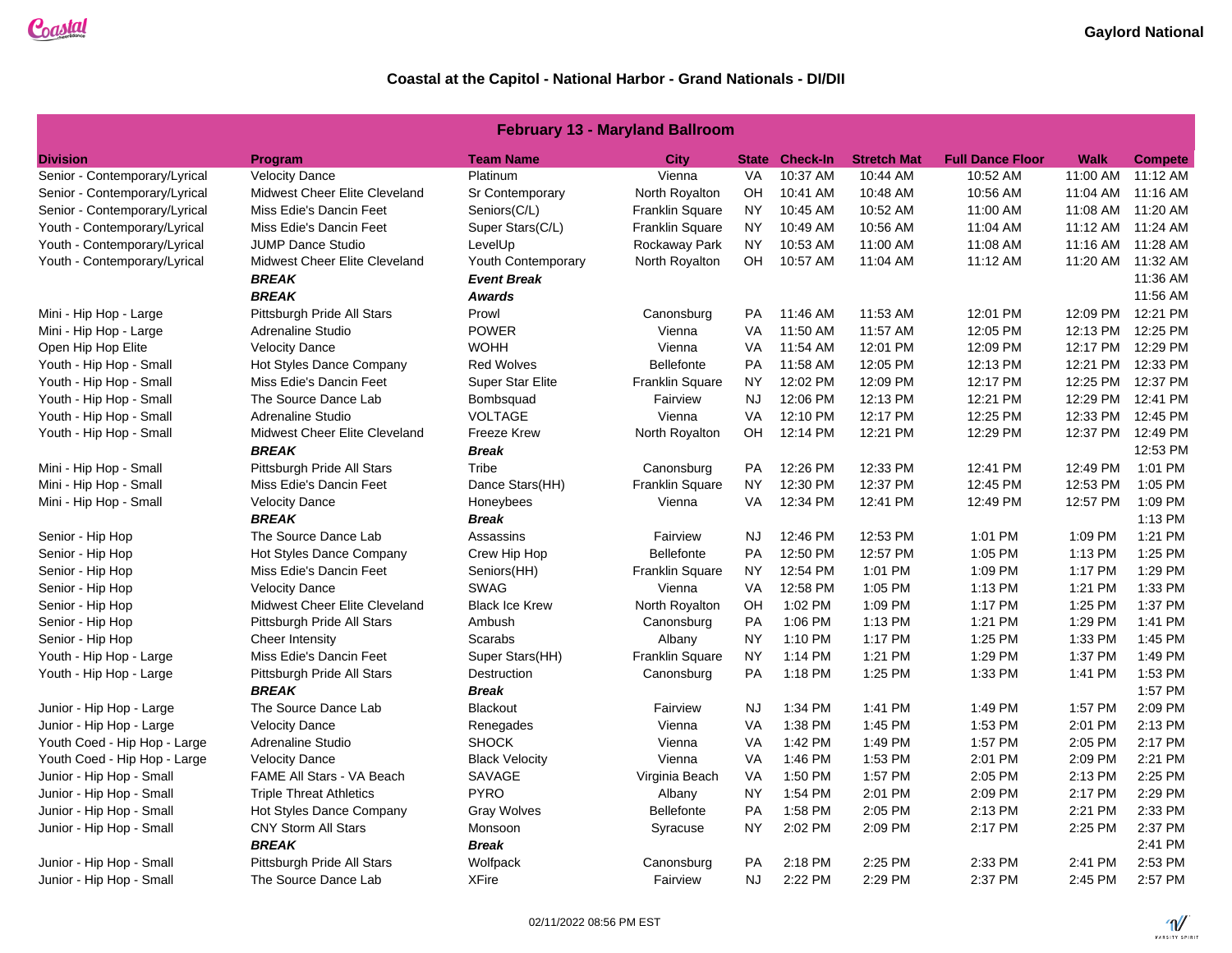| <b>February 13 - Maryland Ballroom</b> |                                                           |                                                |                |    |                       |                    |                         |             |                               |  |
|----------------------------------------|-----------------------------------------------------------|------------------------------------------------|----------------|----|-----------------------|--------------------|-------------------------|-------------|-------------------------------|--|
| <b>Division</b>                        | <b>Program</b>                                            | <b>Team Name</b>                               | City           |    | <b>State Check-In</b> | <b>Stretch Mat</b> | <b>Full Dance Floor</b> | <b>Walk</b> | <b>Compete</b>                |  |
| Youth Coed - Hip Hop - Small           | Adrenaline Studio                                         | MAYHEM                                         | Vienna         | VA | 2:26 PM               | 2:33 PM            | 2:41 PM                 | 2:49 PM     | 3:01 PM                       |  |
| Youth Coed - Hip Hop - Small           | FAME All Stars - VA Beach<br><b>BREAK</b><br><b>BREAK</b> | <b>WICKED</b><br><b>Break</b><br><b>Awards</b> | Virginia Beach | VA | 2:30 PM               | 2:37 PM            | 2:45 PM                 | 2:53 PM     | 3:05 PM<br>3:09 PM<br>3:24 PM |  |

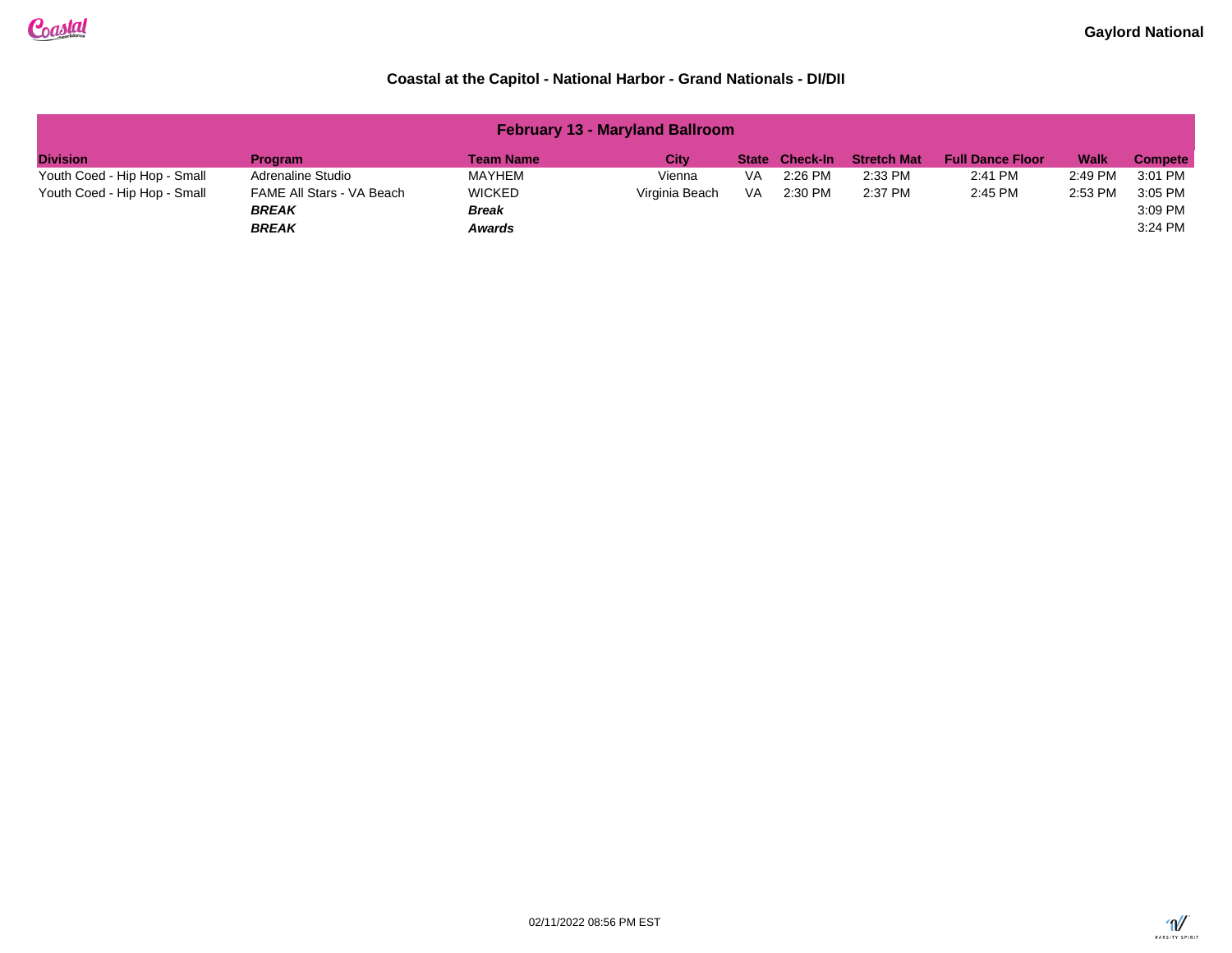| <b>February 13 - Potomac Ballroom</b> |                                |                       |                       |           |                       |                    |                     |                          |             |                   |
|---------------------------------------|--------------------------------|-----------------------|-----------------------|-----------|-----------------------|--------------------|---------------------|--------------------------|-------------|-------------------|
| <b>Division</b>                       | Program                        | <b>Team Name</b>      | <b>City</b>           |           | <b>State Check-In</b> | <b>Stretch Mat</b> | <b>Spring Strip</b> | <b>Full Spring Floor</b> | <b>Walk</b> | <b>Compete</b>    |
| L1 Mini - D2                          | Dazzle U All Stars             | Tiaras                | Harrisburg            | PA        | 7:20 AM               | 7:24 AM            | 7:32 AM             | 7:40 AM                  | 7:48 AM     | 8:00 AM           |
| L1 Junior - D2                        | Carolina Flipz                 | Rebels                | Pineville             | <b>NC</b> | 7:24 AM               | 7:28 AM            | 7:36 AM             | 7:44 AM                  | 7:52 AM     | 8:04 AM           |
| L1 Mini - D2                          | Jerzey Jewelz                  | Golden Girls          | Westfield             | <b>NJ</b> | 7:28 AM               | 7:32 AM            | 7:40 AM             | 7:48 AM                  | 7:56 AM     | 8:08 AM           |
| L1 Junior - D2                        | <b>Reign Athletics</b>         | Crystals              | Moorestown            | <b>NJ</b> | 7:32 AM               | 7:36 AM            | 7:44 AM             | 7:52 AM                  | 8:00 AM     | 8:12 AM           |
| L1 Mini - D2                          | <b>Cheer Empire</b>            | Mini Majesties        | Cumberland            | MD        | 7:36 AM               | 7:40 AM            | 7:48 AM             | 7:56 AM                  | 8:04 AM     | 8:16 AM           |
| L1 Junior - D2                        | Dazzle U All Stars             | Legends               | Harrisburg            | <b>PA</b> | 7:40 AM               | 7:44 AM            | 7:52 AM             | 8:00 AM                  | 8:08 AM     | 8:20 AM           |
| L1 Mini - D2                          | Divine Athletics Cheer         | Mini Monarchs         | Frederick             | MD.       | 7:44 AM               | 7:48 AM            | 7:56 AM             | 8:04 AM                  | 8:12 AM     | 8:24 AM           |
| L1 Junior - D2                        | M.O.T. All-Stars               | Velocity              | Middletown            | <b>DE</b> | 7:48 AM               | 7:52 AM            | 8:00 AM             | 8:08 AM                  | 8:16 AM     | 8:28 AM           |
|                                       | <b>BREAK</b>                   | <b>Break</b>          |                       |           |                       |                    |                     |                          |             | 8:32 AM           |
| L1 Junior - D2                        | <b>New World Athletics</b>     | Junior Rush           | <b>Windsor Locks</b>  | CT        | 8:04 AM               | 8:08 AM            | 8:16 AM             | 8:24 AM                  | 8:32 AM     | 8:44 AM           |
| L1 Youth - D2                         | <b>ADC All Starz</b>           | Cometz                | NW APT 8              | DC        | 8:08 AM               | 8:12 AM            | 8:20 AM             | 8:28 AM                  | 8:36 AM     | 8:48 AM           |
| L1 Junior - D2                        | <b>Triple Threat Athletics</b> | <b>WARPATH</b>        | Albany                | <b>NY</b> | 8:12 AM               | 8:16 AM            | 8:24 AM             | 8:32 AM                  | 8:40 AM     | 8:52 AM           |
| L1 Youth - D2                         | <b>North Central Athletics</b> | Lady Aces             | Clarksburg            | <b>WV</b> | 8:16 AM               | 8:20 AM            | 8:28 AM             | 8:36 AM                  | 8:44 AM     | 8:56 AM           |
| L1 Junior - D2                        | Prodigy All Stars Cheerleading | <b>Royal Elite</b>    | Clarksburg            | <b>MD</b> | 8:20 AM               | 8:24 AM            | 8:32 AM             | 8:40 AM                  | 8:48 AM     | 9:00 AM           |
| L1 Youth - D2                         | <b>TSC All Stars</b>           | Blackjacks            | Morton                | <b>PA</b> | 8:24 AM               | 8:28 AM            | 8:36 AM             | 8:44 AM                  | 8:52 AM     | 9:04 AM           |
| L1 Junior - D2                        | <b>Phoenix Allstars</b>        | Nitro                 | Sinking Spring        | <b>PA</b> | 8:28 AM               | 8:32 AM            | 8:40 AM             | 8:48 AM                  | 8:56 AM     | 9:08 AM           |
| L1 Youth - D2                         | East Jersey Elite              | <b>Black Magic</b>    | Bayonne               | <b>NJ</b> | 8:32 AM               | 8:36 AM            | 8:44 AM             | 8:52 AM                  | 9:00 AM     | 9:12 AM           |
| L1 Junior - D2                        | <b>ADC All Starz</b>           | Asteroidz             | NW APT 8              | DC        | 8:36 AM               | 8:40 AM            | 8:48 AM             | 8:56 AM                  | 9:04 AM     | 9:16 AM           |
| $L1$ Tiny - D2                        | Divine Athletics Cheer         | <b>Tiny Tiaras</b>    | Frederick             | MD        | 8:40 AM               | 8:44 AM            | 8:52 AM             | 9:00 AM                  | 9:08 AM     | 9:20 AM           |
|                                       | <b>BREAK</b>                   | <b>Break</b>          |                       |           |                       |                    |                     |                          |             | 9:24 AM           |
| L3 Junior - D2 - Medium               | East Jersey Elite              | <b>Black Diamonds</b> | Bayonne               | NJ.       | 8:56 AM               | 9:00 AM            | 9:08 AM             | $9:16$ AM                | 9:24 AM     | 9:36 AM           |
|                                       | <b>BREAK</b>                   | Open                  |                       |           |                       |                    |                     |                          |             | 9:40 AM           |
| L3 Junior - D2 - Medium               | <b>TSC All Stars</b>           | Wicked                | Morton                | <b>PA</b> | 9:04 AM               | 9:08 AM            | 9:16 AM             | 9:24 AM                  | 9:32 AM     | 9:44 AM           |
| L3 Junior - D2 - Small                | M.O.T. All-Stars               | <b>Blackout</b>       | Middletown            | DE        | 9:08 AM               | 9:12 AM            | 9:20 AM             | 9:28 AM                  | 9:36 AM     | 9:48 AM           |
| L3 Junior - D2 - Medium               | <b>Cheer Craze All Stars</b>   | Warriors              | Asheboro              | <b>NC</b> | 9:12 AM               | 9:16 AM            | 9:24 AM             | 9:32 AM                  | 9:40 AM     | 9:52 AM           |
| L3 Junior - D2 - Small                | <b>Titan Elite All Stars</b>   | Genesis               | Sparta                | <b>NJ</b> | 9:16 AM               | 9:20 AM            | 9:28 AM             | 9:36 AM                  | 9:44 AM     | 9:56 AM           |
| L3 Junior - D2 - Medium               | <b>Hanover Elite</b>           | Smack                 | Hanover               | <b>PA</b> | 9:20 AM               | 9:24 AM            | 9:32 AM             | 9:40 AM                  | 9:48 AM     | 10:00 AM          |
| L3 Junior - D2 - Small                | <b>Reign Athletics</b>         | Ice                   | Moorestown            | <b>NJ</b> | 9:24 AM               | 9:28 AM            | 9:36 AM             | 9:44 AM                  | 9:52 AM     | 10:04 AM          |
| L3 Junior - D2 - Medium               | PA Royal Elite All Stars       | <b>Royal Warriors</b> | Hulmeville            | PA        | 9:28 AM               | 9:32 AM            | 9:40 AM             | 9:48 AM                  | 9:56 AM     | 10:08 AM          |
| L3 Junior - D2 - Small                | <b>Spirit Factory</b>          | Onyx                  | <b>Toms River</b>     | <b>NJ</b> | 9:32 AM               | 9:36 AM            | 9:44 AM             | 9:52 AM                  | 10:00 AM    | 10:12 AM          |
|                                       | <b>BREAK</b>                   | <b>Break</b>          |                       |           |                       |                    |                     |                          |             | 10:16 AM          |
| L3 Senior - D2                        | Divine Athletics Cheer         | Supremacy             | Frederick             | MD.       | 9:48 AM               | 9:52 AM            | 10:00 AM            | 10:08 AM                 |             | 10:16 AM 10:28 AM |
| L3 Junior - D2 - Small                | <b>Flipping Out Tumbling</b>   | Roulette              | Mechanicsburg         | PA        | 9:52 AM               | 9:56 AM            | 10:04 AM            | 10:12 AM                 | 10:20 AM    | 10:32 AM          |
| L3 Senior - D2                        | <b>Reign Athletics</b>         | Senior Black          | Moorestown            | <b>NJ</b> | 9:56 AM               | 10:00 AM           | 10:08 AM            | 10:16 AM                 |             | 10:24 AM 10:36 AM |
| L3 Junior - D2 - Small                | <b>Triple Threat Athletics</b> | <b>QUICKSILVER</b>    | Albany                | <b>NY</b> | 10:00 AM              | 10:04 AM           | 10:12 AM            | 10:20 AM                 |             | 10:28 AM 10:40 AM |
| L3 Senior - D2                        | <b>Triple Threat Athletics</b> | <b>MAGNETO</b>        | Albany                | <b>NY</b> | 10:04 AM              | 10:08 AM           | 10:16 AM            | 10:24 AM                 | 10:32 AM    | 10:44 AM          |
| L3 Junior - D2 - Small                | <b>Cheer Empire</b>            | Lady Elite            | Cumberland            | MD.       | 10:08 AM              | 10:12 AM           | 10:20 AM            | 10:28 AM                 | 10:36 AM    | 10:48 AM          |
| L3 Senior - D2                        | <b>ADC All Starz</b>           | Supernovaz            | NW APT 8              | DC        | 10:12 AM              | 10:16 AM           | 10:24 AM            | 10:32 AM                 |             | 10:40 AM 10:52 AM |
| L3 Junior - D2 - Small                | <b>Phoenix Allstars</b>        | <b>Third Degree</b>   | <b>Sinking Spring</b> | <b>PA</b> | 10:16 AM              | 10:20 AM           | 10:28 AM            | 10:36 AM                 | 10:44 AM    | 10:56 AM          |
| L3 Senior - D2                        | <b>TSC All Stars</b>           | <b>Black Ops</b>      | Morton                | <b>PA</b> | 10:20 AM              | 10:24 AM           | 10:32 AM            | 10:40 AM                 |             | 10:48 AM 11:00 AM |
| L3 Youth - D2                         | <b>North Central Athletics</b> | Legacy                | Clarksburg            | WV        | 10:24 AM              | 10:28 AM           | 10:36 AM            | 10:44 AM                 |             | 10:52 AM 11:04 AM |
| L3 Senior Coed - D2                   | <b>USA Stars</b>               | Task Forc3            | Carlisle              | PA        | 10:28 AM              | 10:32 AM           | 10:40 AM            | 10:48 AM                 |             | 10:56 AM 11:08 AM |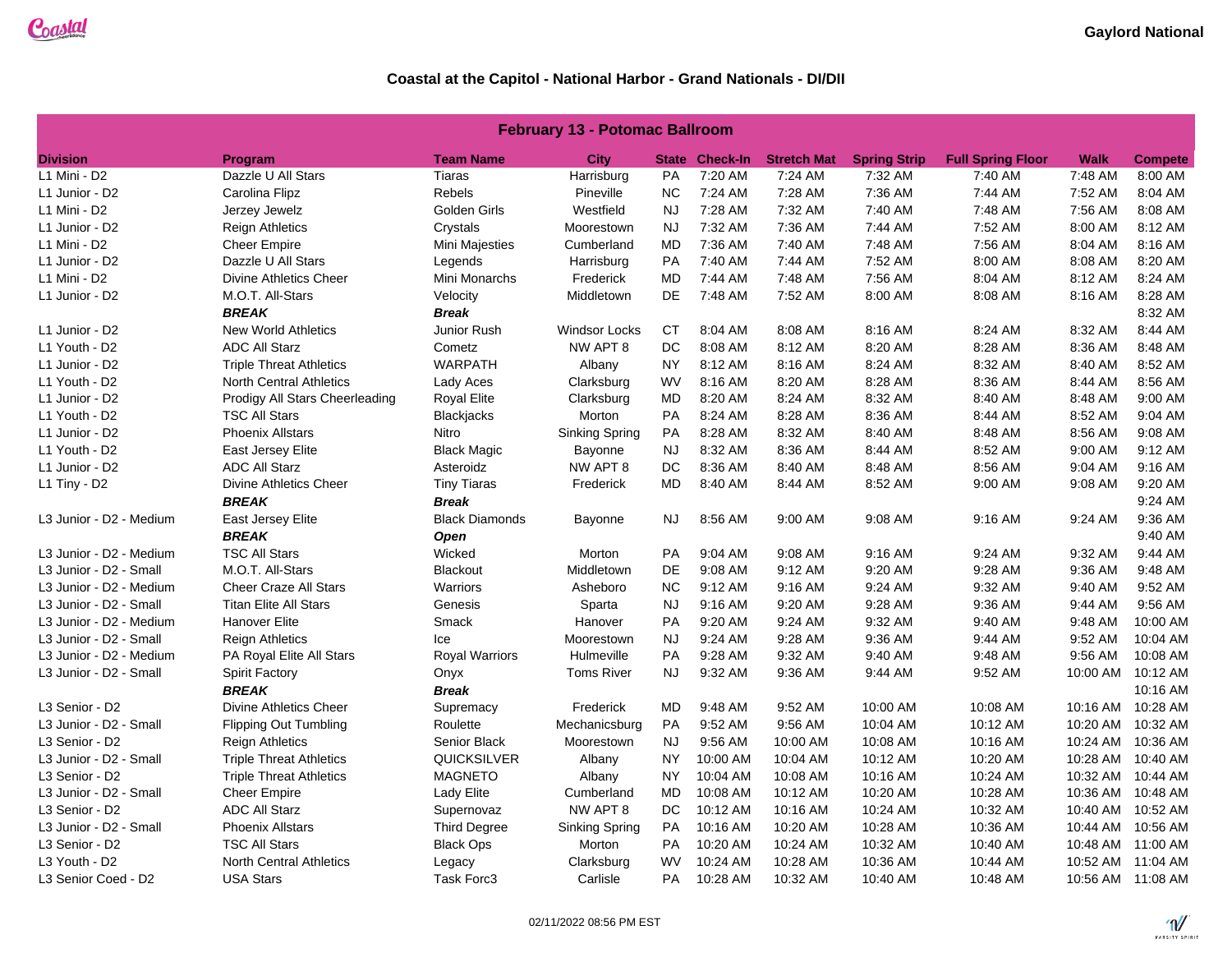| <b>February 13 - Potomac Ballroom</b> |                                |                       |                       |           |                       |          |                                 |                          |             |                   |  |
|---------------------------------------|--------------------------------|-----------------------|-----------------------|-----------|-----------------------|----------|---------------------------------|--------------------------|-------------|-------------------|--|
| <b>Division</b>                       | Program                        | <b>Team Name</b>      | <b>City</b>           |           | <b>State Check-In</b> |          | <b>Stretch Mat Spring Strip</b> | <b>Full Spring Floor</b> | <b>Walk</b> | <b>Compete</b>    |  |
|                                       | <b>BREAK</b>                   | <b>Break</b>          |                       |           |                       |          |                                 |                          |             | 11:12 AM          |  |
|                                       | <b>BREAK</b>                   | <b>Awards</b>         |                       |           |                       |          |                                 |                          |             | 11:42 AM          |  |
| L4 Junior - D2                        | <b>Reign Athletics</b>         | Diamonds              | Moorestown            | <b>NJ</b> | 11:32 AM              | 11:36 AM | 11:44 AM                        | 11:52 AM                 | 12:00 PM    | 12:12 PM          |  |
| L2 Mini - D2                          | <b>Spirit Factory</b>          | Moonlight             | <b>Toms River</b>     | <b>NJ</b> | 11:36 AM              | 11:40 AM | 11:48 AM                        | 11:56 AM                 | 12:04 PM    | 12:16 PM          |  |
| L4 Junior - D2                        | <b>TSC All Stars</b>           | <b>Blackout</b>       | Morton                | PA        | 11:40 AM              | 11:44 AM | 11:52 AM                        | 12:00 PM                 |             | 12:08 PM 12:20 PM |  |
| L2 Mini - D2                          | PA Royal Elite All Stars       | Royal Force           | Hulmeville            | PA        | 11:44 AM              | 11:48 AM | 11:56 AM                        | 12:04 PM                 | 12:12 PM    | 12:24 PM          |  |
| L4 Junior - D2                        | <b>Hanover Elite</b>           | <b>Beast Mode</b>     | Hanover               | <b>PA</b> | 11:48 AM              | 11:52 AM | 12:00 PM                        | 12:08 PM                 | 12:16 PM    | 12:28 PM          |  |
| L <sub>2</sub> Mini - D <sub>2</sub>  | <b>Divine Athletics Cheer</b>  | Mini Majesty          | Frederick             | MD        | 11:52 AM              | 11:56 AM | 12:04 PM                        | 12:12 PM                 |             | 12:20 PM 12:32 PM |  |
| L4 Junior - D2                        | PA Starz                       | Inferno               | Chambersburg          | PA        | 11:56 AM              | 12:00 PM | 12:08 PM                        | 12:16 PM                 | 12:24 PM    | 12:36 PM          |  |
| L2 Senior - D2                        | <b>Phoenix Allstars</b>        | Senior Smoke          | <b>Sinking Spring</b> | PA        | 12:00 PM              | 12:04 PM | 12:12 PM                        | 12:20 PM                 | 12:28 PM    | 12:40 PM          |  |
| L4 Junior - D2                        | M.O.T. All-Stars               | <b>Galaxy Girls</b>   | Middletown            | DE        | 12:04 PM              | 12:08 PM | 12:16 PM                        | 12:24 PM                 |             | 12:32 PM 12:44 PM |  |
| L2 Senior - D2                        | <b>GK Celebrity Allstars</b>   | 24K                   | Edison                | <b>NJ</b> | 12:08 PM              | 12:12 PM | 12:20 PM                        | 12:28 PM                 | 12:36 PM    | 12:48 PM          |  |
| L4 Junior - D2                        | Dazzle U All Stars             | Lady Majesty          | Harrisburg            | <b>PA</b> | 12:12 PM              | 12:16 PM | 12:24 PM                        | 12:32 PM                 | 12:40 PM    | 12:52 PM          |  |
|                                       | <b>BREAK</b>                   | <b>Break</b>          |                       |           |                       |          |                                 |                          |             | 12:56 PM          |  |
| L2 Senior - D2                        | <b>Fierce All Stars</b>        | <b>Pink Ladies</b>    | Boonsboro             | MD        | 12:28 PM              | 12:32 PM | 12:40 PM                        | 12:48 PM                 | 12:56 PM    | 1:08 PM           |  |
| L4 Junior - D2                        | <b>Phoenix Allstars</b>        | <b>Bomb Squad</b>     | <b>Sinking Spring</b> | PA        | 12:32 PM              | 12:36 PM | 12:44 PM                        | 12:52 PM                 | 1:00 PM     | 1:12 PM           |  |
| L4 Senior - D2                        | <b>Spirit Factory</b>          | <b>Black Diamonds</b> | <b>Toms River</b>     | <b>NJ</b> | 12:36 PM              | 12:40 PM | 12:48 PM                        | 12:56 PM                 | 1:04 PM     | 1:16 PM           |  |
| L4 Junior - D2                        | Flipping Out Tumbling          | J \$quad              | Mechanicsburg         | <b>PA</b> | 12:40 PM              | 12:44 PM | 12:52 PM                        | 1:00 PM                  | 1:08 PM     | 1:20 PM           |  |
| L4 Senior - D2                        | East Jersey Elite              | <b>Blackout</b>       | Bayonne               | NJ.       | 12:44 PM              | 12:48 PM | 12:56 PM                        | 1:04 PM                  | 1:12 PM     | 1:24 PM           |  |
| L2 Youth - D2 - Small                 | East Jersey Elite              | <b>Black Storm</b>    | Bayonne               | <b>NJ</b> | 12:48 PM              | 12:52 PM | 1:00 PM                         | 1:08 PM                  | 1:16 PM     | 1:28 PM           |  |
| L4 Senior - D2                        | M.O.T. All-Stars               | Superstars            | Middletown            | DE        | 12:52 PM              | 12:56 PM | 1:04 PM                         | 1:12 PM                  | 1:20 PM     | 1:32 PM           |  |
| L2 Youth - D2 - Small                 | Carolina Flipz                 | Dauntless             | Pineville             | NC.       | 12:56 PM              | 1:00 PM  | 1:08 PM                         | 1:16 PM                  | 1:24 PM     | 1:36 PM           |  |
| L4 Senior - D2                        | <b>Triple Threat Athletics</b> | <b>STORM</b>          | Albany                | <b>NY</b> | 1:00 PM               | 1:04 PM  | 1:12 PM                         | 1:20 PM                  | 1:28 PM     | 1:40 PM           |  |
| L2 Youth - D2 - Small                 | <b>Titan Elite All Stars</b>   | Pegasus               | Sparta                | <b>NJ</b> | 1:04 PM               | 1:08 PM  | 1:16 PM                         | 1:24 PM                  | 1:32 PM     | 1:44 PM           |  |
| L4 Senior - D2                        | <b>Flipping Out Tumbling</b>   | Queens                | Mechanicsburg         | PA        | 1:08 PM               | 1:12 PM  | 1:20 PM                         | 1:28 PM                  | 1:36 PM     | 1:48 PM           |  |
| L2 Youth - D2 - Small                 | Jerzey Jewelz                  | <b>Miss Silver</b>    | Westfield             | <b>NJ</b> | 1:12 PM               | 1:16 PM  | 1:24 PM                         | 1:32 PM                  | 1:40 PM     | 1:52 PM           |  |
| L4 Senior Coed - D2                   | <b>Hanover Elite</b>           | Knock Out             | Hanover               | PA        | 1:16 PM               | 1:20 PM  | 1:28 PM                         | 1:36 PM                  | 1:44 PM     | 1:56 PM           |  |
|                                       | <b>BREAK</b>                   | <b>Break</b>          |                       |           |                       |          |                                 |                          |             | 2:00 PM           |  |
| L4 Senior Coed - D2                   | PA Royal Elite All Stars       | <b>Royal Soldiers</b> | Hulmeville            | PA        | 1:32 PM               | 1:36 PM  | 1:44 PM                         | 1:52 PM                  | 2:00 PM     | 2:12 PM           |  |
| L2 Youth - D2 - Small                 | <b>Cheer Empire</b>            | Lady Obsession        | Cumberland            | MD        | 1:36 PM               | 1:40 PM  | 1:48 PM                         | 1:56 PM                  | 2:04 PM     | 2:16 PM           |  |
| L2 Youth - D2 - Medium                | <b>TSC All Stars</b>           | <b>Black Magic</b>    | Morton                | PA        | 1:40 PM               | 1:44 PM  | 1:52 PM                         | 2:00 PM                  | 2:08 PM     | 2:20 PM           |  |
| L2 Youth - D2 - Small                 | <b>ADC All Starz</b>           | Cozmos                | NW APT 8              | DC        | 1:44 PM               | 1:48 PM  | 1:56 PM                         | 2:04 PM                  | 2:12 PM     | 2:24 PM           |  |
| L2 Youth - D2 - Medium                | <b>Hanover Elite</b>           | Crazed                | Hanover               | PA        | 1:48 PM               | 1:52 PM  | 2:00 PM                         | 2:08 PM                  | 2:16 PM     | 2:28 PM           |  |
|                                       | <b>BREAK</b>                   | Open                  |                       |           |                       |          |                                 |                          |             | 2:32 PM           |  |
| L4 Youth - D2                         | PA Royal Elite All Stars       | Royal Fierce4         | Hulmeville            | <b>PA</b> | 1:56 PM               | 2:00 PM  | 2:08 PM                         | 2:16 PM                  | 2:24 PM     | 2:36 PM           |  |
|                                       | <b>BREAK</b>                   | <b>Open</b>           |                       |           |                       |          |                                 |                          |             | 2:40 PM           |  |
| L4 Senior Open - D2                   | Magic Cheerleading             | Golden Girls          | Cherry Hill           | <b>NJ</b> | 2:04 PM               | 2:08 PM  | 2:16 PM                         | 2:24 PM                  | 2:32 PM     | 2:44 PM           |  |
|                                       | <b>BREAK</b>                   | <b>Event Break</b>    |                       |           |                       |          |                                 |                          |             | 2:48 PM           |  |
| L2 Junior - D2 - Medium               | PA Royal Elite All Stars       | <b>Royal Power</b>    | Hulmeville            | PA        | 2:23 PM               | 2:27 PM  | 2:35 PM                         | 2:43 PM                  | 2:51 PM     | 3:03 PM           |  |
| L2 Junior - D2 - Small - A            | <b>North Central Athletics</b> | Queen B's             | Clarksburg            | <b>WV</b> | 2:27 PM               | 2:31 PM  | 2:39 PM                         | 2:47 PM                  | 2:55 PM     | 3:07 PM           |  |
| L2 Junior - D2 - Medium               | <b>Flipping Out Tumbling</b>   | Hollywoods            | Mechanicsburg         | PA        | 2:31 PM               | 2:35 PM  | 2:43 PM                         | 2:51 PM                  | 2:59 PM     | 3:11 PM           |  |
| L2 Junior - D2 - Small - A            | Fly High Cheer and Tumble      | Raptors               | Camden                | DE        | 2:35 PM               | 2:39 PM  | 2:47 PM                         | 2:55 PM                  | 3:03 PM     | 3:15 PM           |  |